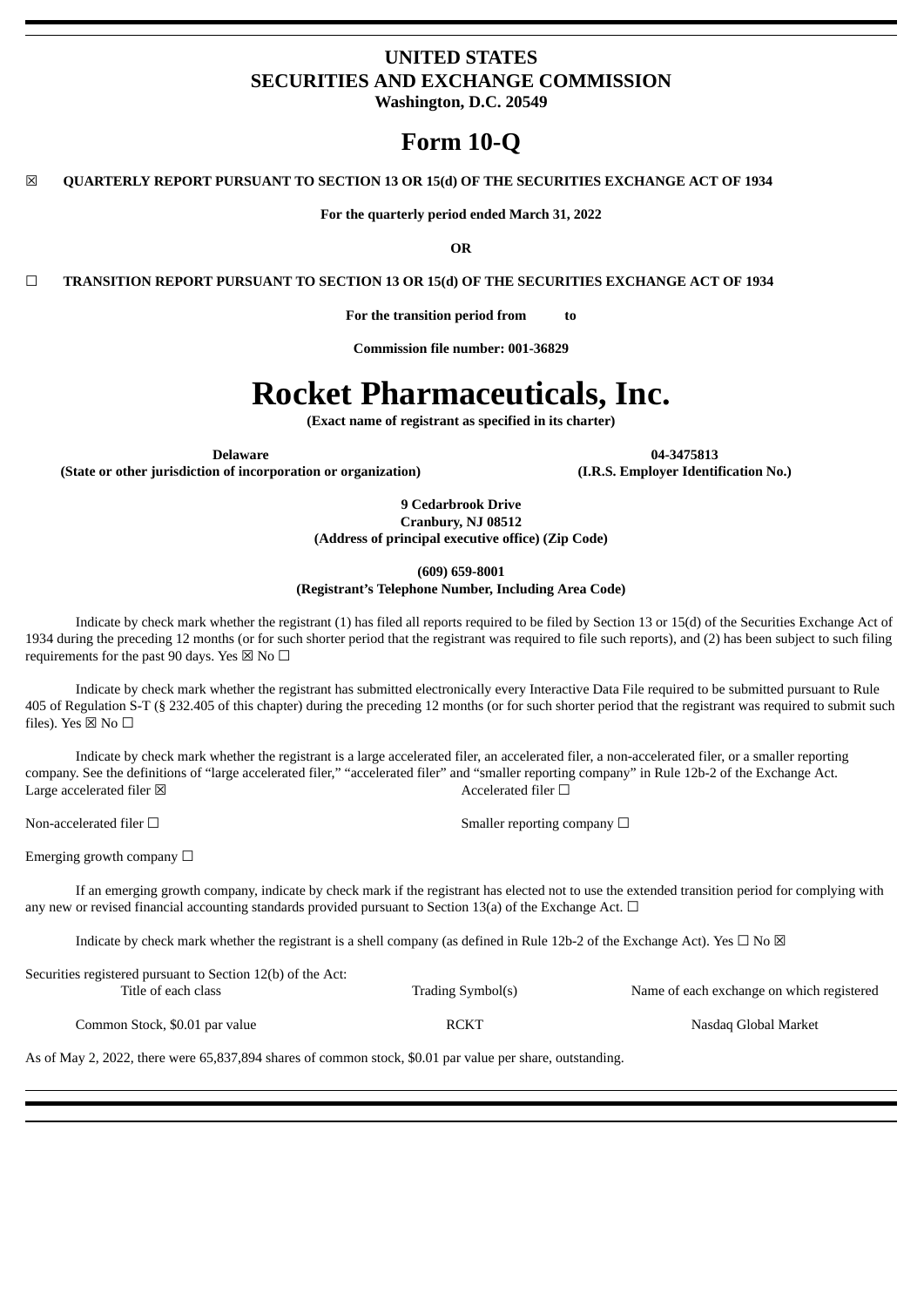# **PART I - FINANCIAL INFORMATION**

<span id="page-1-0"></span>

| Item 1.           | <b>Financial Statements</b>                                                                                    |    |
|-------------------|----------------------------------------------------------------------------------------------------------------|----|
|                   | Consolidated Balance Sheets as of March 31, 2022 (unaudited) and December 31, 2021                             | 4  |
|                   |                                                                                                                |    |
|                   | Consolidated Statements of Operations for the three months ended March 31, 2022 and 2021 (unaudited)           | 5  |
|                   |                                                                                                                |    |
|                   | Consolidated Statements of Comprehensive Loss for the three months ended March 31, 2022 and 2021 (unaudited)   | 6  |
|                   |                                                                                                                |    |
|                   | Consolidated Statements of Stockholders' Equity for the three months ended March 31, 2022 and 2021 (unaudited) | 7  |
|                   |                                                                                                                |    |
|                   | Consolidated Statements of Cash Flows for the three months ended March 31, 2022 and 2021 (unaudited)           | 8  |
|                   |                                                                                                                |    |
|                   | <b>Notes to Consolidated Financial Statements (unaudited)</b>                                                  | 9  |
| Item 2.           | <u>Management's Discussion and Analysis of Financial Condition and Results of Operations</u>                   | 19 |
| Item 3.           | <b>Quantitative and Qualitative Disclosures About Market Risk</b>                                              | 29 |
| Item 4.           | <b>Controls and Procedures</b>                                                                                 | 29 |
|                   | <b>PART II - OTHER INFORMATION</b>                                                                             |    |
| Item 1.           | <b>Legal Proceedings</b>                                                                                       | 30 |
| Item 1A.          | <b>Risk Factors</b>                                                                                            | 30 |
| Item 2.           | <b>Unregistered Sales of Equity Securities and Use of Proceeds</b>                                             | 30 |
| Item 3.           | <b>Defaults Upon Senior Securities</b>                                                                         | 30 |
| Item 4.           | <b>Mine Safety Disclosures</b>                                                                                 | 30 |
| Item 5.           | <b>Other Information</b>                                                                                       | 30 |
| Item 6.           | <b>Exhibits</b>                                                                                                | 31 |
| <b>Signatures</b> |                                                                                                                | 32 |
|                   |                                                                                                                |    |

**Page**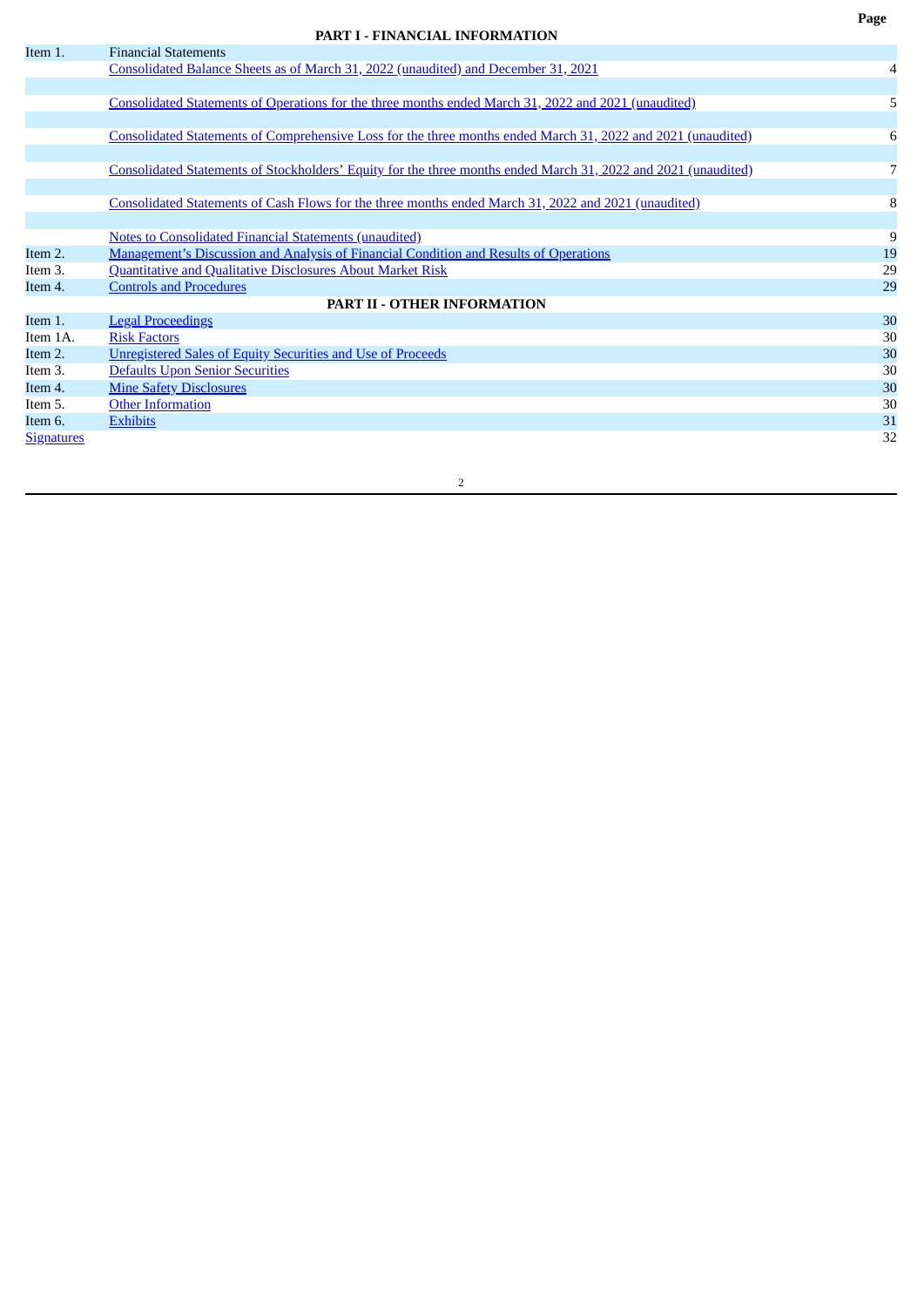#### **Forward-looking Statements**

This Quarterly Report on Form 10-Q for the quarter ended March 31, 2022 contains forward-looking statements that involve risks and uncertainties, as well as assumptions that, if they never materialize or prove incorrect, could cause our results to differ materially from those expressed or implied by such forward-looking statements. We make such forward-looking statements pursuant to the safe harbor provisions of the Private Securities Litigation Reform Act of 1995 and other federal securities laws. All statements other than statements of historical facts contained in this Quarterly Report on Form 10-Q are forward-looking statements. In some cases, you can identify forward-looking statements by words such as "anticipate," "believe," "contemplate," "continue," "could," "estimate," "expect," "intend," "may," "plan," "potential," "predict," "project," "seek," "should," "target," "will," "would," or the negative of these words or other comparable terminology. These forward-looking statements include, but are not limited to, statements about:

- federal, state, and non-U.S. regulatory requirements, including regulation of our current or any other future product candidates by the U.S. Food and Drug Administration ("FDA");
- the timing of and our ability to submit regulatory filings with the FDA and to obtain and maintain FDA or other regulatory authority approval of, or other action with respect to, our product candidates;
- our competitors' activities, including decisions as to the timing of competing product launches, pricing, and discounting;
- whether safety and efficacy results of our clinical trials and other required tests for approval of our product candidates provide data to warrant progression of clinical trials, potential regulatory approval, or further development of any of our product candidates;
- our ability to develop, acquire and advance product candidates into, enroll a sufficient number of patients into, and successfully complete, clinical studies, and our ability to apply for and obtain regulatory approval for such product candidates, within currently anticipated timeframes, or at all;
- our ability to establish key collaborations and vendor relationships for our product candidates and any other future product candidates;
- our ability to acquire additional businesses, form strategic alliances or create joint ventures and our ability to realize the benefit of such acquisitions, alliances, or joint ventures;
- our ability to successfully develop and commercialize any technology that we may in-license or products we may acquire;
- unanticipated delays due to manufacturing difficulties, including the development of our direct manufacturing capabilities for our AAV programs, and any supply constraints or changes in the regulatory environment; our ability to successfully operate in non-U.S. jurisdictions in which we currently or in the future do business, including compliance with applicable regulatory requirements and laws;
- uncertainties associated with obtaining and enforcing patents to protect our product candidates, and our ability to successfully defend ourselves against unforeseen third-party infringement claims;
- anticipated trends and challenges in our business and the markets in which we operate;
- natural and manmade disasters, including pandemics such as COVID-19, and other force majeures, which could impact our operations, and those of our partners and other participants in the health care industry, and which could adversely impact our clinical studies, preclinical research activities, and drug supply;
- our estimates regarding our capital requirements; and
- our ability to obtain additional financing and raise capital as necessary to fund operations or pursue business opportunities.

We caution you that the foregoing list may not contain all of the forward-looking statements made in this Quarterly Report on Form 10-Q.

Any forward-looking statements in this Quarterly Report on Form 10-Q reflect our current views with respect to future events or to our future financial performance and involve known and unknown risks, uncertainties and other important factors that may cause our actual results, performance or achievements to be materially different from any future results, performance or achievements expressed or implied by these forward-looking statements. We have included important factors in the cautionary statements included in this Quarterly Report on Form 10-Q, particularly in the "Risk Factors" section incorporated by reference from our Annual Report for the year ended December 31, 2021, on Form 10-K, that could cause actual results or events to differ materially from the forward-looking statements that we make. Given these uncertainties, you should not place undue reliance on these forward-looking statements. Our forward-looking statements do not reflect the potential impact of any future acquisitions, mergers, dispositions, joint ventures, or investments we may make or enter into.

You should read this Quarterly Report on Form 10-Q and the documents that we have filed as exhibits to this Quarterly Report on Form 10-Q completely and with the understanding that our actual future results, performance, or achievements may be materially different from what we expect. Except as required by law, we assume no obligation to update or revise these forward-looking statements for any reason, even if new information becomes available in the future.

This Quarterly Report on Form 10-Q also contains estimates, projections and other information concerning our industry, our business and the markets for certain diseases, including data regarding the estimated size of those markets, and the incidence and prevalence of certain medical conditions. Information that is based on estimates, forecasts, projections, market research or similar methodologies is inherently subject to uncertainties and actual events, or circumstances may differ materially from events and circumstances reflected in this information. Unless otherwise expressly stated, we obtained this industry, business, market and other data from reports, research surveys, studies and similar data prepared by market research firms and other third parties, industry, medical and general publications, government data and similar sources. Unless stated otherwise, references in this Quarterly Report to "us," "we," "our," or our "Company" and similar terms refer to Rocket Pharmaceuticals, Inc.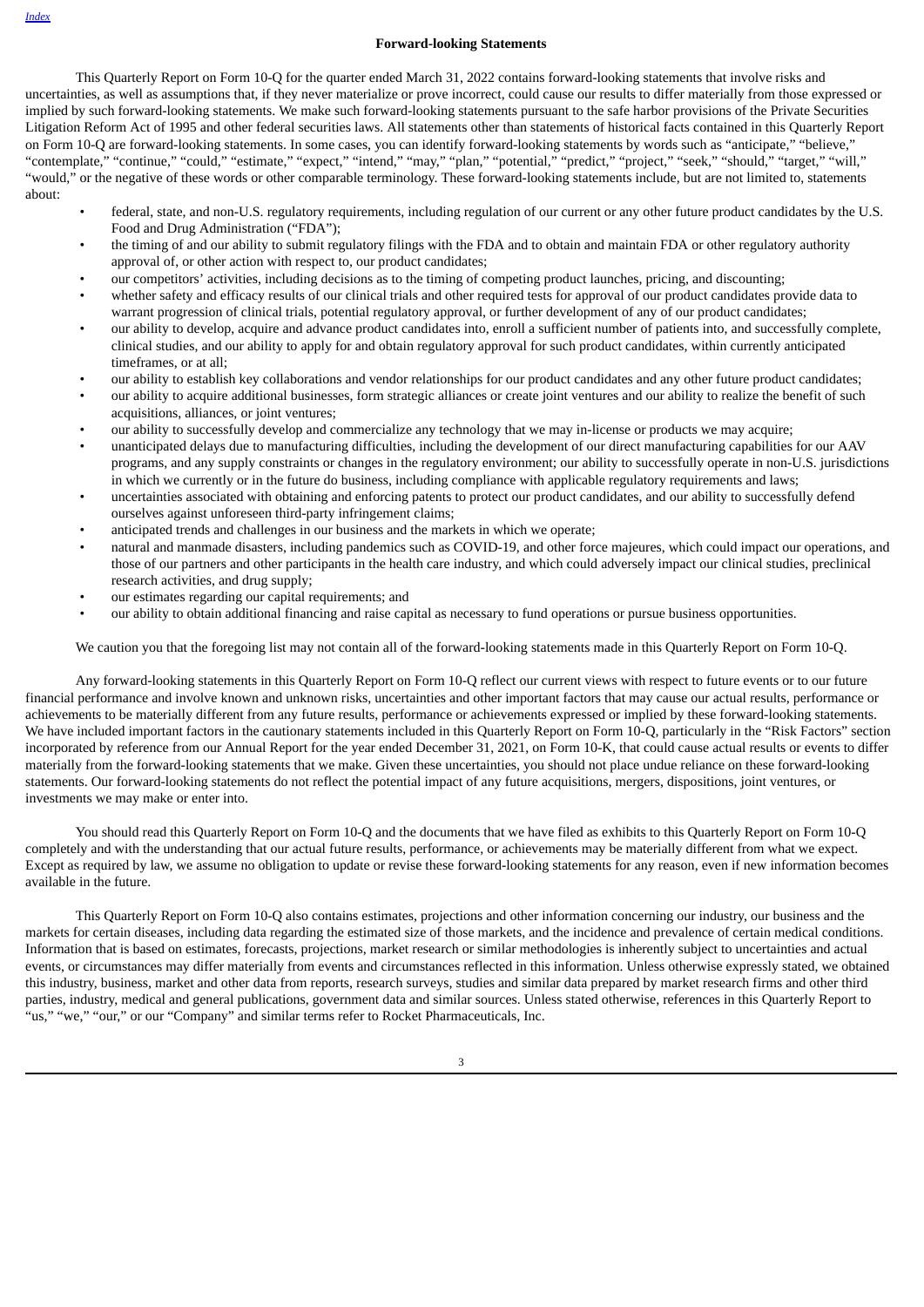# **PART I — FINANCIAL INFORMATION**

# <span id="page-3-0"></span>**Item 1. Financial Statements**

# **Rocket Pharmaceuticals, Inc. Consolidated Balance Sheets (\$ in thousands, except shares and per share amounts) (unaudited)**

|                                                                                                                                                                                 |    | March 31,<br>2022 |    | December 31,<br>2021 |  |
|---------------------------------------------------------------------------------------------------------------------------------------------------------------------------------|----|-------------------|----|----------------------|--|
| <b>Assets</b>                                                                                                                                                                   |    |                   |    |                      |  |
| Current assets:                                                                                                                                                                 |    |                   |    |                      |  |
| Cash and cash equivalents                                                                                                                                                       | \$ | 130,552           | \$ | 232,694              |  |
| Investments                                                                                                                                                                     |    | 216,041           |    | 156,046              |  |
| Prepaid expenses and other current assets                                                                                                                                       |    | 7,255             |    | 3,319                |  |
| Total current assets                                                                                                                                                            |    | 353,848           |    | 392,059              |  |
| Property and equipment, net                                                                                                                                                     |    | 24,354            |    | 22,299               |  |
| Goodwill                                                                                                                                                                        |    | 30,815            |    | 30,815               |  |
| Restricted cash                                                                                                                                                                 |    | 1,343             |    | 1,343                |  |
| Deposits                                                                                                                                                                        |    | 455               |    | 455                  |  |
| Operating lease right-of-use assets                                                                                                                                             |    | 1,390             |    | 1,569                |  |
| Finance lease right-of-use asset                                                                                                                                                |    | 47,945            |    | 48,480               |  |
| <b>Total assets</b>                                                                                                                                                             | \$ | 460,150           | \$ | 497,020              |  |
| Liabilities and stockholders' equity                                                                                                                                            |    |                   |    |                      |  |
| <b>Current liabilities:</b>                                                                                                                                                     |    |                   |    |                      |  |
| Accounts payable and accrued expenses                                                                                                                                           | \$ | 20,031            | \$ | 19,615               |  |
| Operating lease liabilities, current                                                                                                                                            |    | 838               |    | 863                  |  |
| Finance lease liability, current                                                                                                                                                |    | 1,701             |    | 1,689                |  |
| <b>Total current liabilities</b>                                                                                                                                                |    | 22,570            |    | 22,167               |  |
| Operating lease liabilities, non-current                                                                                                                                        |    | 719               |    | 905                  |  |
| Finance lease liability, non-current                                                                                                                                            |    | 19,176            |    | 19,144               |  |
| Other liabilities                                                                                                                                                               |    | 65                |    | 80                   |  |
| <b>Total liabilities</b>                                                                                                                                                        |    | 42,530            |    | 42,296               |  |
| Commitments and contingencies (Note 10)                                                                                                                                         |    |                   |    |                      |  |
| Stockholders' equity:                                                                                                                                                           |    |                   |    |                      |  |
| Preferred stock, \$0.01 par value, authorized 5,000,000 shares:                                                                                                                 |    |                   |    |                      |  |
| Series A convertible preferred stock; 300,000 shares designated as Series A; 0 shares issued and outstanding                                                                    |    |                   |    |                      |  |
| Series B convertible preferred stock; 300,000 shares designated as Series B; 0 shares issued and outstanding                                                                    |    |                   |    |                      |  |
| Common stock, \$0.01 par value, 120,000,000 shares authorized; 64,522,057 and 64,505,889 shares issued and<br>outstanding at March 31, 2022 and December 31, 2021, respectively |    | 645               |    | 645                  |  |
| Additional paid-in capital                                                                                                                                                      |    | 952,498           |    | 946,152              |  |
| Accumulated other comprehensive loss                                                                                                                                            |    | (629)             |    | (161)                |  |
| <b>Accumulated deficit</b>                                                                                                                                                      |    | (534, 894)        |    | (491, 912)           |  |
| Total stockholders' equity                                                                                                                                                      |    | 417,620           |    | 454,724              |  |
| Total liabilities and stockholders' equity                                                                                                                                      | \$ | 460,150           | \$ | 497,020              |  |

*The accompanying notes are an integral part of these consolidated financial statements.*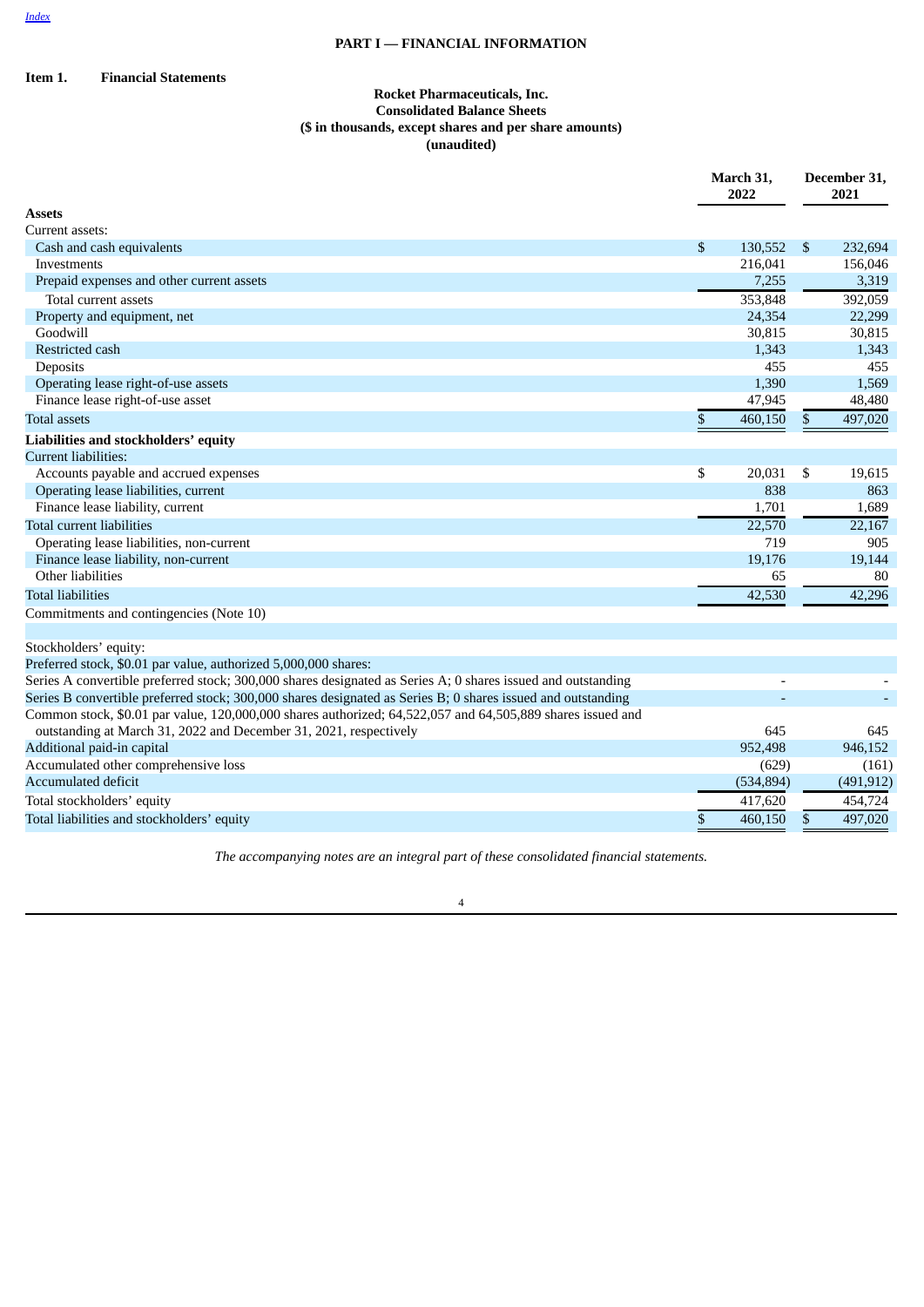# **Rocket Pharmaceuticals, Inc. Consolidated Statements of Operations (\$ in thousands, except shares and per share amounts) (unaudited)**

<span id="page-4-0"></span>

|                                                                            | 2022                   | Three Months Ended March 31,<br>2021 |            |
|----------------------------------------------------------------------------|------------------------|--------------------------------------|------------|
| Revenue                                                                    | \$<br>$\Delta \sim 10$ | - \$                                 |            |
| <b>Operating expenses:</b>                                                 |                        |                                      |            |
| Research and development                                                   | 30,794                 |                                      | 28,309     |
| General and administrative                                                 | 11,770                 |                                      | 10,913     |
| Total operating expenses                                                   | 42,564                 |                                      | 39,222     |
| Loss from operations                                                       | (42, 564)              |                                      | (39, 222)  |
| Research and development incentives                                        |                        |                                      | 500        |
| Interest expense                                                           | (464)                  |                                      | (1,729)    |
| Interest and other income, net                                             | 623                    |                                      | 911        |
| Amortization of premium on investments - net                               | (577)                  |                                      | (639)      |
| Net loss                                                                   | (42, 982)              |                                      | (40, 179)  |
| Net loss per share attributable to common stockholders - basic and diluted | (0.67)                 |                                      | (0.65)     |
| Weighted-average common shares outstanding - basic and diluted             | 64,509,721             |                                      | 61,574,405 |

*The accompanying notes are an integral part of these consolidated financial statements.*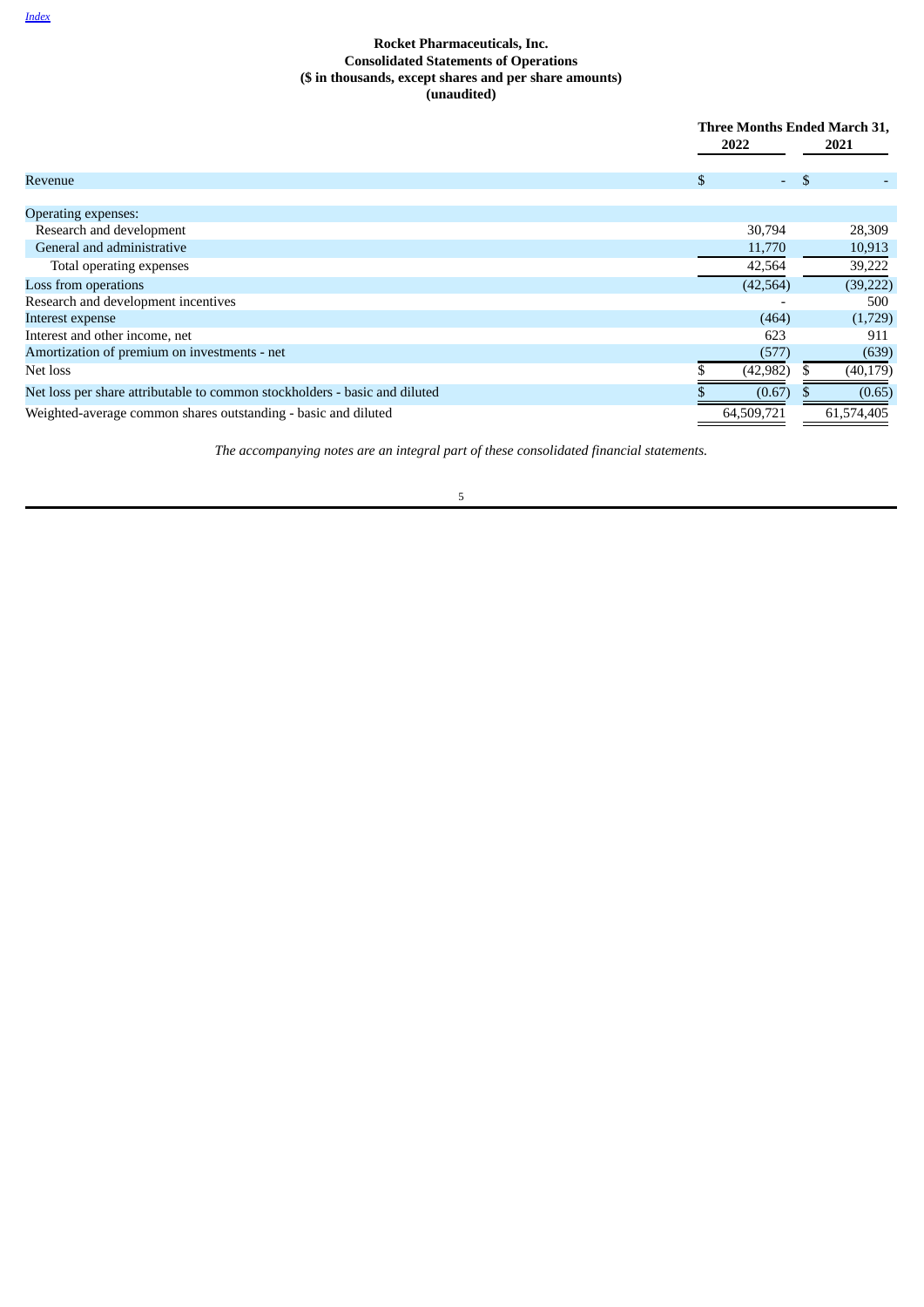# **Rocket Pharmaceuticals, Inc. Consolidated Statements of Comprehensive Loss (in thousands) (unaudited)**

<span id="page-5-0"></span>

|                                    | Three Months Ended March 31,<br>2022 |  | 2021      |
|------------------------------------|--------------------------------------|--|-----------|
|                                    |                                      |  |           |
| Net loss                           | $(42,982)$ \$                        |  | (40, 179) |
| Other comprehensive loss           |                                      |  |           |
| Net unrealized loss on investments | (468)                                |  | (33)      |
| Total comprehensive loss           | (43, 450)                            |  | (40,212)  |

*The accompanying notes are an integral part of these consolidated financial statements.*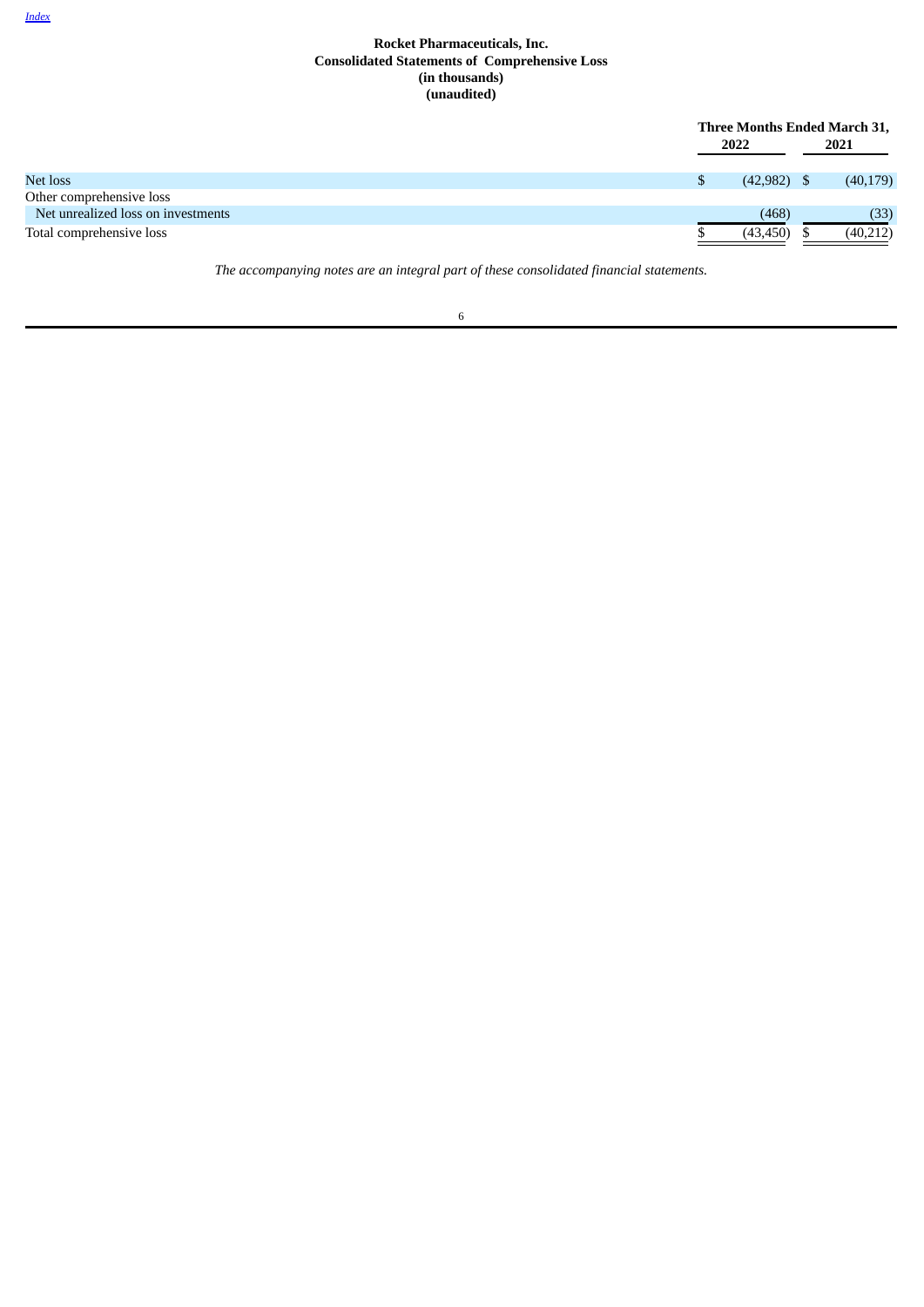# **Rocket Pharmaceuticals, Inc. Consolidated Statements of Stockholders' Equity For the Three Months Ended March 31, 2022 and 2021 (in thousands except share amounts) (unaudited)**

<span id="page-6-0"></span>

|                                                                                                       | <b>Common Stock</b> |               |                | <b>Treasury</b> | <b>Additional</b><br>Paid-In |                           | <b>Accumulated</b><br>Other<br>Comprehensive |    | <b>Accumulated</b> | <b>Total</b><br>Stockholders' |
|-------------------------------------------------------------------------------------------------------|---------------------|---------------|----------------|-----------------|------------------------------|---------------------------|----------------------------------------------|----|--------------------|-------------------------------|
|                                                                                                       | <b>Shares</b>       | <b>Amount</b> |                | <b>Stock</b>    | Capital                      |                           | Income/(Loss)                                |    | <b>Deficit</b>     | <b>Equity</b>                 |
| <b>Balance at December</b><br>31, 2021                                                                | 64,505,889          | \$<br>645     | $\mathfrak{s}$ |                 | \$<br>946,152                | \$                        | $(161)$ \$                                   |    | $(491, 912)$ \$    | 454,724                       |
| Issuance of common<br>stock pursuant to<br>exercise of stock<br>options and restricted<br>stock units | 16,168              |               |                |                 | 76                           |                           |                                              |    |                    | 76                            |
| Unrealized<br>comprehensive loss on<br>investments                                                    |                     |               |                |                 |                              |                           | (468)                                        |    |                    | (468)                         |
| Share-based<br>compensation                                                                           |                     |               |                |                 | 6,270                        |                           |                                              |    |                    | 6,270                         |
| Net loss                                                                                              |                     |               |                |                 |                              |                           |                                              |    | (42, 982)          | (42, 982)                     |
| <b>Balance at March 31,</b><br>2022                                                                   | 64,522,057          | \$<br>645     | S              |                 | \$<br>952,498                | \$                        | (629)                                        | S  | (534, 894)         | \$<br>417,620                 |
|                                                                                                       | <b>Common Stock</b> |               |                | <b>Treasury</b> | <b>Additional</b><br>Paid-In |                           | <b>Accumulated</b><br>Other<br>Comprehensive |    | <b>Accumulated</b> | <b>Total</b><br>Stockholders' |
|                                                                                                       | <b>Shares</b>       | <b>Amount</b> |                | <b>Stock</b>    | Capital                      |                           | Loss                                         |    | <b>Deficit</b>     | <b>Equity</b>                 |
| <b>Balance at December</b><br>31, 2020                                                                | 60,996,367          | \$<br>610     | $\mathbf S$    |                 | \$<br>825,794                | $\boldsymbol{\mathsf{S}}$ | $(42)$ \$                                    |    | $(322, 843)$ \$    | 503,519                       |
| Issuance of common<br>stock pursuant to<br>exercise of stock<br>options                               | 991,432             | $9\,$         |                |                 | 8,783                        |                           |                                              |    |                    | 8,792                         |
| Unrealized<br>comprehensive loss on<br>investments                                                    |                     |               |                |                 |                              |                           | (33)                                         |    |                    | (33)                          |
| Share-based<br>compensation                                                                           |                     |               |                |                 | 7,900                        |                           | $\overline{\phantom{a}}$                     |    |                    | 7,900                         |
| Net loss                                                                                              |                     |               |                |                 |                              |                           | $\overline{a}$                               |    | (40, 179)          | (40, 179)                     |
| <b>Balance at March 31,</b><br>2021                                                                   | 61,987,799          | \$<br>619     | \$             |                 | \$<br>842,477                | \$                        | (75)                                         | \$ | (363, 022)         | \$<br>479,999                 |

*The accompanying notes are an integral part of these consolidated financial statements.*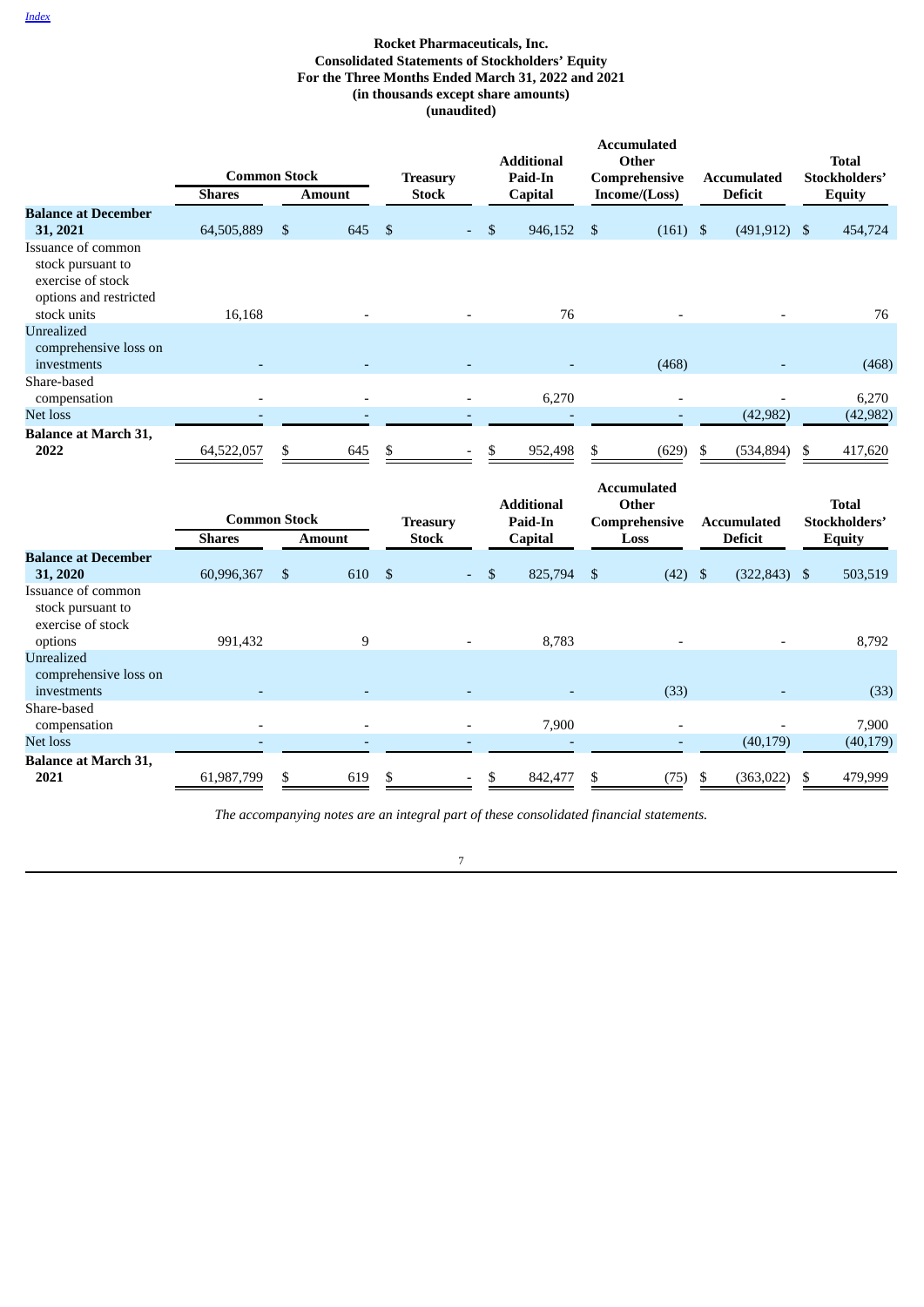<span id="page-7-0"></span>

|                                                                                                                        | 2022            | Three Months Ended March 31, |          |             |
|------------------------------------------------------------------------------------------------------------------------|-----------------|------------------------------|----------|-------------|
| <b>Operating Activities:</b>                                                                                           |                 |                              |          |             |
| Net loss                                                                                                               | \$<br>(42, 982) |                              | \$       | (40, 179)   |
| Adjustments to reconcile net loss to net cash used in operating activities:                                            |                 |                              |          |             |
| Accretion of discount on convertible notes                                                                             |                 |                              |          | 589         |
| Depreciation and amortization of property and equipment                                                                |                 | 767                          |          | 674         |
| Amortization of right of use asset                                                                                     |                 | 535                          |          |             |
| Write down of property and equipment, net                                                                              |                 | 40                           |          |             |
| Stock-based compensation                                                                                               | 6,270           |                              |          | 7,900       |
| Accretion of discount on investments, net                                                                              |                 | 577                          |          | 620         |
| <b>Changes in operating assets and liabilities:</b>                                                                    |                 |                              |          |             |
| Prepaid expenses and other assets                                                                                      | (3,936)         |                              |          | (842)       |
| Accounts payable and accrued expenses                                                                                  |                 | (491)                        |          | 7,047       |
| Operating lease liabilities                                                                                            |                 | (33)                         |          | (15)        |
| Finance lease liability                                                                                                |                 | 45                           |          | (63)        |
| Other long term liabilities                                                                                            |                 | (15)                         |          | (14)        |
| Net cash used in operating activities                                                                                  | (39, 223)       |                              |          | (24, 283)   |
| <b>Investing activities:</b>                                                                                           |                 |                              |          |             |
| Purchases of investments                                                                                               | (143, 023)      |                              |          | (103, 815)  |
| Proceeds from maturities of investments                                                                                | 81,983          |                              |          | 74,969      |
| Purchases of property and equipment                                                                                    | (1,955)         |                              |          | (328)       |
| Net cash used in investing activities                                                                                  | (62, 995)       |                              |          | (29, 174)   |
| <b>Financing activities:</b>                                                                                           |                 |                              |          |             |
| Issuance of common stock, pursuant to exercise of stock options                                                        |                 | 76                           |          | 8,792       |
| Net cash provided by financing activities                                                                              |                 | 76                           |          | 8,792       |
| Net change in cash, cash equivalents and restricted cash                                                               | (102, 142)      |                              |          | (44, 665)   |
| Cash, cash equivalents and restricted cash at beginning of period                                                      | 234,037         |                              |          | 298,666     |
| Cash, cash equivalents and restricted cash at end of period                                                            | 131,895<br>\$   |                              | \$       | 254,001     |
|                                                                                                                        |                 |                              |          |             |
| Supplemental disclosure of non-cash financing and investing activities:<br>Accrued purchases of property and equipment | 1,635           |                              | -\$      | 648         |
| Unrealized loss on investments                                                                                         | \$              |                              |          |             |
| Reclassification of construction in process to finance right of use asset                                              | \$<br>\$        | (468)<br>Ξ                   | \$<br>\$ | (33)<br>325 |
| <b>Supplemental cash flow information:</b>                                                                             |                 |                              |          |             |
| Cash paid for interest                                                                                                 | \$              | ٠                            | \$       | 1,347       |
|                                                                                                                        |                 |                              |          |             |

*The accompanying notes are an integral part of these consolidated financial statements.*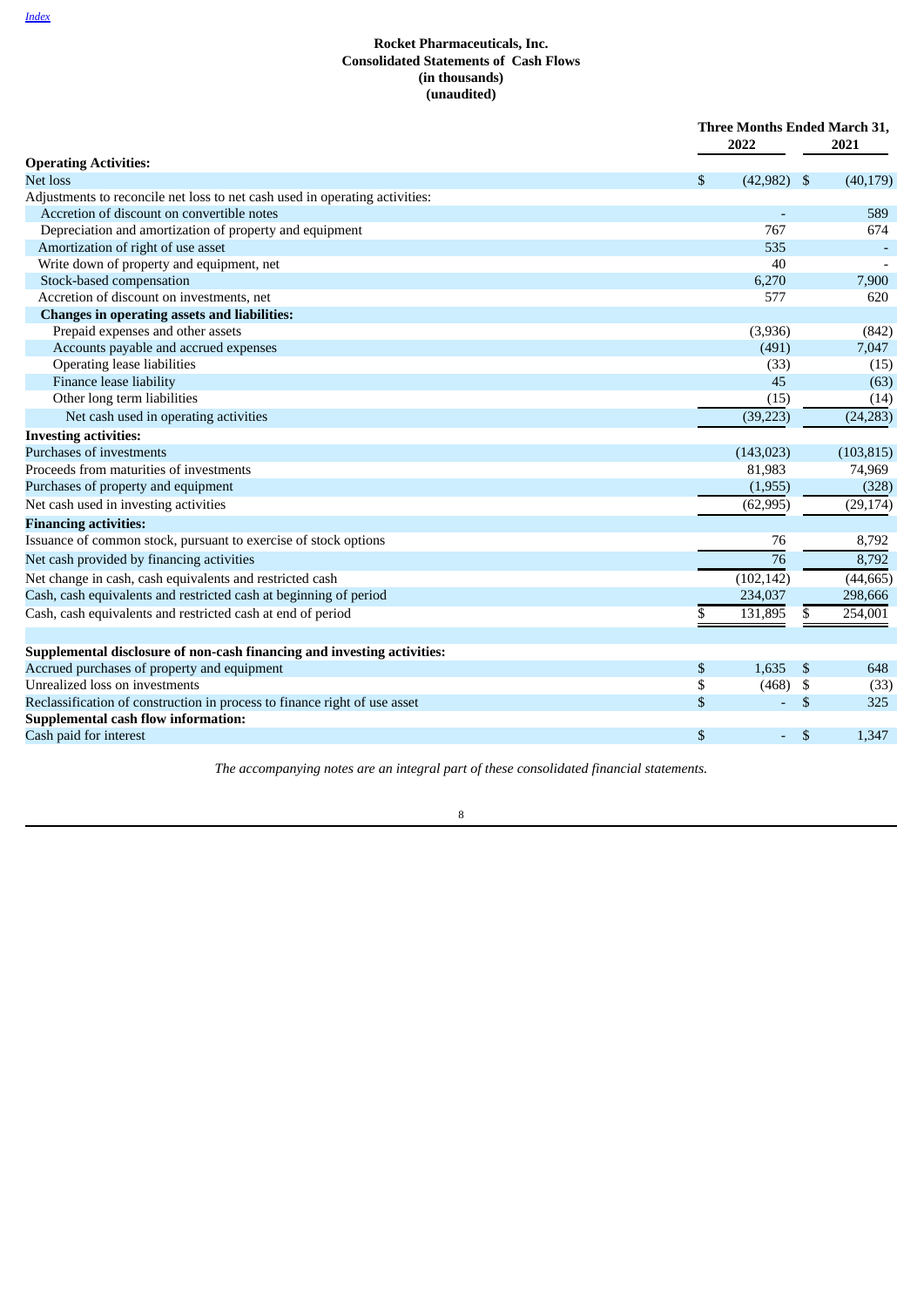# **ROCKET PHARMACEUTICALS, INC. Notes to Consolidated Financial Statements (\$ in thousands, except share and per share data) (Unaudited)**

# <span id="page-8-0"></span>**1. Nature of Business**

Rocket Pharmaceuticals, Inc. ("Rocket" or the "Company") is a clinical-stage, multi-platform biotechnology company focused on the development of gene therapies, with direct on-target mechanism of action and clear clinical endpoints, for rare and devastating diseases. Rocket has three clinical-stage *ex vivo* lentiviral vector ("LVV") programs. These include programs for Fanconi Anemia ("FA"), a genetic defect in the bone marrow that reduces production of blood cells or promotes the production of faulty blood cells, Leukocyte Adhesion Deficiency-I ("LAD-I*"*), a genetic disorder that causes the immune system to malfunction and Pyruvate Kinase Deficiency ("PKD"), a rare red blood cell autosomal recessive disorder that results in chronic nonspherocytic hemolytic anemia. Of these, both the Phase 2 FA program and the Phase 1/2 LAD-I program are in registration-enabling studies in the United States ("U.S.") and Europe ("EU"). In addition, in the U.S., Rocket has a clinical stage *in vivo* adeno-associated virus ("AAV") program for Danon disease, a multi-organ lysosomal-associated disorder leading to early death due to heart failure. Additional work on a gene therapy program for the less common FA subtypes C and G is ongoing. The Company has global commercialization and development rights to all of these product candidates under royalty-bearing license agreements.

Effective December 2021, the Company made a decision to no longer pursue Rocket-sponsored clinical evaluation of RP-L401; this program was returned to academic innovators. The Company has opted to focus available resources towards advancement of RP-A501, RP-L102, RP-L201 and RP-L301, based on the clinical data to date and potential for therapeutic advancement in these severe disorders of childhood and young adulthood.

#### **2. Risks and Liquidity**

The Company has not generated any revenue and has incurred losses since inception. Operations of the Company are subject to certain risks and uncertainties, including, among others, uncertainty of drug candidate development, technological uncertainty, uncertainty regarding patents and proprietary rights, having no commercial manufacturing experience, marketing or sales capability or experience, dependency on key personnel, compliance with government regulations and the need to obtain additional financing. Drug candidates currently under development will require significant additional research and development efforts, including extensive preclinical and clinical testing and regulatory approval, prior to commercialization. These efforts require significant amounts of additional capital, adequate personnel infrastructure, and extensive compliance-reporting capabilities.

The Company's product candidates are in the development and clinical stage. There can be no assurance that the Company's research and development will be successfully completed, that adequate protection for the Company's intellectual property will be obtained, that any products developed will obtain necessary government approval or that any approved products will be commercially viable. Even if the Company's product development efforts are successful, it is uncertain when, if ever, the Company will generate significant revenue from product sales. The Company operates in an environment of rapid change in technology and substantial competition from pharmaceutical and biotechnology companies.

The Company's consolidated financial statements have been prepared on the basis of continuity of operations, realization of assets and the satisfaction of liabilities in the ordinary course of business. The Company has experienced negative cash flows from operations and had an accumulated deficit of \$534.9 million as of March 31, 2022.

On February 28, 2022, the Company entered into a sales agreement (the "Sales Agreement"), with Cowen and Company, LLC ("Cowen"), with respect to an at-the-market offering program pursuant to which the Company may offer and sell, from time to time at its sole discretion, shares of its common stock, par value \$0.01 per share, having an aggregate offering price of up to \$200,000,000 (the "Shares") through Cowen as its sales agent.

As of March 31, 2022, the Company had \$346.6 million of cash, cash equivalents and investments. In April 2022, the Company sold 1.3 million shares of common stock for net proceeds of \$17.3 million pursuant to the at-the-market offering program (see Note 15 "Subsequent Events"). With the proceeds from the at-the-market facility offering program and other efficiencies, the Company expects such resources will be sufficient to fund its operating expenses and capital expenditure requirements into the first half of 2024.

In the longer term, the future viability of the Company is dependent on its ability to generate cash from operating activities or to raise additional capital to finance its operations. The Company's failure to raise capital as and when needed could have a negative impact on its financial condition and ability to pursue its business strategies.

# **3. Basis of Presentation, Principles of Consolidation and Summary of Significant Accounting Policies**

#### *Basis of Presentation*

The accompanying unaudited interim consolidated financial statements should be read in conjunction with the Company's consolidated financial statements for the year ended December 31, 2021 included in the Annual Report on Form 10-K filed with the Securities and Exchange Commission ("SEC") on February 28, 2022 ("2021 Form 10-K"). The unaudited interim consolidated financial statements have been prepared on the same basis as the audited annual financial statements and, in the opinion of management, reflect all adjustments, which include only normal recurring adjustments, necessary for the fair statement of the Company's consolidated financial position as of March 31, 2022 and the results of its operations and its cash flows for the three months ended March 31, 2022. The financial data and other information disclosed in these consolidated notes related to the three months ended March 31, 2022 and 2021 are unaudited. The results for the three months ended March 31, 2022 are not necessarily indicative of results to be expected for the year ending December 31, 2022 and any other interim periods or any future year or period.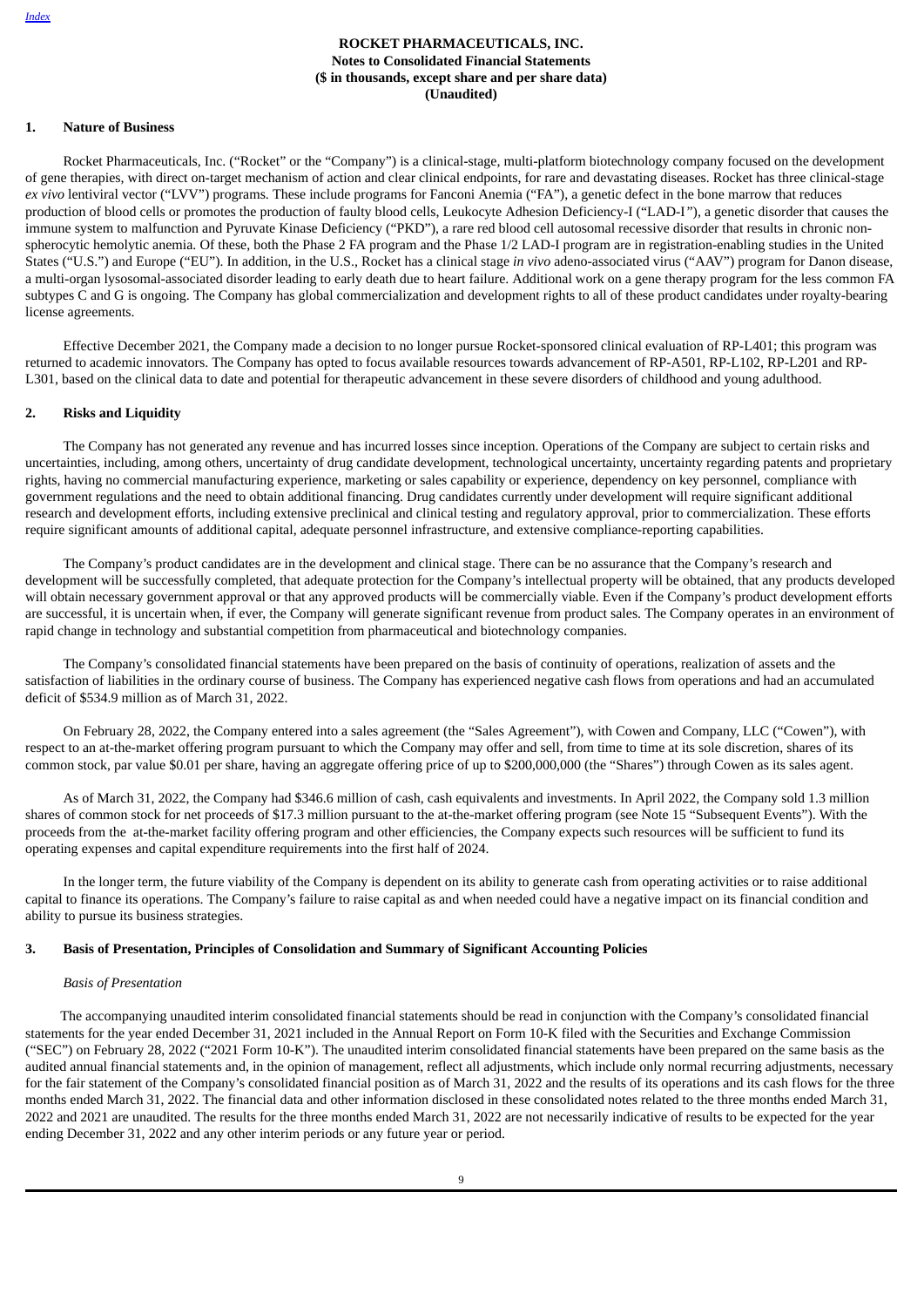# *Principles of Consolidation*

The consolidated financial statements represent the consolidation of the accounts of the Company and its subsidiaries in conformity with accounting principles generally accepted in the United States ("U.S. GAAP"). All intercompany accounts have been eliminated in consolidation.

# *Use of Estimates*

The preparation of the consolidated financial statements in conformity with U.S. GAAP requires management to make estimates and assumptions that affect the reported amounts of assets and liabilities and disclosure of contingent assets and liabilities at the date of the financial statements and the reported amounts of expenses during the reporting period. Significant estimates and assumptions reflected in these consolidated financial statements include but are not limited to goodwill impairment, the accrual of research and development ("R&D") expenses, the valuation of equity transactions and stock-based awards. Changes in estimates and assumptions are reflected in reported results in the period in which they become known. Actual results could differ from those estimates.

#### *Cash, Cash Equivalents and Restricted Cash*

Cash, cash equivalents and restricted cash consists of bank deposits, certificates of deposit and money market accounts with financial institutions. Cash equivalents are carried at cost which approximates fair value due to their short-term nature and which the Company believes do not have a material exposure to credit risk. The Company considers all highly liquid investments with maturities of three months or less from the date of purchase to be cash equivalents. The Company's cash and cash equivalent accounts, at times, may exceed federally insured limits. The Company has not experienced any losses in such accounts.

Restricted cash consists of deposits collateralizing letters of credit issued by a bank in connection with the Company's operating leases (see Note 10 "Commitments and Contingencies" for additional disclosures) and a deposit collateralizing a letter of credit issued by a bank supporting the Company's corporate credit card. Cash, cash equivalents and restricted cash consist of the following:

|                           | March 31,<br>2022 |     | December 31,<br>2021 |
|---------------------------|-------------------|-----|----------------------|
| Cash and cash equivalents | 130,552           | \$. | 232,694              |
| Restricted cash           | 1,343             |     | 1,343                |
|                           | 131,895           |     | 234,037              |

# *Reclassifications*

Certain reclassifications have been made to the prior year financial statements in order to conform to the current year's presentation.

#### *Significant Accounting Policies*

The significant accounting policies used in the preparation of these consolidated financial statements for the three months ended March 31, 2022 are consistent with those disclosed in Note 3 to the consolidated financial statements in the 2021 Form 10-K.

#### *Recent Accounting Pronouncements*

There were no recent accounting pronouncements that impacted the Company, or which had a significant effect on the consolidated financial statements.

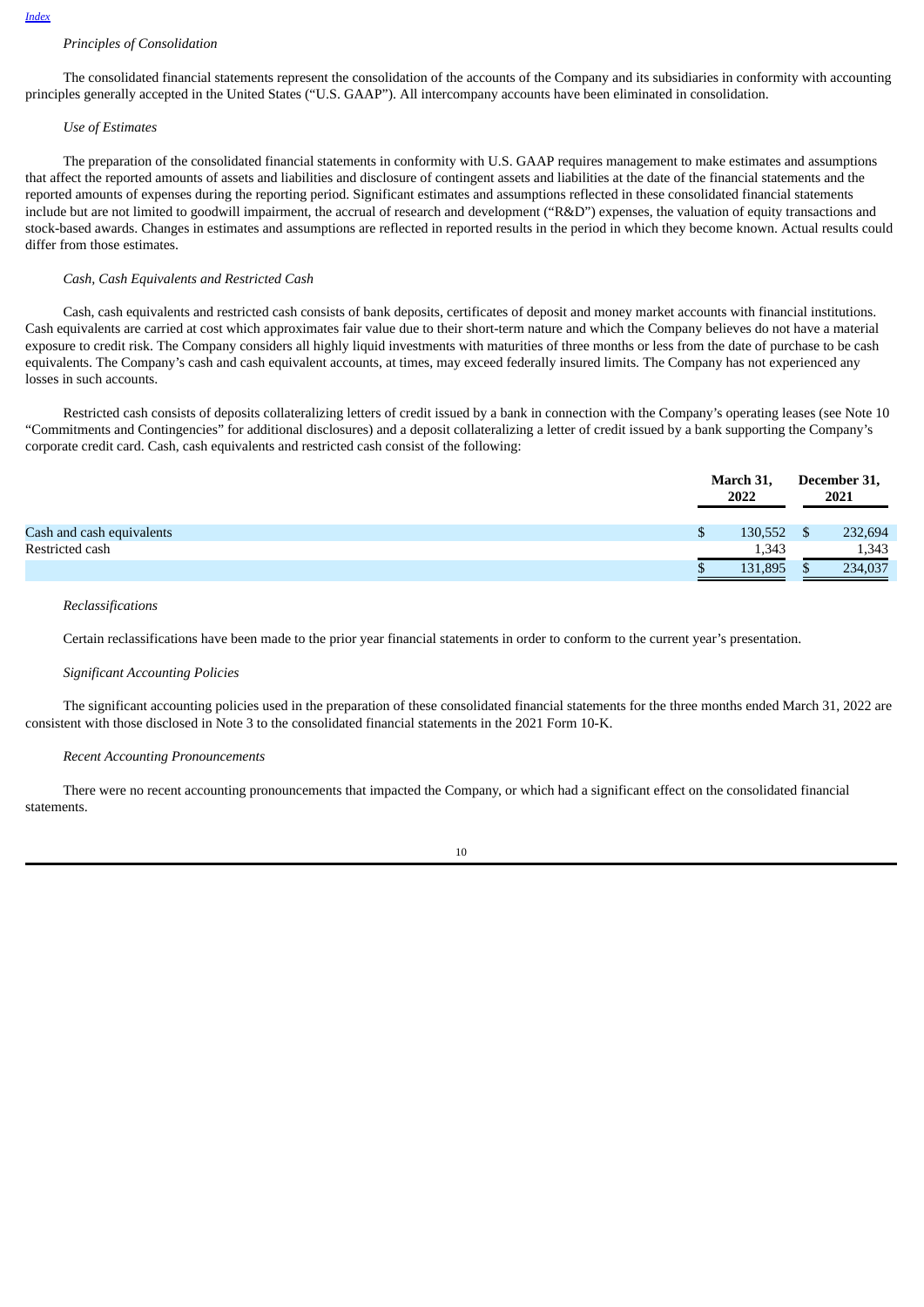# **4. Fair Value of Financial Instruments**

Items measured at fair value on a recurring basis are the Company's investments. The following table sets forth the Company's financial instruments that were measured at fair value on a recurring basis by level within the fair value hierarchy:

|                                          | <b>Fair Value Measurements as of</b><br>March 31, 2022 Using: |                                      |                          |                          |               |              |
|------------------------------------------|---------------------------------------------------------------|--------------------------------------|--------------------------|--------------------------|---------------|--------------|
|                                          | Level 1                                                       | <b>Level 2</b>                       |                          | <b>Level 3</b>           |               | <b>Total</b> |
| Assets:                                  |                                                               |                                      |                          |                          |               |              |
| Cash equivalents:                        |                                                               |                                      |                          |                          |               |              |
| Money market mutual funds                | \$<br>79,564                                                  | \$                                   | \$                       |                          | \$            | 79,564       |
|                                          | 79,564                                                        |                                      |                          |                          |               | 79,564       |
| Investments:                             |                                                               |                                      |                          |                          |               |              |
|                                          |                                                               |                                      |                          |                          |               |              |
| <b>United States Treasury securities</b> | 134,748                                                       |                                      |                          | ٠                        |               | 134,748      |
| Corporate Bonds                          |                                                               | 81,293                               |                          |                          |               | 81,293       |
|                                          | 134,748                                                       | 81,293                               |                          |                          |               | 216,041      |
|                                          | \$<br>214,312                                                 | \$                                   | 81,293<br>\$             |                          | <sup>\$</sup> | 295,605      |
|                                          |                                                               |                                      |                          |                          |               |              |
|                                          |                                                               | <b>Fair Value Measurements as of</b> |                          |                          |               |              |
|                                          |                                                               |                                      | December 31, 2021 Using: |                          |               |              |
|                                          | Level 1                                                       | <b>Level 2</b>                       |                          | Level 3                  |               | <b>Total</b> |
| Assets:                                  |                                                               |                                      |                          |                          |               |              |
| Cash equivalents:                        |                                                               |                                      |                          |                          |               |              |
| Money market mutual funds                | \$<br>179,900                                                 | \$                                   | \$                       |                          | \$            | 179,900      |
|                                          | 179,900                                                       |                                      | $\overline{a}$           | $\overline{a}$           |               | 179,900      |
|                                          |                                                               |                                      |                          |                          |               |              |
| Investments:                             |                                                               |                                      |                          |                          |               |              |
| <b>United States Treasury securities</b> | 44,045                                                        |                                      |                          |                          |               | 44,045       |
| Corporate Bonds                          |                                                               |                                      | 96,696                   | $\overline{\phantom{a}}$ |               | 96,696       |
| <b>Municipal Bonds</b>                   |                                                               |                                      | 6,000                    | $\overline{\phantom{a}}$ |               | 6,000        |
| <b>Agency Bonds</b>                      |                                                               |                                      | 9,305                    |                          |               | 9,305        |
|                                          | 44,045                                                        | 112,001                              |                          |                          |               | 156,046      |
|                                          | \$<br>223,945                                                 | 112,001<br>\$                        | \$                       | $\overline{\phantom{a}}$ | \$            | 335,946      |

The Company classifies its money market mutual funds and U.S. Treasury securities as Level 1 assets under the fair value hierarchy, as these assets have been valued using quoted market prices in active markets without any valuation adjustment. The Company classifies its corporate, municipal and agency bonds as Level 2 assets as these assets are not traded in an active market and have been valued through a third-party pricing service based on quoted prices for similar assets.

# **5. Property and Equipment, Net**

The Company's property and equipment consisted of the following:

|                                                 | March 31,<br>2022 | December 31,<br>2021 |
|-------------------------------------------------|-------------------|----------------------|
| Laboratory equipment                            | 15,263            | 12,600<br>D          |
| Machinery and equipment                         | 10,534            | 10,432               |
| Computer equipment                              | 218               | 218                  |
| Furniture and fixtures                          | 1,963             | 1,963                |
| Leasehold improvements                          | 433               | 407                  |
| Internal use software                           | 1,928             | 1,902                |
|                                                 | 30,340            | 27,522               |
| Less: accumulated depreciation and amortization | (5,987)           | (5,223)              |
|                                                 | 24,354            | 22,299               |

During the three months ended March 31, 2022 and 2021, the Company recognized \$0.8 million and \$0.7 million of depreciation and amortization expense, respectively.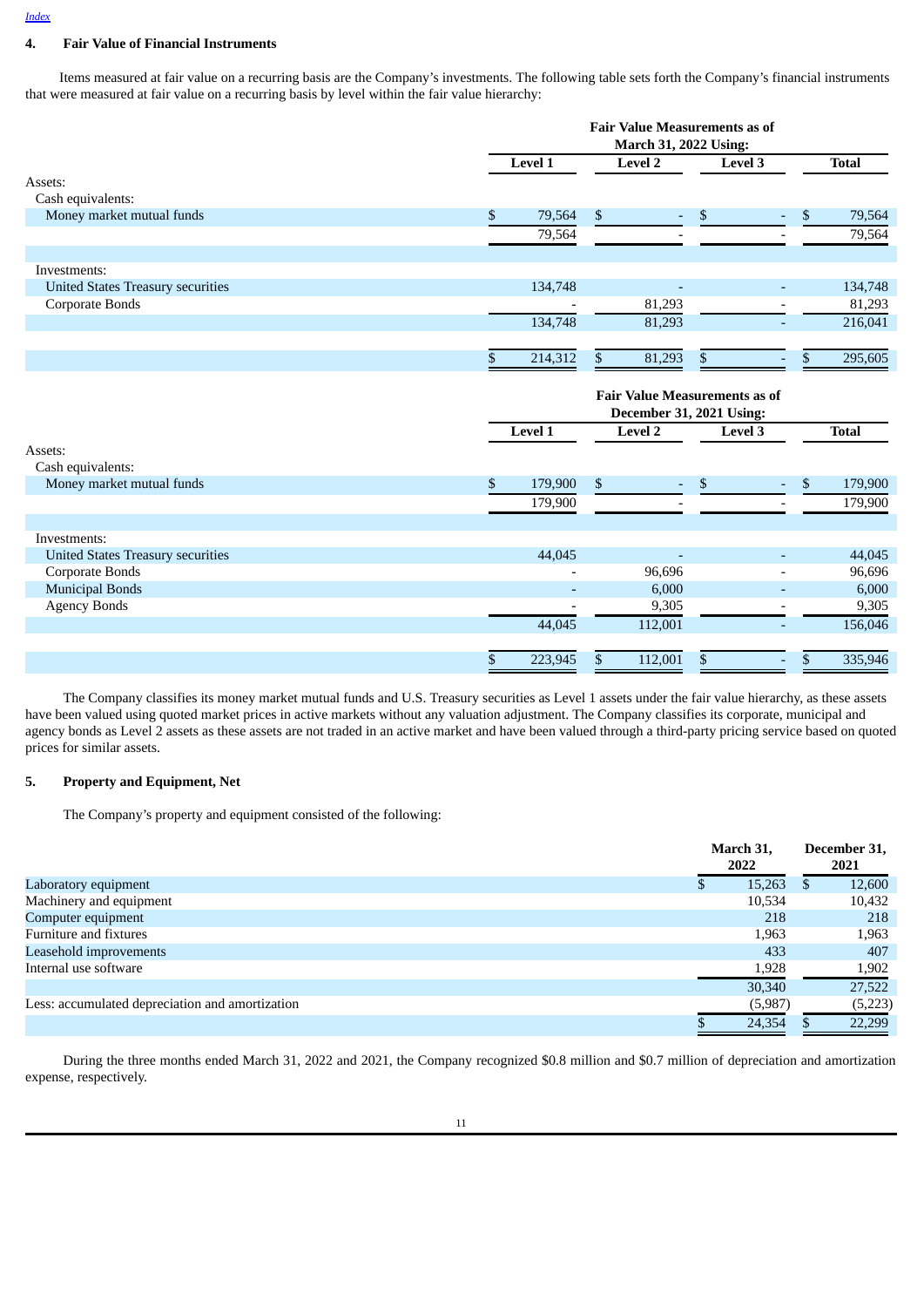# **6. Accounts Payable and Accrued Expenses**

As of March 31, 2022 and December 31, 2021, the Company's accounts payable and accrued expenses consisted of the following:

|                              | March 31,<br>2022 |     | December 31,<br>2021 |
|------------------------------|-------------------|-----|----------------------|
| Research and development     | 13,948            | \$. | 12,082               |
| Property and equipment       | 1,635             |     | 725                  |
| <b>Employee compensation</b> | 1,484             |     | 4,533                |
| Government grant payable     | 597               |     | 597                  |
| Professional fees            | 1,402             |     | 1,196                |
| Other                        | 965               |     | 482                  |
|                              | 20,031            |     | 19,615               |

# **7. Stockholders' Equity**

#### *At-the-Market Offering*

On February 28, 2022, the Company entered into the Sales Agreement with Cowen with respect to an at-the-market offering program pursuant to which the Company may offer and sell, from time to time at its sole discretion, shares through Cowen as its sales agent. The shares to be offered and sold under the Sales Agreement, if any, will be offered and sold pursuant to the Company's shelf registration statement on Form S-3 (File No. 333-253756), which was filed with the SEC on March 2, 2021 and which became effective on September 10, 2021. The Company filed a prospectus supplement with the SEC on February 28, 2022 in connection with the offer and sale of the shares pursuant to the Sales Agreement.

The Company will pay Cowen a cash commission of up to 3.0% of gross proceeds from the sale of the shares pursuant to the Sales Agreement. The Company has also agreed to provide Cowen with customary indemnification and contribution rights. The Company will also reimburse Cowen for certain expenses incurred in connection with the Sales Agreement. As of March 31, 2022, the Company did not sell any shares under the at-the-market offering program (see Note 15 "Subsequent Events").

# **8. Stock Based Compensation**

# *Stock Option Valuation*

The weighted average assumptions that the Company used in the Black-Scholes pricing model to determine the fair value of the stock options granted to employees, non-employees and directors were as follows:

|                            |      | Three Months Ended March 31, |    |          |  |  |
|----------------------------|------|------------------------------|----|----------|--|--|
|                            | 2022 |                              |    | 2021     |  |  |
|                            |      |                              |    |          |  |  |
| Risk-free interest rate    |      | 1.88%                        |    | 0.62%    |  |  |
| Expected term (in years)   |      | 5.86                         |    | 5.87     |  |  |
| <b>Expected volatility</b> |      | 74.07%                       |    | 69.41%   |  |  |
| Expected dividend yield    |      | $0.00\%$                     |    | $0.00\%$ |  |  |
| Exercise price             |      | 17.85                        | -S | 36.99    |  |  |
| Fair value of common stock |      | 17.85                        |    | 36.99    |  |  |

The following table summarizes stock option activity for the three months ended March 31, 2022, under the Second Amended and Restated 2014 Stock Option and Incentive Plan:

|                                                     | Number of<br><b>Shares</b> | Weighted<br>Average<br><b>Exercise</b><br>Price | Weighted<br>Average<br><b>Contractual</b><br><b>Term (Years)</b> |                | Aggregate<br><b>Intrinsic</b><br><b>Value</b> |
|-----------------------------------------------------|----------------------------|-------------------------------------------------|------------------------------------------------------------------|----------------|-----------------------------------------------|
| Outstanding as of December 31, 2021                 | 11, 143, 761               | \$<br>14.51                                     | 5.95                                                             | $\mathfrak{L}$ | 128,817                                       |
|                                                     |                            |                                                 |                                                                  |                |                                               |
| Granted                                             | 1,336,206                  | 17.85                                           | 6.93                                                             |                |                                               |
| Exercised                                           | (6,000)                    | 12.65                                           |                                                                  | \$             | 20                                            |
| Forfeited                                           | (426, 668)                 | 34.69                                           |                                                                  |                |                                               |
| Outstanding as of March 31, 2022                    | 12,047,299                 | \$<br>14.17                                     | 5.93                                                             | \$             | 84.961                                        |
|                                                     |                            |                                                 |                                                                  |                |                                               |
| Options vested and exercisable as of March 31, 2022 | 9,141,380                  | \$<br>9.12                                      | 4.88                                                             | \$             | 84,457                                        |
| Options unvested as of March 31, 2022               | 2,905,919                  | \$<br>30.03                                     | 9.22                                                             |                |                                               |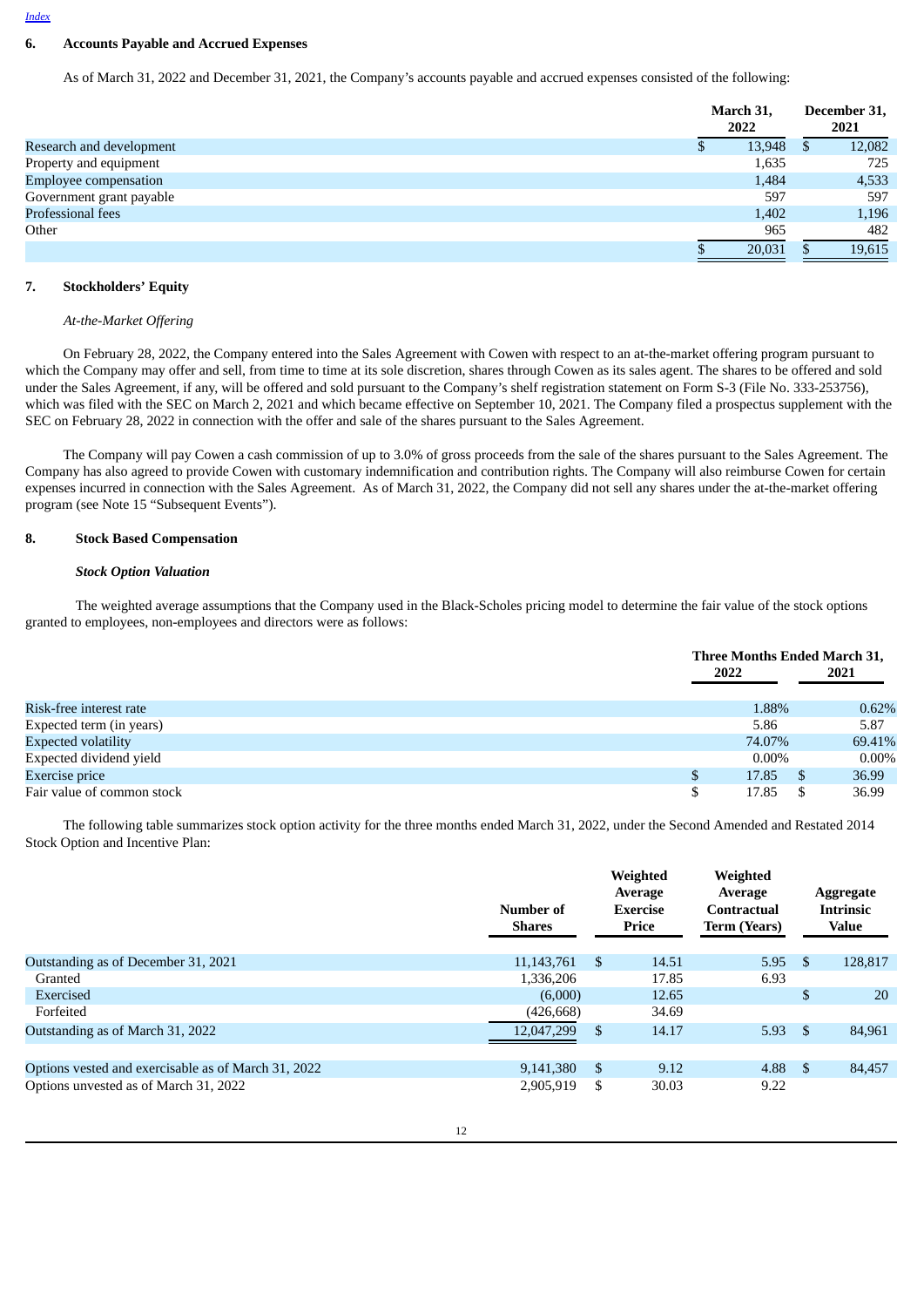The weighted average grant-date fair value per share of stock options granted during the three months ended March 31, 2022, and 2021 was \$11.60 and \$36.99, respectively.

The total fair value of options vested during the three months ended March 31, 2022 and 2021 was \$12.5 million and \$8.3 million, respectively.

# *Restricted Stock Units ("RSU")*

The following table summarizes the Company's RSU activity for the three months ended March 31, 2022:

|                                  | Number of<br><b>Shares</b> |      | Weighted<br>Average<br><b>Grant Date</b><br><b>Fair Value</b> |
|----------------------------------|----------------------------|------|---------------------------------------------------------------|
| Unvested as of December 31, 2021 | 23,500                     | \$   | 30.61                                                         |
| Granted                          | 467,172                    | S    | 17.06                                                         |
| Exercised                        | (10, 168)                  | - \$ | 62.32                                                         |
| Forfeited                        | (22, 795)                  | \$.  | 18.03                                                         |
| Unvested as of March 31, 2022    | 457,709                    | S    | 17.24                                                         |

#### *Stock-based Compensation*

Stock-based compensation expense recognized by award type was as follows:

|                                        |   | Three Months Ended March 31, |  |       |  |
|----------------------------------------|---|------------------------------|--|-------|--|
|                                        |   | 2022                         |  | 2021  |  |
|                                        |   |                              |  |       |  |
| <b>Stock options</b>                   | ъ | 5,961                        |  | 7,826 |  |
| Restricted stock units                 |   | 309                          |  | 74    |  |
| Total stock-based compensation expense |   | 6,270                        |  | 7,900 |  |

Stock-based compensation expense by classification included within the consolidated statements of operations and comprehensive loss was as follows:

|                                        | Three Months Ended March 31, |  |       |
|----------------------------------------|------------------------------|--|-------|
|                                        | 2022                         |  | 2021  |
|                                        |                              |  |       |
| Research and development               | 2.318                        |  | 2,916 |
| General and administrative             | 3.952                        |  | 4.984 |
| Total stock-based compensation expense | 6,270                        |  | 7,900 |

As of March 31, 2022, the Company had an aggregate of \$53.8 million of unrecognized stock-based compensation expense related to both stock options and RSU grants, which is expected to be recognized over the weighted average period of 1.88 years.

#### *Warrants*

A summary of the warrants outstanding as of March 31, 2022 is as follows:

| <b>Price</b> | Outstanding | <b>Grant Date</b>     | <b>Expiration Date</b> |
|--------------|-------------|-----------------------|------------------------|
| 24.42        | 7,051       | June 28, 2013         | June 28, 2023          |
| 57.11        | 603.386     | December 21, 2020     | December 21, 2030      |
| 33.63        | 301,291     | <b>August 9, 2021</b> | August 9, 2031         |
| 22.51        | 153,155     | December 17, 2021     | December 17, 2031      |
| 22.51        | 153,155     | December 17, 2021     | December 17, 2031      |
| Total        | 1,218,038   |                       |                        |

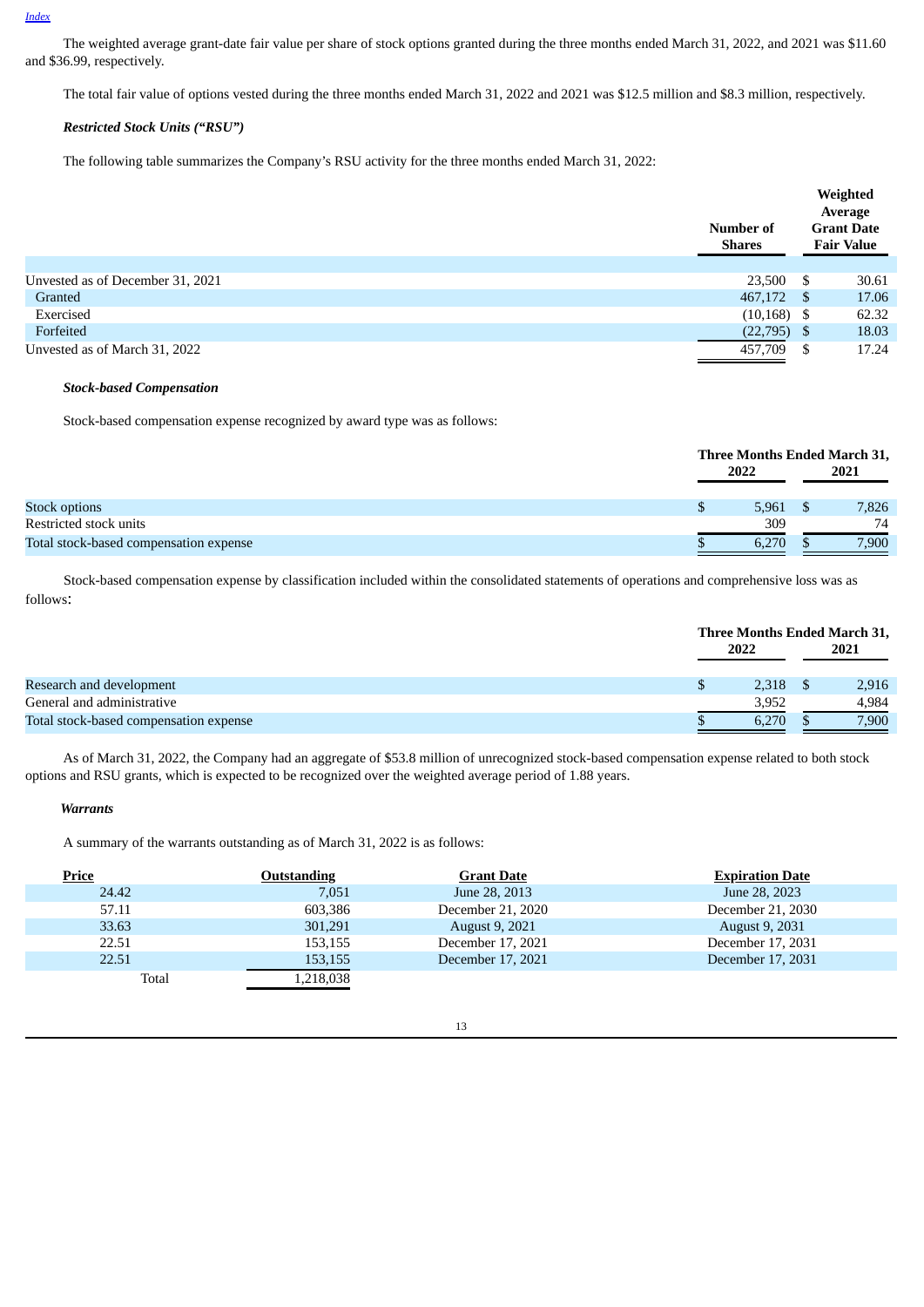The following table below is the summary of changes in warrants to purchase common stock for the three months ended March 31, 2022:

|                                 | Number of<br><b>Warrant Shares</b><br><b>Outstanding and</b><br>Exercisable |              | Exercise<br>Price per<br>Share |
|---------------------------------|-----------------------------------------------------------------------------|--------------|--------------------------------|
|                                 |                                                                             |              |                                |
| Balance as of December 31, 2020 | 610,437                                                                     |              |                                |
| <b>Granted August 2021</b>      | 301,291                                                                     | -S           | 33.63                          |
| Granted December 2021           | 306,310                                                                     | S            | 22.51                          |
| Exercised                       | $\overline{\phantom{a}}$                                                    | -S           | $\overline{\phantom{0}}$       |
| Balance as of December 31, 2021 | 1,218,038                                                                   |              |                                |
| Granted                         | ٠                                                                           | $\mathbf{S}$ |                                |
| Exercised                       | $\overline{\phantom{a}}$                                                    | S            | $\overline{\phantom{0}}$       |
| Balance as of March 31, 2022    | 1,218,038                                                                   |              |                                |
|                                 |                                                                             |              |                                |

## **9. Net Loss Per Share**

Basic and diluted net loss per share attributable to common stockholders was calculated as follows:

|                                                                            |      | Three Months Ended March 31, |      |            |
|----------------------------------------------------------------------------|------|------------------------------|------|------------|
|                                                                            | 2022 |                              | 2021 |            |
| Numerator:                                                                 |      |                              |      |            |
| Net loss attributable to common stockholders                               |      | $(42,982)$ \$                |      | (40, 179)  |
| Denominator:                                                               |      |                              |      |            |
| Weighted-average common shares outstanding - basic and diluted             |      | 64,509,721                   |      | 61,574,405 |
| Net loss per share attributable to common stockholders - basic and diluted |      | $(0.67)$ \$                  |      | (0.65)     |

The Company excluded the following potential shares of common stock, presented based on amounts outstanding at each period end, from the computation of diluted net loss per share attributable to common stockholders for the periods indicated because including them would have had an antidilutive effect:

|                                                               |            | Three Months Ended March 31, |  |  |
|---------------------------------------------------------------|------------|------------------------------|--|--|
|                                                               | 2022       | 2021                         |  |  |
| Shares issuable upon conversion of the 2021 Convertible Notes | -          | 160,536                      |  |  |
| Shares issuable upon conversion of the 2022 Convertible Notes | ۰          | 1,195,449                    |  |  |
| Warrants exercisable for common shares                        | 1.218.038  | 610,437                      |  |  |
| Restricted stock units exercisable for common shares          | 457.709    |                              |  |  |
| Options to purchase common shares                             | 12,047,299 | 10,892,830                   |  |  |
|                                                               | 13,723,046 | 12,859,252                   |  |  |

#### **10. Commitments and Contingencies**

The Company determines if an arrangement is a lease at inception. Operating and finance leases are presented in the Company's consolidated balance sheet as right-of-use assets from leases, current lease liabilities and long-term lease liabilities. Certain of the Company's lease agreements contain renewal options; however, the Company does not recognize right-of-use assets or lease liabilities for renewal periods unless it is determined that the Company is reasonably certain of renewing the lease at inception or when a triggering event occurs. As the Company's leases do not provide an implicit rate, the Company estimated the incremental borrowing rate in calculating the present value of the lease payments using an estimate of the Company's collateralized borrowing rate for debt with a similar term. The Company has utilized its incremental borrowing rate based on the long-term borrowing costs of comparable companies in the biotechnology industry. Since the Company elected to account for each lease component and its associated non-lease components as a single combined lease component, all contract consideration was allocated to the combined lease component. Some of the Company's lease agreements contain rent escalation clauses (including index-based escalations). For operating leases, the Company recognizes the minimum rental expense on a straight-line basis based on the fixed components of a lease arrangement. The Company will amortize this expense over the term of the lease beginning with the lease commencement date. Variable lease components represent amounts that are not fixed in nature and are not tied to an index or rate and are recognized as incurred.

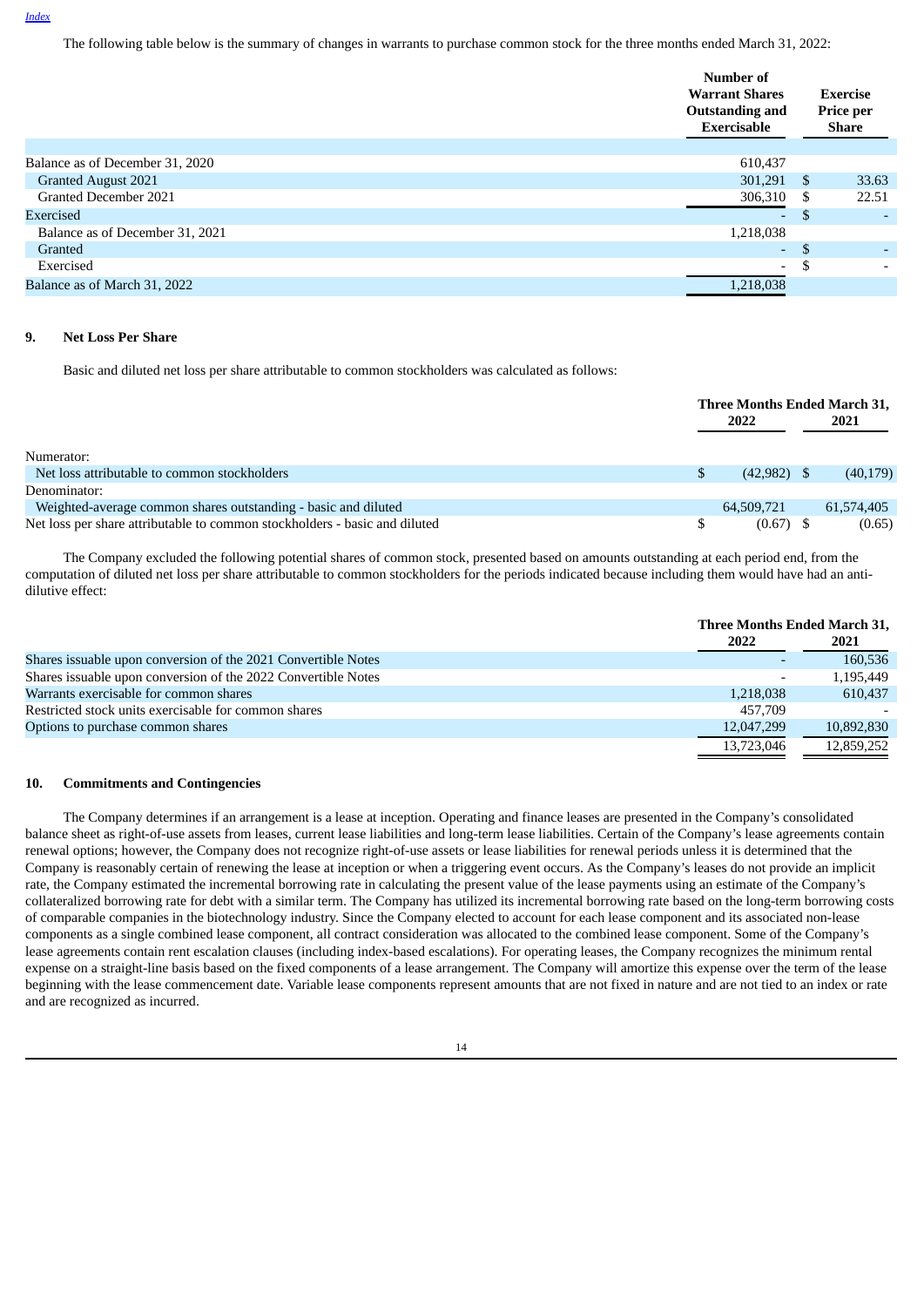# *Finance Lease*

The Company has a lease for a facility in Cranbury, New Jersey, consisting of 103,720 square feet of space including areas for offices, process development, research and development laboratories and 50,000 square feet dedicated to AAV Current Good Manufacturing Practice ("cGMP") manufacturing facilities to support the Company's pipeline. A smaller area within this facility was originally leased in August 2018, and the lease was amended in June 2019 to include the full building (such lease, as amended, the "NJ Lease Agreement"). The NJ Lease Agreement has a 15-year term from September 1, 2019, with an option to renew for two consecutive five-year renewal terms.

Estimated rent payments for the NJ Lease Agreement are \$1.2 million per annum, payable in monthly installments, depending upon the nature of the leased space, and subject to annual base rent increases of 3%. The total commitment under the lease is estimated to be approximately \$29.3 million over the 15-year term of the lease. The Company paid a cash security deposit of \$0.3 million to the landlord in connection with the NJ Lease Agreement which has been reflected in deposits in the consolidated balance sheets as of March 31, 2022 and December 31, 2021.

The total restricted cash balance for the Company's operating and finance leases as of March 31, 2022 and December 31, 2021 was \$0.8 million.

#### *Operating Leases*

On June 7, 2018, the Company entered into a three-year lease agreement for office space in the Empire State Building in New York, NY (the "ESB Lease Agreement"). In connection with the ESB Lease Agreement, the Company established an irrevocable standby letter of credit (the "Empire LOC") for \$0.9 million. On March 26, 2021, the Company entered in Amendment No. 1 to the ESB Lease Agreement ("ESB Lease Amendment") that extended the term of the lease agreement to June 30, 2024, reduced the rent payments going forward, and reduced the Empire LOC to \$0.8 million. The Empire LOC serves as the Company's security deposit on the lease in which the landlord is the beneficiary and expires August 29, 2024. The Company has accounted for the ESB Lease Amendment as a modification to the ESB Lease Agreement and remeasured the lease liability and adjusted the operating lease right of use asset by \$1.1 million. The Company has a certificate of deposit of \$0.8 million with a bank as collateral for the Empire LOC which is classified as part of restricted cash in the consolidated balance sheets as of March 31, 2022 and December 31, 2021.

On January 4, 2018, in connection with the Reverse Merger, the Company assumed an operating lease for Inotek's former headquarters in Lexington, Massachusetts, with a term ending in February 2023. In July 2018, the Company signed an agreement to sublease a portion of the Lexington, Massachusetts space and in September 2018, the Company signed an agreement to sublease the remaining portion of the Lexington, Massachusetts space. Rental income received under the sublease agreement totaled \$0.1 million for the three months ended March 31, 2022 and 2021. Rental income is netted against rent expense in the consolidated statements of operations.

Rent expense was \$0.3 million for the three months ended March 31, 2022 and 2021.

| <b>Lease cost</b>                   | <b>March 31, 2022</b> |
|-------------------------------------|-----------------------|
| Operating lease cost                | 197                   |
| Finance lease cost                  |                       |
| Amortization of right of use assets | 535                   |
| Interest on lease liabilities       | 464                   |
| Total lease cost                    | 1,196                 |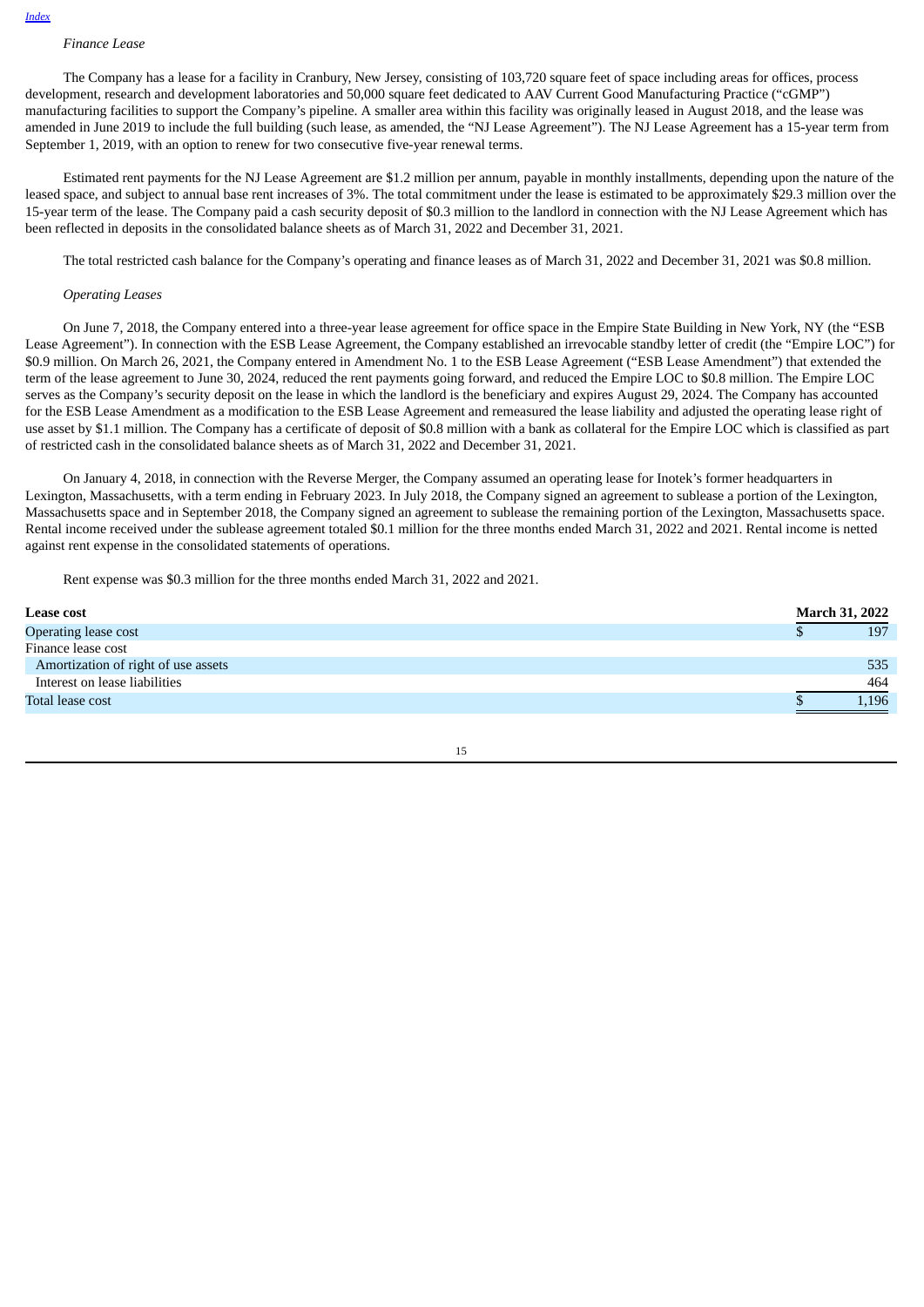The following table summarizes the maturity of the Company's operating and finance lease liabilities on an undiscounted cash flow basis and a reconciliation to the operating and finance lease liabilities as of March 31, 2022:

| <b>Maturity of operating lease liabilities</b> | <b>March 31, 2022</b> |
|------------------------------------------------|-----------------------|
| 2022                                           | 688                   |
| 2023                                           | 548                   |
| 2024                                           | 269                   |
| 2025                                           | 64                    |
| 2026                                           | 55                    |
| Total lease payments                           | 1,624                 |
| Less: interest                                 | (67)                  |
| Total operating lease liabilities              | 1,557                 |

# **Maturity of finance lease liability March 31, 2022**

| 1,270     |
|-----------|
| 1,736     |
| 1,791     |
| 1,856     |
| 1,912     |
| 45,003    |
| 53,566    |
| (32, 689) |
| 20,877    |
|           |

| <b>Leases</b>                          | <b>March 31, 2022</b> |
|----------------------------------------|-----------------------|
| Operating right-of-use assets          | 1,390                 |
| Operating current lease liabilities    | 838                   |
| Operating noncurrent lease liabilities | 719                   |
| Total operating lease liabilities      | 1,557                 |
| Finance right-of-use assets            | 47,945                |
| Finance current lease liability        | 1,701                 |
| Finance noncurrent lease liability     | 19,176                |
| Total finance lease liability          | 20,877                |

# **Other information**

| Cash paid for amounts included in the measurement of lease liabilities: |     |            |
|-------------------------------------------------------------------------|-----|------------|
| Operating cash flows from operating leases                              | \$. | 229        |
| Cash flows from finance lease                                           |     | 419        |
| Weighted-average remaining lease term - operating leases                |     | 2.3 years  |
| Weighted-average remaining lease term - finance lease                   |     | 22.4 years |
| Weighted-average discount rate - operating leases                       |     | 4.34%      |
| Weighted-average discount rate - finance lease                          |     | 8.96%      |

# *Litigation*

From time to time, the Company may be subject to various legal proceedings and claims that arise in the ordinary course of its business activities. Although the results of litigation and claims cannot be predicted with certainty, the Company does not believe it is party to any other claim or litigation the outcome of which, if determined adversely to the Company, would individually or in the aggregate be reasonably expected to have a material adverse effect on its business. Regardless of the outcome, litigation can have an adverse impact on the Company because of defense and settlement costs, diversion of management resources and other factors.

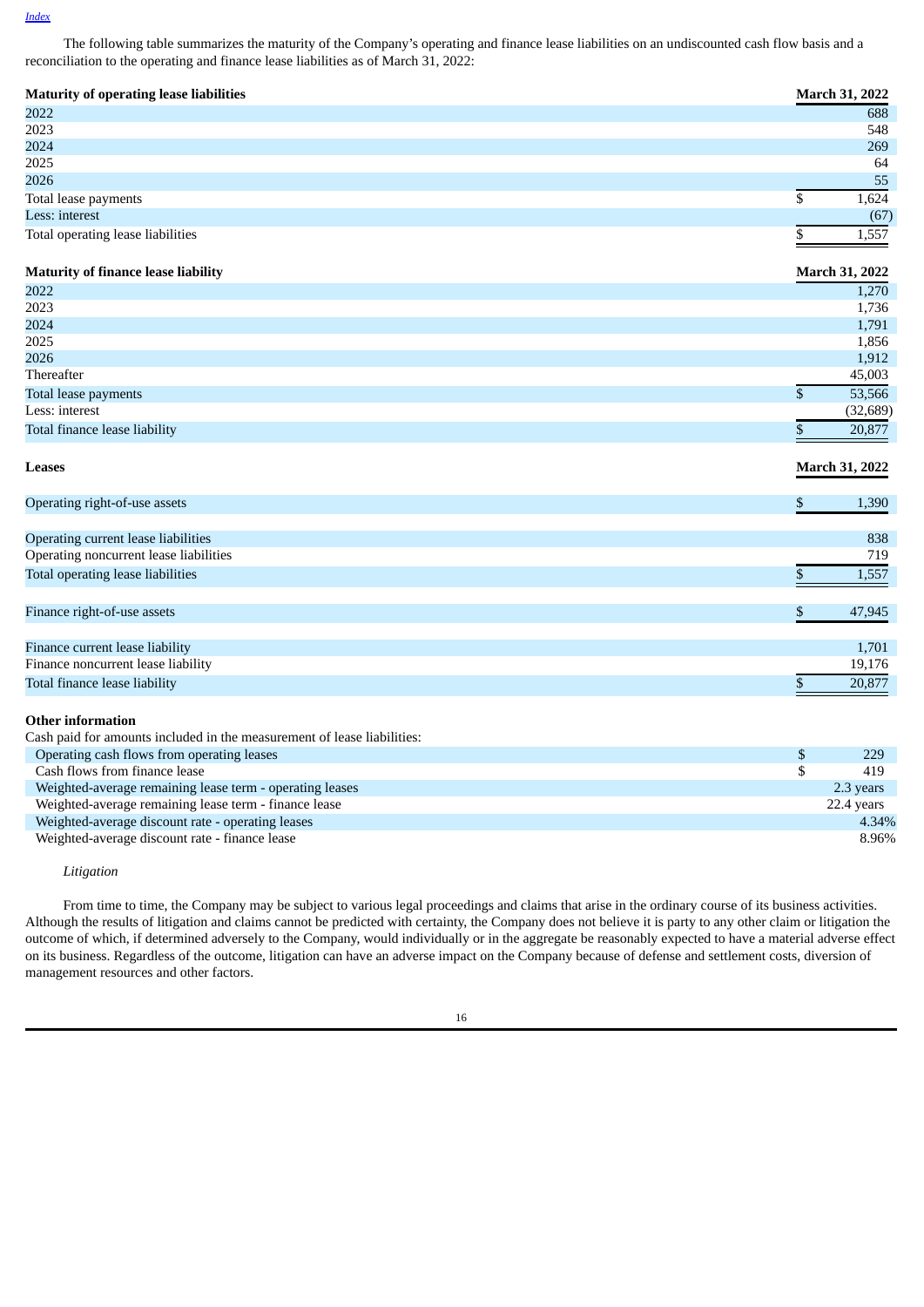# *Indemnification Arrangements*

Pursuant to its bylaws and as permitted under Delaware law, the Company has indemnification obligations to directors, officers, employees or agents of the Company or anyone serving in these capacities. The maximum potential amount of future payments the Company could be required to pay is unlimited. The Company has insurance that reduces its monetary exposure and would enable it to recover a portion of any future amounts paid. As a result, the Company believes that the estimated fair value of these indemnification commitments is minimal.

Throughout the normal course of business, the Company has agreements with vendors that provide goods and services required by the Company to run its business. In some instances, vendor agreements include language that requires the Company to indemnify the vendor from certain damages caused by the Company's use of the vendor's goods and/or services. The Company has insurance that would allow it to recover a portion of any future amounts that could arise from these indemnifications. As a result, the Company believes that the estimated fair value of these indemnification commitments is minimal.

# **11. Agreements Related to Intellectual Property**

The Company, directly and through its subsidiary Spacecraft Seven, LLC, has various license and research and collaboration arrangements. The transactions principally resulted in the acquisition of rights to intellectual property which is in the preclinical phase and has not been tested for safety or feasibility. In all cases, the Company did not acquire tangible assets, processes, protocols, or operating systems. The Company expenses the acquired intellectual property rights as of the acquisition date on the basis that the cost of intangible assets purchased from others for use in research and development activities, has no alternative future uses.

#### **12. CIRM Grants**

#### *LAD-1 CIRM Grant*

On April 30, 2019, the California Institute for Regenerative Medicine ("CIRM") awarded the Company up to \$7.5 million under a CLIN2 grant award to support the clinical development of its LVV-based gene therapy for RP-L201. Proceeds from the grant will help fund clinical trial costs as well as manufactured drug product for Phase 1/2 patients enrolled at the U.S. clinical site, University of California, Los Angeles ("UCLA") Mattel Children's Hospital, led by principal investigator Donald Kohn, M.D., UCLA Professor of Microbiology, Immunology and Molecular Genetics, Pediatrics (Hematology/Oncology), Molecular and Medical Pharmacology and member of the Eli and Edythe Broad Center of Regenerative Medicine and Stem Cell Research at UCLA. In 2019, the Company received the first two grants from CIRM in the aggregate of \$1.2 million which were included as an offset against R&D expenses. In 2020, the Company met additional CIRM milestones and received an additional \$1.1 million milestone which was recorded as a reduction of R&D expenses in 2020. The Company received the additional milestone payments of \$1.1 million and \$1.0 million in January and April of 2021, respectively. As of March 31, 2022, the Company met the next CIRM milestone and recorded a receivable of \$0.9 million, included in prepaid and other current assets in the consolidated balance sheet, recorded as a reduction of research and development expenses. The Company received the \$0.9 million milestone payment on April 5, 2022.

#### *IMO CIRM Grant*

On November 12, 2020, the CIRM awarded the Company up to \$3.7 million under a CLIN2 grant award to support the clinical development of its LVV-based gene therapy, RP-L401, for the treatment of IMO. The Company received \$1.0 million pursuant to the grant on January 4, 2021, related to the CIRM IMO award. Effective December 2021, a decision was made to no longer pursue Rocket-sponsored clinical evaluation of RP-L401; this program was returned to academic innovators.

#### **13. Related Party Transactions**

During April 2018, the Company entered into an agreement with a member of the Board of Directors for business development consulting services. Payments for the services under the agreement are \$28 per quarter, and the Company may terminate the agreement with 14 days' notice. The Company incurred expenses of \$0 and \$28 during the three months ended March 31, 2022 and 2021, relating to services provided under this agreement. This agreement was terminated on February 15, 2022.

In October 2020, the Company entered into a consulting agreement with the spouse of one of the Company's executive officers for information technology advisory services. In exchange for the services provided under the agreement, the Company granted 10,000 restricted stock units which vest over a three-year period.

On August 27, 2021, the Company entered into a Securities Purchase Agreement (the "Purchase Agreement") with a fund affiliated with RTW Investments, LP, the Company's largest shareholder (the "Purchaser"), pursuant to which it agreed to sell and issue to the Purchaser, in a private placement (the "Private Placement"), 812,516 shares of the Company's common stock at a purchase price of \$32.48 per share for aggregate net proceeds of approximately \$26.4 million to the Company before deducting estimated offering expenses payable by the Company. The Private Placement closed on August 31, 2021. In addition, concurrently with the execution of the Purchase Agreement, the Company entered into a registration rights agreement with the Purchaser, pursuant to which the Company agreed, following demand by the Purchaser, to file with the Securities and Exchange Commission a Registration Statement on Form S-3 covering the resale of shares of common stock held by the Purchaser as promptly as reasonably practicable following such demand, and in any event within 60 days of such demand.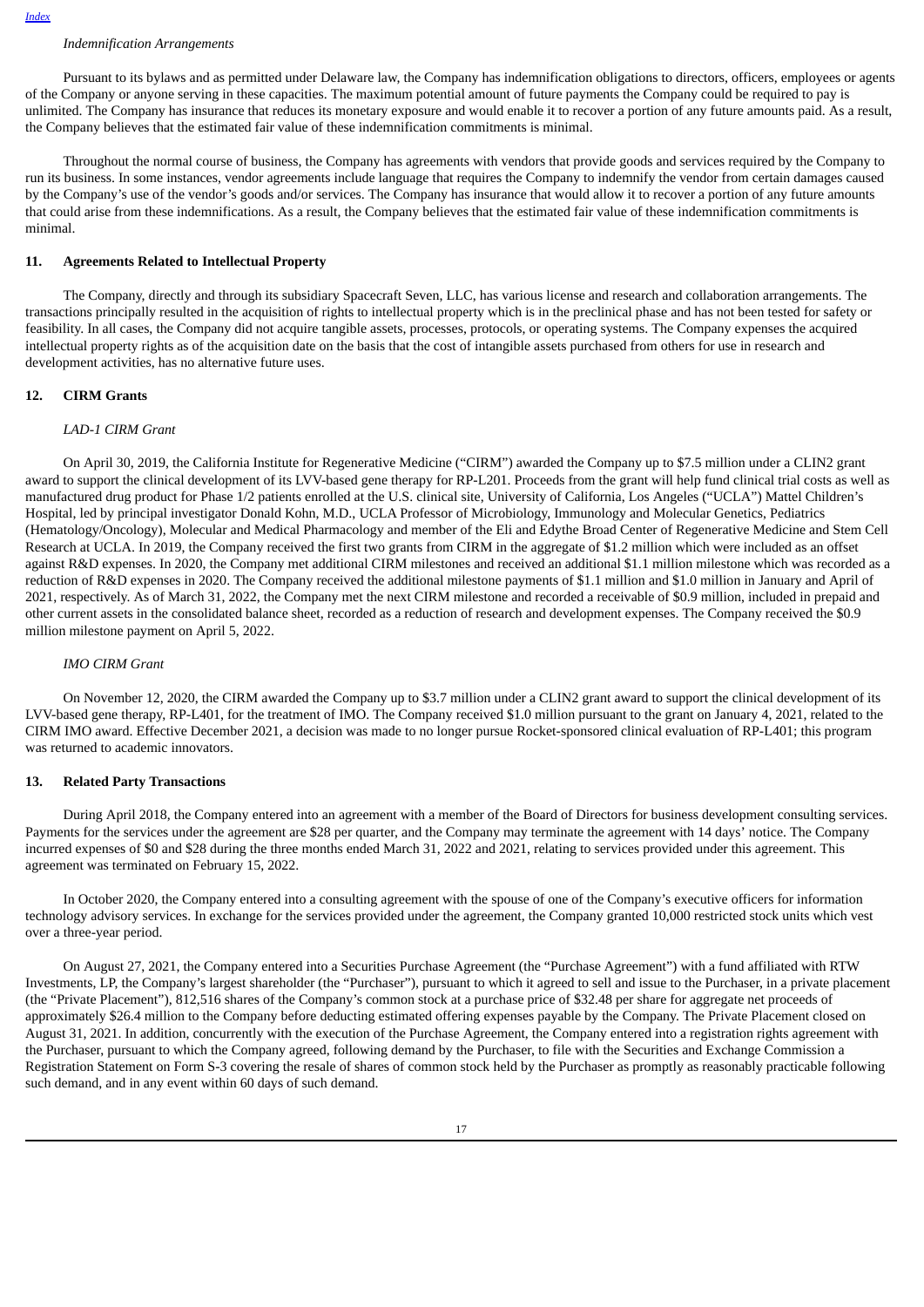On August 9, 2021, the Company issued a warrant exercisable for 301,291 shares of common stock to a related party for business development and asset identification consulting services ("August 2021 Warrant"). The Company recorded a non-cash R&D expense of \$7.6 million during year ended December 31, 2021, related to the issuance of the August 2021 warrant. On December 17, 2021, the Company issued warrants exercisable for 153,155 and 153,155 shares of common stock, respectively to the same related party for business development and asset identification consulting services ("December 2021 Warrants"). The Company recorded a non-cash R&D expense of \$5.2 million during year ended December 31, 2021, related to the issuance of the December 2021 warrant. Total non-cash R&D expense of \$12.8 million during the year ended December 31, 2021, related to the issuance of the August 2021 and December 2021 warrants. There was no expense related to this item for the three months ended March 31, 2022 and 2021.

In September 2021, the Company entered into a consulting agreement with a member of the Board of Directors for pipeline development, new asset evaluation, and corporate strategy. In lieu of cash for services to be provided under the consulting agreement during its one-year term, the Company granted the board member options to purchase 20,000 shares of the Company's common stock with a fair value of \$0.4 million. There was no expense related to this item for the three months ended March 31, 2022 and 2021.

# **14. 401(k) Savings Plan**

The Company has a defined contribution savings plan (the "Plan") under Section 401(k) of the Internal Revenue Code of 1986. This Plan covers substantially all employees who meet minimum age and service requirements and allows participants to defer a portion of their annual compensation on a pre-tax basis. Company contributions to the Plan may be made at the discretion of the Company's Board of Directors. The Company has elected the safe harbor match of 4% of employee contributions to the Plan, subject to certain limitations. The Company's matching contribution for the three months ended March 31, 2022, and 2021 was \$0.2 million.

#### **15. Subsequent Events**

In April 2022, the Company sold 1.3 million shares under the at-the-market offering program for gross proceeds of \$17.8 million, less commissions of \$0.5 million for net proceeds of \$17.3 million (see Note 7 "Stockholders Equity").

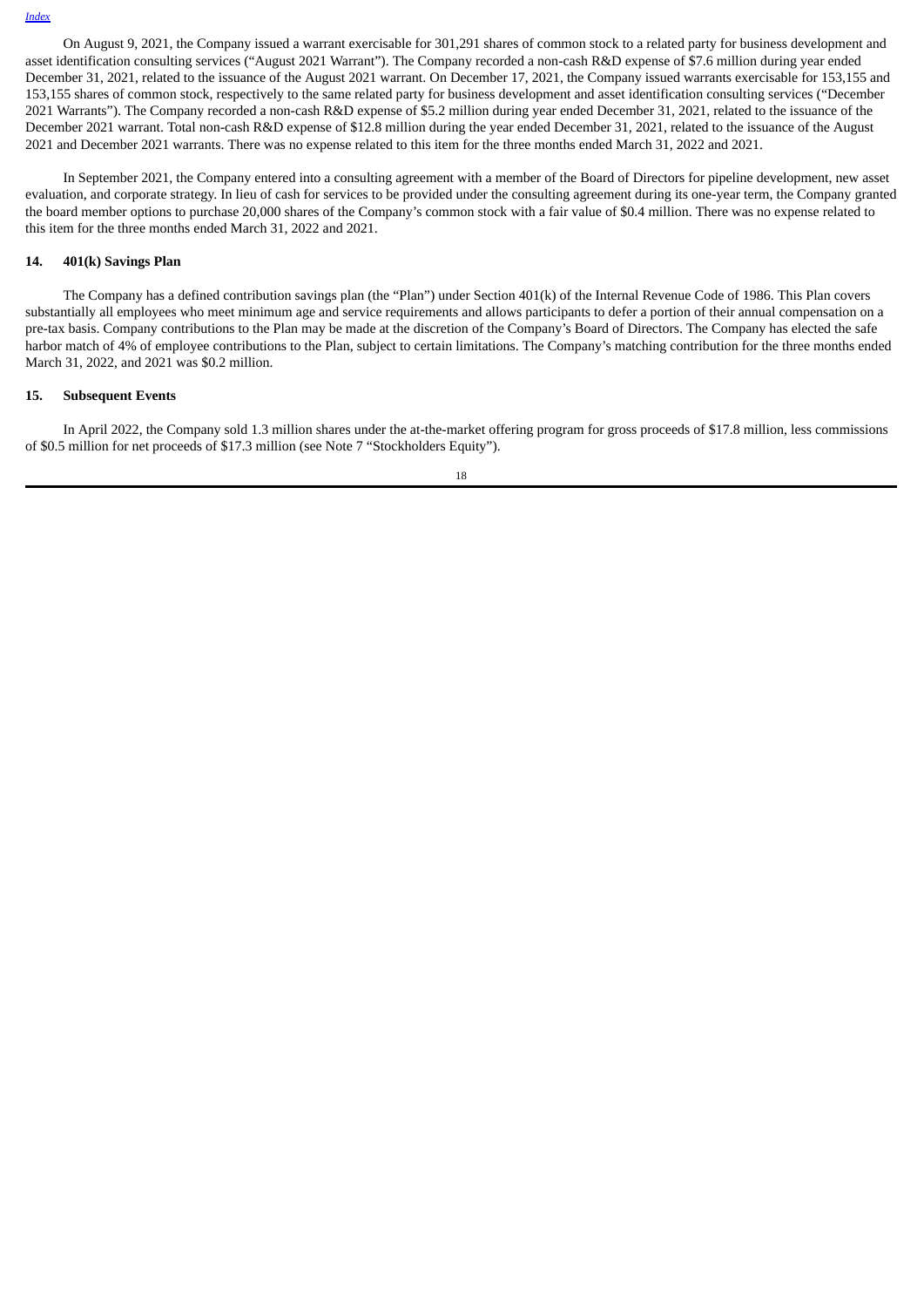#### <span id="page-18-0"></span>**Item 2. Management's Discussion and Analysis of Financial Condition and Results of Operations**

You should read the following discussion and analysis of our financial condition and results of operations together with the consolidated financial statements and related notes that are included elsewhere in this Quarterly Report on Form 10-Q and our 2021 Form 10-K. This discussion contains forward-looking statements based upon current plans, expectations and beliefs that involve risks and uncertainties. Our actual results may differ materially from those anticipated in these forward-looking statements as a result of various factors, including, but not limited to, those discussed in the section entitled "Risk Factors" and elsewhere in this Quarterly Report on Form 10-Q. In preparing this MD&A, we presume that readers have access to and have read the MD&A in our 2021 Form 10-K, pursuant to Instruction 2 to paragraph of Item 303 of Regulation S-K. Unless stated otherwise, references in this Quarterly Report on Form 10-Q to "us," "we," "our," or our "Company" and similar terms refer to Rocket Pharmaceuticals, Inc.

We are a clinical-stage, multi-platform biotechnology company focused on the development of first, only and best-in-class gene therapies, with direct on-target mechanism of action and clear clinical endpoints, for rare and devastating diseases. We have three clinical-stage *ex vivo* lentiviral vector ("LVV") programs. These include programs for Fanconi Anemia ("FA"), a genetic defect in the bone marrow that reduces production of blood cells or promotes the production of faulty blood cells, Leukocyte Adhesion Deficiency-I ("LAD-I"), a genetic disorder that causes the immune system to malfunction and Pyruvate Kinase Deficiency ("PKD"), a rare red blood cell autosomal recessive disorder that results in chronic non-spherocytic hemolytic anemia. Of these, both the Phase 2 FA program and the Phase 1/2 LAD-I program are in potentially registration-enabling studies in the United States ("U.S.") and Europe ("EU"). In addition, in the U.S., we have a clinical stage *in vivo* adeno-associated virus ("AAV") program for Danon disease, a multi-organ lysosomalassociated disorder leading to early death due to heart failure. Additional work on a gene therapy program for the less common FA subtypes C and G is ongoing. We have global commercialization and development rights to all of these product candidates under royalty-bearing license agreements.

Effective December 2021, a decision was made to no longer pursue Rocket-sponsored clinical evaluation of RP-L401; this program was returned to academic innovators. Although we believe that gene therapy may be beneficial to patients afflicted with this disorder, we have opted to focus available resources towards advancement of RP-A501, RP-L102, RP-L201 and RP-L301, based on the compelling clinical data to date and potential for therapeutic advancement in these severe disorders of childhood and young adulthood.

#### **Recent Developments**

#### *At-the-Market Offering Program*

On February 28, 2022, we entered into the Sales Agreement with Cowen with respect to an at-the-market offering program pursuant to which the Company may offer and sell, from time to time at its sole discretion, shares through Cowen as its sales agent. The shares to be offered and sold under the Sales Agreement, if any, will be offered and sold pursuant to the Company's shelf registration statement on Form S-3 (File No. 333-253756), which was filed with the SEC on March 2, 2021 and which became effective on September 10, 2021. We filed a prospectus supplement with the SEC on February 28, 2022 in connection with the offer and sale of the shares pursuant to the Sales Agreement. We will pay Cowen a cash commission of up to 3.0% of gross proceeds from the sale of the shares pursuant to the Sales Agreement. We also agreed to provide Cowen with customary indemnification and contribution rights and will also reimburse Cowen for certain expenses incurred in connection with the Sales Agreement. As of March 31, 2022, the Company did not sell any shares under the at-the-market offering program. In April 2022, we sold 1.3 million shares of common stock pursuant to the at-the-market offering program for gross proceeds of \$17.8 million, less commissions of \$0.5 million for net proceeds of \$17.3 million.

#### *Gene Therapy Overview*

Genes are composed of sequences of deoxyribonucleic acid ("DNA"), which code for proteins that perform a broad range of physiologic functions in all living organisms. Although genes are passed on from generation to generation, genetic changes, also known as mutations, can occur in this process. These changes can result in the lack of production of proteins or the production of altered proteins with reduced or abnormal function, which can in turn result in disease.

Gene therapy is a therapeutic approach in which an isolated gene sequence or segment of DNA is administered to a patient, most commonly for the purpose of treating a genetic disease that is caused by genetic mutations. Currently available therapies for many genetic diseases focus on administration of large proteins or enzymes and typically address only the symptoms of the disease. Gene therapy aims to address the disease-causing effects of absent or dysfunctional genes by delivering functional copies of the gene sequence directly into the patient's cells, offering the potential for curing the genetic disease, rather than simply addressing symptoms.

We are using modified non-pathogenic viruses for the development of our gene therapy treatments. Viruses are particularly well suited as delivery vehicles because they are adept at penetrating cells and delivering genetic material inside a cell. In creating our viral delivery vehicles, the viral (pathogenic) genes are removed and are replaced with a functional form of the missing or mutant gene that is the cause of the patient's genetic disease. The functional form of a missing or mutant gene is called a therapeutic gene, or the "transgene." The process of inserting the transgene is called "transduction." Once a virus is modified by replacement of the viral genes with a transgene, the modified virus is called a "viral vector." The viral vector delivers the transgene into the targeted tissue or organ (such as the cells inside a patient's bone marrow). We have two types of viral vectors in development, LVV and AAV. We believe that our LVV and AAV-based programs have the potential to offer a significant therapeutic benefit to patients that is durable (longlasting).

The gene therapies can be delivered either (1) *ex vivo* (outside the body), in which case the patient's cells are extracted and the vector is delivered to these cells in a controlled, safe laboratory setting, with the modified cells then being reinserted into the patient, or (2) *in vivo* (inside the body), in which case the vector is injected directly into the patient, either intravenously ("IV") or directly into a specific tissue at a targeted site, with the aim of the vector delivering the transgene to the targeted cells.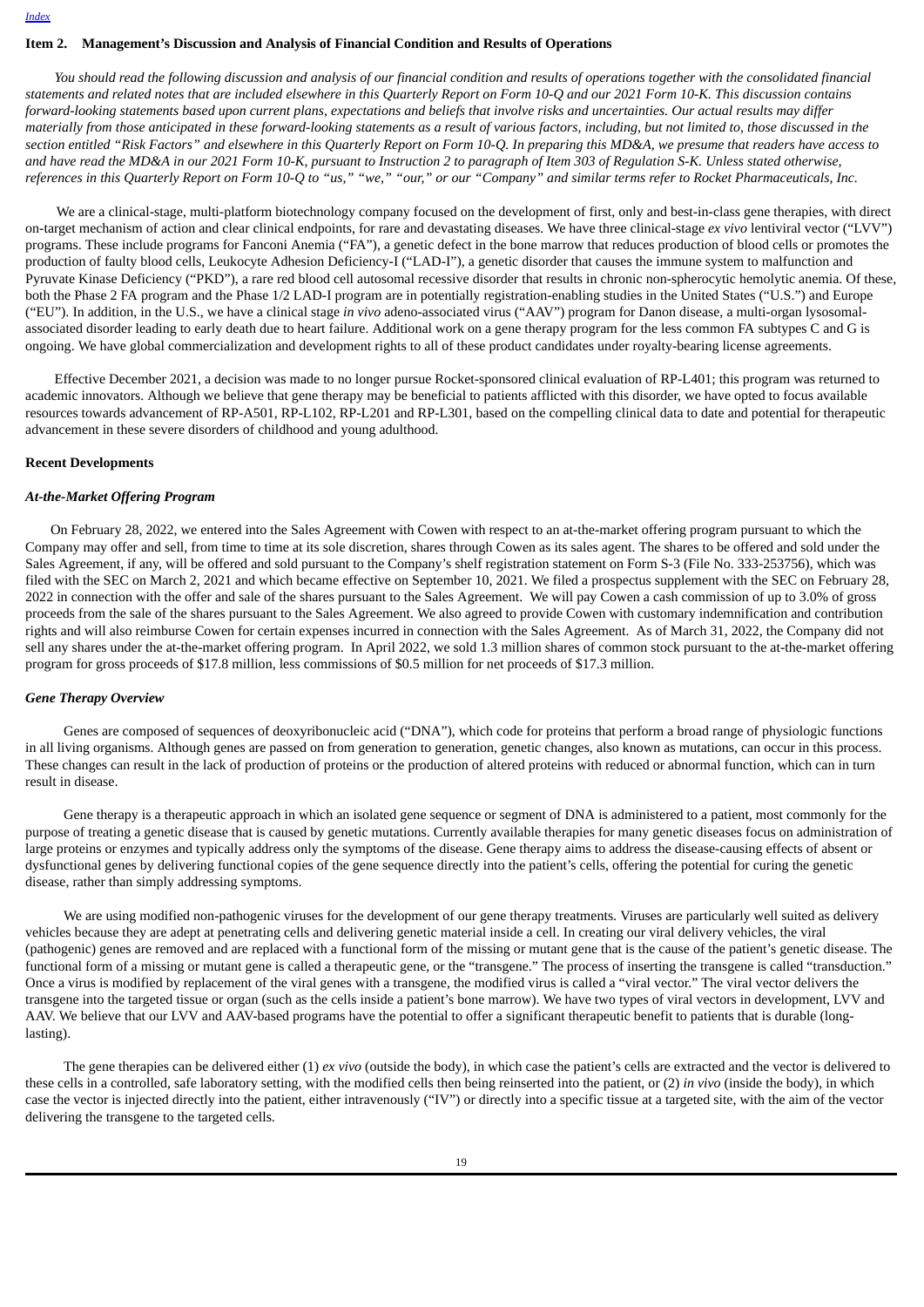We believe that scientific advances, clinical progress, and the greater regulatory acceptance of gene therapy have created a promising environment to advance gene therapy products as these products are being designed to restore cell function and improve clinical outcomes, which in many cases include prevention of death at an early age. The FDA approval of several gene therapies in recent years indicates that there is a regulatory pathway forward for gene therapy products.

# *Pipeline Overview*

The chart below shows the current phases of development of Rocket's programs and product candidates:



# *AAV Program*:

#### *Danon Disease:*

Danon disease ("DD") is a multi-organ lysosomal-associated disorder leading to early death due to heart failure. DD is caused by mutations in the gene encoding lysosome-associated membrane protein 2 ("LAMP-2"), a mediator of autophagy. This mutation results in the accumulation of autophagic vacuoles, predominantly in cardiac and skeletal muscle. Male patients often require heart transplantation and typically die in their teens or twenties from progressive heart failure. Along with severe cardiomyopathy, other DD-related manifestations can include skeletal muscle weakness, liver disease, and intellectual impairment. There are no specific therapies available for the treatment of DD and medications typically utilized for the treatment of congestive heart failure (CHF) are not believed to modify progression to end-stage CHF. Patients with end-stage CHF may undergo heart transplant, which currently is available to a minority of patients, is associated with short- and long-term complications and is not curative of the disorder in the long-term. RP-A501 is in clinical trials as an *in vivo* therapy for Danon disease, which is estimated to have a prevalence of 15,000 to 30,000 patients in the U.S. and the EU.

Danon disease is an autosomal dominant, rare inherited disorder characterized by progressive cardiomyopathy which is almost universally fatal in males even in settings where cardiac transplantation is available. Danon disease predominantly affects males early in life and is characterized by absence of *LAMP2B* expression in the heart and other tissues. Pre-clinical models of Danon disease have demonstrated that AAV-mediated transduction of the heart results in reconstitution of *LAMP2B* expression and improvement in cardiac function.

We currently have one adeno-associated viral vector program targeting DD, RP-A501. We have treated six patients in the RP-A501 Phase 1 clinical trial, which enrolled for adult and pediatric male DD patients. This includes a first cohort evaluating a low-dose (6.7e13 genome copies (vg)/kilogram (kg)) in adult/older adolescent patients aged 15 or greater (n=3), a second cohort evaluating a higher dose (1.1e14 vg/kg) in adult/older adolescent patients aged 15 or greater (n=2), and we have initiated treatment in a pediatric cohort at a low dose level (6.7e13 vg/kg; n=1).

Data disclosed from our Phase 1 study of RP-A501 in November 2021 and January 2022 included safety and clinical activity results from the three patients treated with the low dose of 6.7e13 vg/kg and from two patients treated with the higher dose of 1.1e14 vg/kg, and early safety information from the initial pediatric patient (pediatric cohort is age 8-14 years) treated with the low dose of 6.7e13 vg/kg.

Efficacy assessments include evaluation of New York Heart Association ("NYHA") Functional Classification, which is the most commonly used heart failure classification system. NYHA Class II is where a patient exhibits a slight limitation of physical activity, is comfortable at rest, and ordinary physical activity results in fatigue, palpitation and/or dyspnea. Class I is where a patient exhibits no limitation of physical activity and ordinary physical activity does not cause undue fatigue, palpitation and/or dyspnea. Brain natriuretic peptide (BNP) is a blood-based evaluation and a key marker of heart failure with prognostic significance in CHF and cardiomyopathies. Other efficacy parameters include echocardiographic measurements of heart thickness, most notably the thickness of the left ventricular posterior wall (LVPW), and importantly, measurement of LAMP2B gene expression both via immunohistochemistry and Western blot, as obtained via endomyocardial biopsy. Biopsied heart tissue is also evaluated on electron microscopy for evidence of DD-associated tissue derangements, including the presence of autophagic vacuoles and disruption of myofibrillar architecture, each of which are characteristic of DD-related myocardial damage.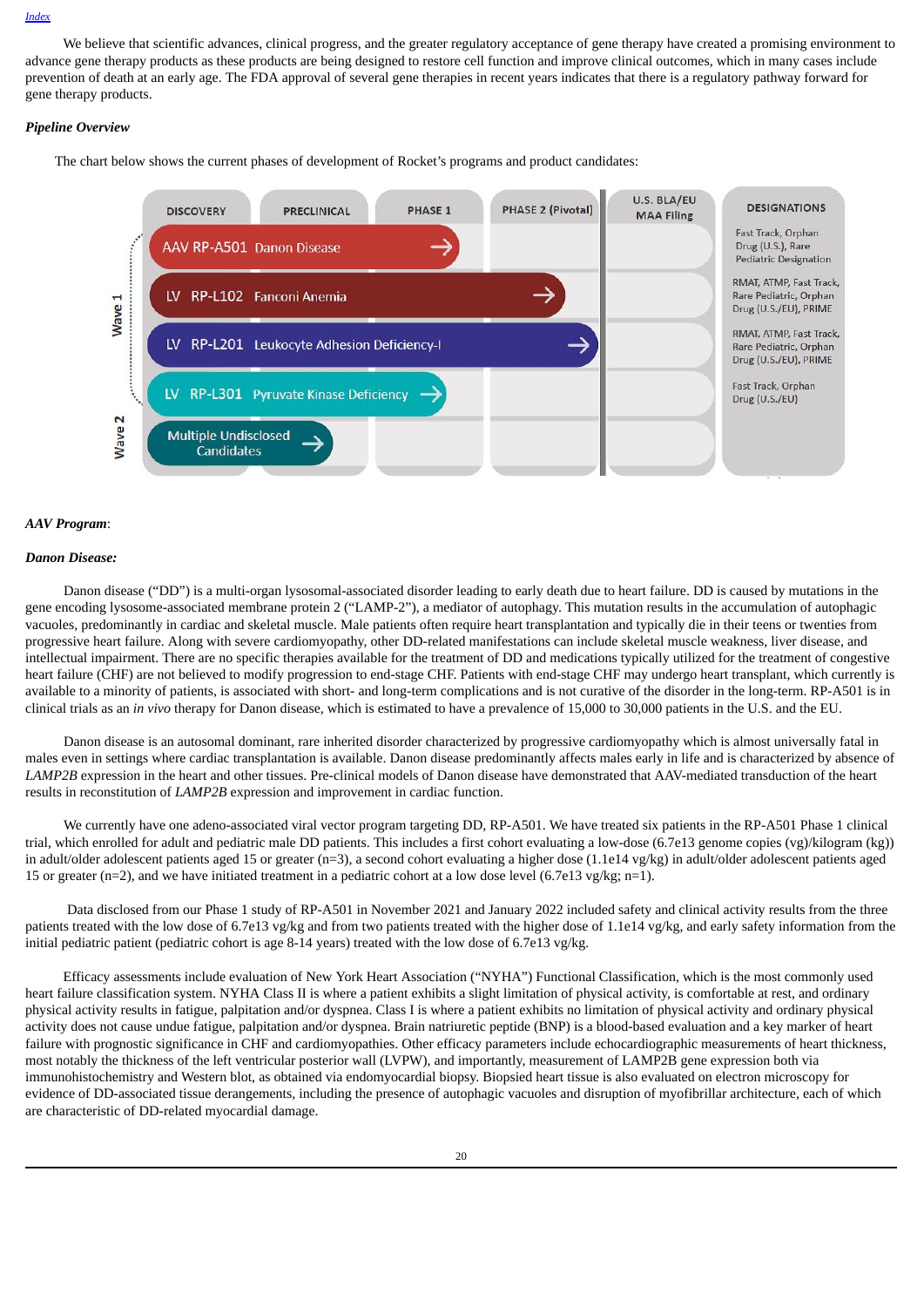In November 2021 and January 2022, data for the ongoing Phase 1 trial of RP-A501 was presented, including efficacy parameters for the low and high dose cohorts in patients aged 15 and older with at least 12 months follow-up (n=5). An improvement in NYHA Class (from II to I) was observed in three patients (two low-dose and one high-dose) who had closely monitored immunosuppression with follow-up greater than one year and stabilization was observed in one low-dose patient without a closely monitored immunosuppressive regimen. A substantial improvement in BNP, a key marker of heart failure, was observed in all three low-dose patients and one high-dose patient. Among the three low-dose patients, BNP decreased from a pretreatment baseline by 57% at 24 months, 79% at 18 months, and 75% at 15 months, respectively. In one high-dose patient, BNP decreased from a pretreatment baseline by 67% at 12 months. In patients with closely monitored immunosuppression (two low-dose and one high-dose) left ventricular (LV) posterior wall thickness improved (average 23% decrease compared to pretreatment baseline) and ejection fraction improved or stabilized (average 20% increase compared to pretreatment baseline) at 12 to 18 months on echocardiography. Severe and progressive wall thickening is a hallmark of the hypertrophic cardiomyopathy of Danon Disease and is a major contributor to early mortality in male patients. Cardiac output remained normal for all patients with improved or stable left heart filling pressures as measured by cardiac catheterization. Three low-dose patients and one high-dose patient demonstrated improvements in the 6-minute walk test (6MWT). One low-dose patient improved from a pretreatment baseline of 443 meters (m) to 467 m at 24 months. The second low-dose patient improved from a pretreatment baseline of 405 m to 410 m at 18 months. The third low-dose patient improved from a pretreatment baseline of 427 m to 435 m at 15 months. One high-dose patient improved from a pretreatment baseline of 436 m to 492 m at 12 months. Evidence of sustained cardiac LAMP2B gene expression by immunohistochemistry and Western blot with qualitative improvement of vacuoles and cardiac tissue architecture on electron microscopy was observed at both dose levels. Sustained cardiac LAMP2B gene expression by immunohistochemistry was observed in all three patients with a closely monitored immunosuppressive regimen. Specifically, LAMP2B gene expression by immunohistochemistry in the low-dose (6.7e13 vg/kg) was 68% in one patient at Month 12 and 92% in another patient at Month 9. In one patient who received the high-dose (1.1e14 vg/kg), LAMP2B gene expression by immunohistochemistry was 100% at Month 12.

One of the patients receiving therapy on the high dose cohort had progressive heart failure and underwent a heart transplant at Month 5 following therapy. This patient had more advanced disease than the 4 other adult/older adolescent patients who received treatment in the low and high dose cohorts, as evidenced by diminished LV ejection fraction (35%) on echocardiogram and markedly elevated LV filling pressure prior to treatment. His clinical course was characteristic of DD progression. Assessments regarding gene transduction from the explanted heart are summarized below:

#### *Explanted Heart*

- Analysis of the explanted heart revealed significant fibrosis consistent with advanced DD.
- Myocardial tissue from the explanted heart at 5 months post-treatment displayed 100% LAMP2B protein expression by immunohistochemistry throughout non-fibrotic cardiac regions including the ventricles and other essential targeted areas

RP-A501 was generally well tolerated at the 6.7e13 vg/kg dose level, or lower dose. All observed adverse effects were reversible with no lasting sequelae. Early transaminase and creatinine kinase elevations returned to baseline or decreased. No unexpected and serious drug product-related adverse events or severe adverse events were observed in this low dose cohort. The most common adverse events were predominantly mild, not associated with clinical symptoms and were related to elevated transaminases post-treatment. Elevation in transaminases and creatinine kinases was observed in all three low-dose patients and returned to baseline levels within the first one to two months post-treatment. There was also a transient and reversible decline in platelets observed in these three patients. These changes were largely responsive to corticosteroids and other immunosuppressive therapies. All patients were given oral steroids to prevent or minimize potential immune-related events. Corticosteroids were associated with transient exacerbation of DDassociated skeletal myopathy, which resolved upon discontinuation of steroid therapy. At the higher dose administered (1.1e14 vg/kg), additional immunosuppressive therapies were stipulated and administered to mitigate the immune response associated with RP-A501. As disclosed in December 2020, one of the two patients receiving the 1.1e14 vg/kg dose had more advanced heart failure than the others, and was the heaviest patient treated to-date (receiving the highest absolute AAV9 dose). This patient experienced a non-persistent, immune-related event that was classified as a drug product-related serious adverse event. This thrombotic microangiopathy ("TMA") event (which was later reclassified as a Sudden Unexpected Serious Adverse Reaction ("SUSAR") was believed to be likely due to immune-mediated complement activation, resulting in reversible thrombocytopenia and acute kidney injury requiring eculizumab and transient hemodialysis. This patient regained normal kidney function within three weeks. (This event occurred in the same patient in whom RP-A501 was not associated with clinical stabilization or improvement, and who required a heart transplant 5 months post-therapy).

Following transplant, this patient has been clinically stable and reports resolution of a baseline skeletal myopathy that was present prior to treatment. Analysis of the explanted heart is described above. Of note, this patient had more advanced heart failure at time of treatment; the clinical protocol has been modified to exclude enrollment of DD with end-stage CHF/cardiomyopathy. In May 2021, 5 months after details of this event were disclosed and after recognition of complement-mediated TMA in other systemic AAV programs, the FDA placed the study on clinical hold. In response to the FDA's clinical hold, we amended the trial protocol in order to enable more defined mechanisms for prevention, early recognition and management of complementmediated adverse events. The FDA lifted the clinical hold on August 16, 2021 and dosing of the pediatric cohort was initiated in the fourth quarter of 2021.

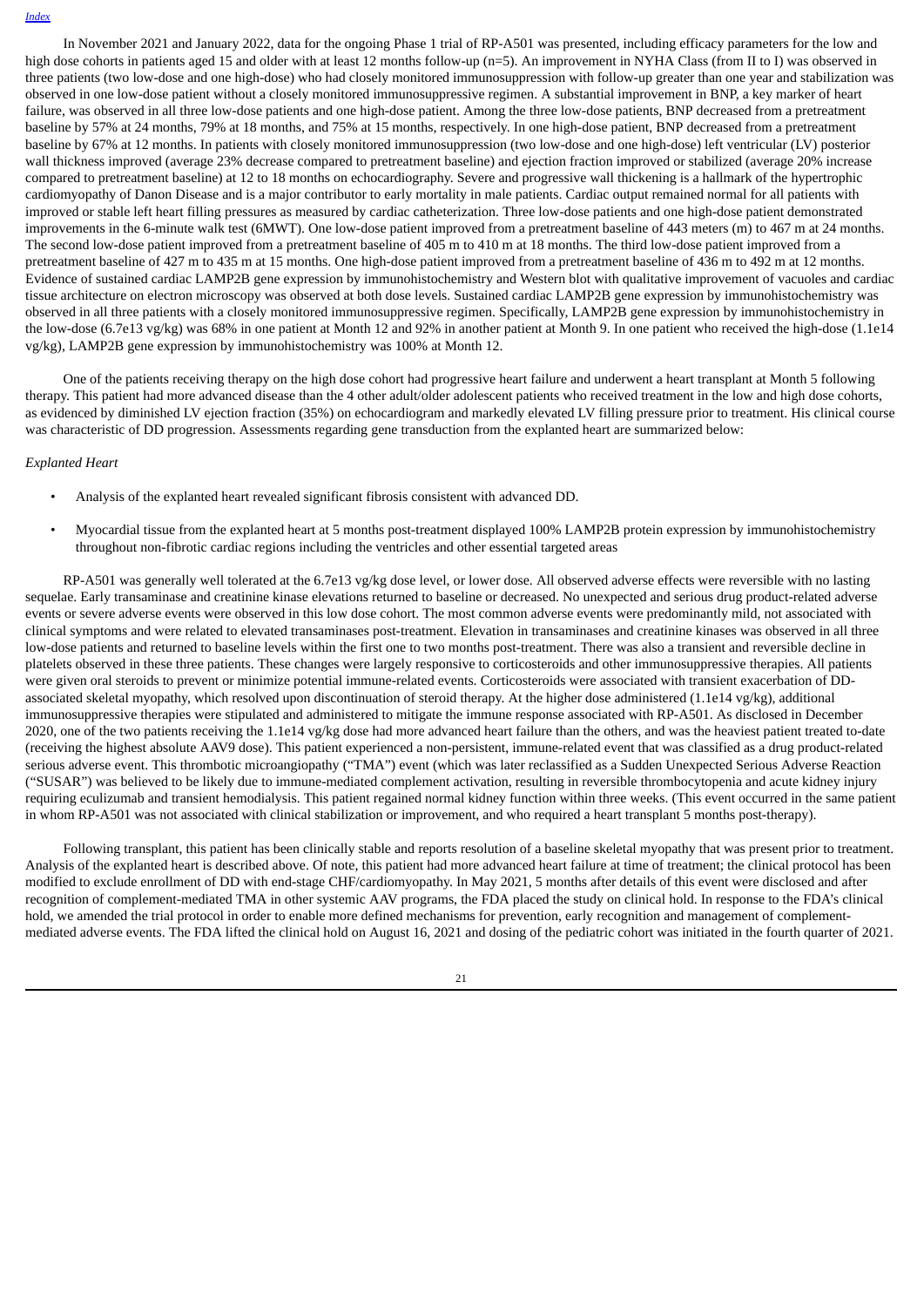Based on the activity observed in the low dose cohort and to mitigate complement-mediated TMA (safety concerns observed in the high dose cohort) and in agreement with the FDA, we are focusing on the low dose (6.7e13 vg/kg) and we will no longer administer doses of 1.1e14 vg/kg or higher in this trial. Additional safety measures have been implemented and are reflected in the updated trial protocol. These measures include exclusion of patients with end-stage heart failure, and a refined immunosuppressive regimen involving transient B- and T-cell mediated inhibition, with emphasis on preventing complement activation, while also enabling lower steroid doses and earlier steroid taper, with all immunosuppressive therapy discontinued 2-3 months following therapy. As announced in January 2022, the initial pediatric patient received RP-A501 therapy (6.7e13 vg/kg dose level) without evidence of significant complement activation and with stable platelet levels; there was no worsening of the patient's baseline DD-related skeletal myopathy during the weeks following RP-A501.

#### *Fanconi Anemia Complementation Group A (FANCA):*

FA, a rare and life-threatening DNA-repair disorder, generally arises from a mutation in a single FA gene. An estimated 60 to 70% of cases arise from mutations in the Fanconi-A ("FANCA") gene, which is the focus of our program. FA results in bone marrow failure, developmental abnormalities, myeloid leukemia, and other malignancies, often during the early years and decades of life. Bone marrow aplasia, which is bone marrow that no longer produces any or very few red and white blood cells and platelets leading to infections and bleeding, is the most frequent cause of early morbidity and mortality in FA, with a median onset before 10 years of age. Leukemia is the next most common cause of mortality, ultimately occurring in about 20% of patients later in life. Solid organ malignancies, such as head and neck cancers, can also occur, although at lower rates during the first two to three decades of life.

Although improvements in allogeneic (donor-mediated) hematopoietic stem cell transplant ("HSCT"), currently the most frequently utilized therapy for FA, have resulted in more frequent hematologic correction of the disorder, HSCT is associated with both acute and long-term risks, including transplant-related mortality, graft versus host disease ("GVHD"), a sometimes fatal side effect of allogeneic transplant characterized by painful ulcers in the GI tract, liver toxicity and skin rashes, as well as increased risk of subsequent cancers. Our gene therapy program in FA is designed to enable a minimally toxic hematologic correction using a patient's own stem cells during the early years of life. We believe that the development of a broadly applicable autologous gene therapy can be transformative for these patients.

Each of our LVV-based programs utilize third-generation, self-inactivating lentiviral vectors to correct defects in patients' HSCs, which are the cells found in bone marrow that are capable of generating blood cells over a patient's lifetime. Defects in the genetic coding of HSCs can result in severe, and potentially life-threatening anemia, which is when a patient's blood lacks enough properly functioning red blood cells to carry oxygen throughout the body. Stem cell defects can also result in severe and potentially life-threatening decreases in white blood cells resulting in susceptibility to infections, and in platelets responsible for blood clotting, which may result in severe and potentially life-threatening bleeding episodes. Patients with FA have a genetic defect that prevents the normal repair of genes and chromosomes within blood cells in the bone marrow, which frequently results in the development of acute myeloid leukemia ("AML"), a type of blood cancer, as well as bone marrow failure and congenital defects. The average lifespan of an FA patient is estimated to be 30 to 40 years. The prevalence of FA in the U.S. and EU is estimated to be approximately 4,000 patients in total. In light of the efficacy seen in non-conditioned patients, the addressable annual market opportunity is now believed to be 400 to 500 patients collectively in the U.S. and EU.

We currently have one ex-vivo LVV-based program targeting FA, RP-L102. RP-L102 is our lead lentiviral vector-based program that we in-licensed from Centro de Investigaciones Energéticas, Medioambientales y Tecnológicas ("CIEMAT"), which is a leading research institute in Madrid, Spain. RP-L102 is currently being studied in our Phase 2 registrational enabling clinical trials treating FA patients at the Center for Definitive and Curative Medicine at Stanford University School of Medicine ("Stanford"), the University of Minnesota, Great Ormond Street Hospital ("GOSH") in London and Hospital Infantil de Nino Jesus ("HNJ") in Spain. The trial is expected to enroll a total of ten patients from the U.S. and EU with the first patient in this Phase 2 trial treated in December 2019. Patients will receive a single intravenous infusion of RP-L102 that utilizes fresh cells and "Process B" which incorporates a modified stem cell enrichment process, transduction enhancers, as well as commercial-grade vector and final drug product.

Resistance to mitomycin-C, a DNA damaging agent, in bone marrow stem cells at a minimum time point of one year post treatment is the primary endpoint for our ongoing Phase 2 study. Per agreement with the FDA and EMA, engraftment leading to bone marrow restoration exceeding a 10% mitomycin-C resistance threshold could support a marketing application for approval.

In December 2020, we presented updated interim data from our FA at the 62nd American Society of Hematology ("ASH") Annual Meeting. The FA data presented at the ASH Annual Meeting were from seven of the nine patients treated (out of twelve patients enrolled) as of October 2020 in both the U.S. Phase 1 and global Phase 2 studies of RP-L102 for FA. Patients in these studies received a single intravenous infusion of "Process B" RP-L102 which incorporates a modified stem cell enrichment process, transduction enhancers, as well as commercial-grade vector. Preliminary data from these studies support "Process B" as a consistent and reproducible improvement over "Process A" which was used in earlier academic FA studies.

Seven patients had follow-up data of at least two-months and three of the seven patients had been followed for twelve-months or longer. As patients are treated with gene therapy product without the use of a conditioning regimen, the data indicated that RP-L102 was generally well-tolerated with no significant safety issues reported with infusion or post-treatment. One drug related serious adverse event of Grade 2 transient infusion-related reaction was observed. In five out of the seven patients for whom there was follow-up data, evidence of preliminary engraftment was observed, with bone marrow ("BM") vector copy numbers ("VCNs") from 0.16 to 0.22 (long-term follow-up only) and peripheral VCNs ranging from 0.01 (2-month follow-up) to 0.11 (long-term follow-up). Further, two of the three patients with greater than 12-months follow-up showed evidence of increasing engraftment, mitomycin-C ("MMC") resistance and stable blood counts, which suggests a halt in the progression of bone marrow failure. The third patient with greater than 12-month follow-up contracted *Influenza B* nine months post-treatment resulting in progressive BM failure, for which, such patient received a successful bone marrow transplant at 18 months post-treatment.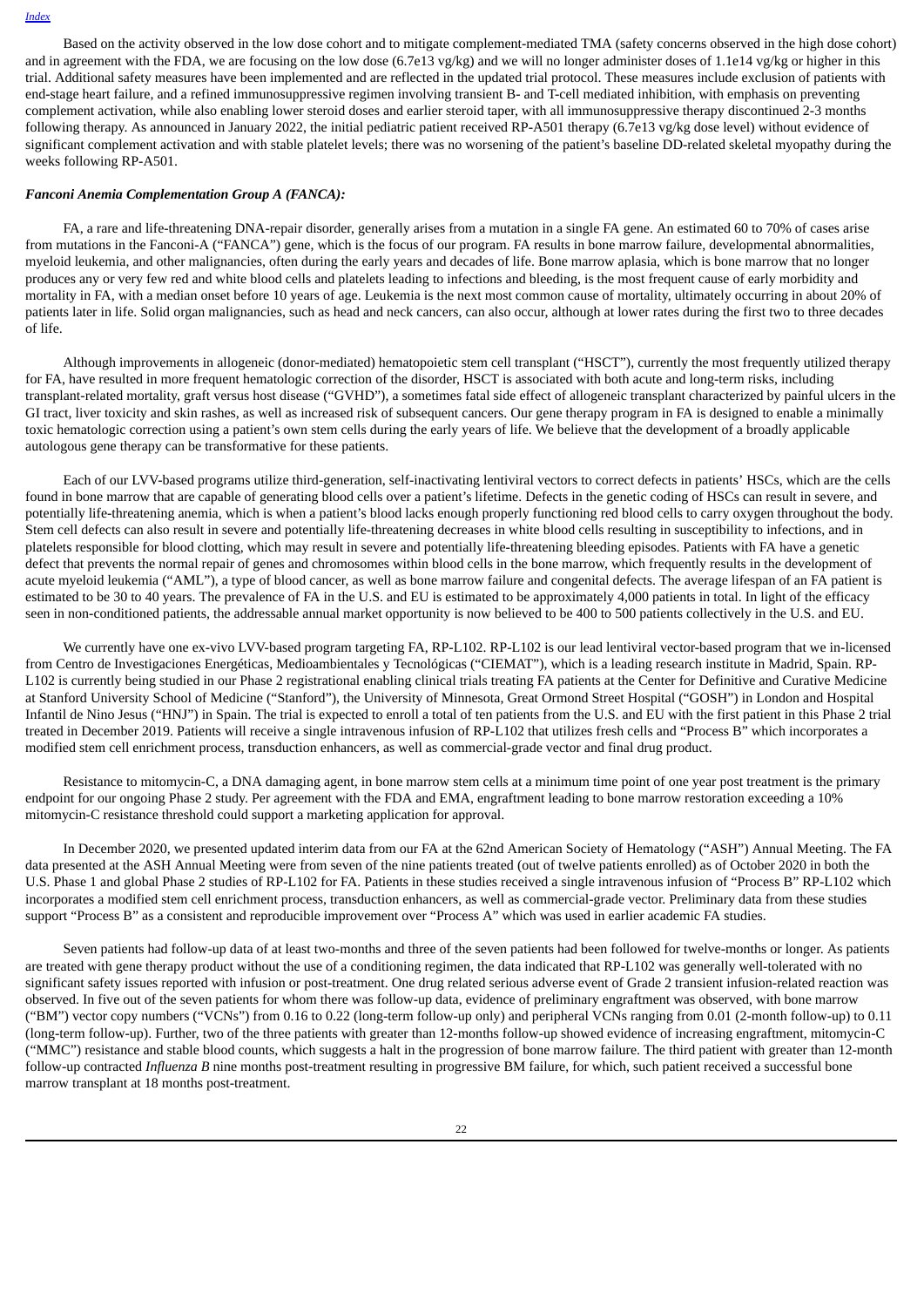In May 2021, we presented positive clinical data at the 24th Annual Meeting of the American Society of Gene and Cell Therapy ("ASGCT"). The preliminary data from the Phase 1/2 trials presented in a poster at ASGCT were from nine pediatric patients and showed increasing evidence of engraftment in at least six of the nine patients, including two patients with at least 15-months of follow-up and four patients with at least 6-months of follow-up. RP-L102 demonstrated a highly favorable tolerability profile with all subjects being treated without conditioning and with no sign of dysplasia. One patient experienced a Grade 2 transient infusion-related reaction.

In December 2021, we presented encouraging clinical data at the 63rd Annual Meeting of the American Society of Hematology (ASH). The preliminary results from the Phase 1/2 trials were presented in a poster at ASH were from eleven pediatric patients and showed increasing evidence of engraftment in at least six of eight patients for whom there are at least 12 months of follow-up, including bone marrow progenitor cell resistance to mitomycin-C (MMC) ranging from 16-63% in six patients (bone marrow cells in FA patients are highly sensitive to DNA-damaging agents including MMC; this susceptibility to DNA damage is believed to mediate the FA-associated bone marrow failure and predisposition to malignancy. In addition to the development of MMC-resistance in BM hematopoietic cells, sustained peripheral VCN levels were seen in six of seven patients with at least 12-months of follow-up. One patient experienced an Influenza B infection approximately 9 months following treatment with concomitant progressive hematologic failure requiring allogeneic hematopoietic stem cell transplant, which was administered successfully; the remaining patients have not required transfusions. RP-L102 demonstrated a highly favorable tolerability profile with all subjects being treated without cytotoxic conditioning and no signs of dysplasia. The only RP-L102 related serious adverse event to-date has been a Grade 2 transient infusion-related reaction in one patient.

#### *Leukocyte Adhesion Deficiency-I (LAD-I):*

LAD-I is a rare autosomal recessive disorder of white blood cell adhesion and migration, resulting from mutations in the ITGB2 gene encoding for the Beta-2 Integrin component, CD18. Deficiencies in CD18 result in an impaired ability for neutrophils (a subset of infection-fighting white blood cells) to leave blood vessels and enter tissues where these cells are needed to combat infections. As is the case with many rare diseases, accurate estimates of incidence are difficult to confirm; however, several hundred cases have been reported to date. Most LAD-I patients are believed to have the severe form of the disease. Severe LAD-I is notable for recurrent, life-threatening infections and substantial infant mortality in patients who do not receive an allogeneic HSCT. Mortality for severe LAD-I has been reported as 60 to 75% by age two in the absence of allogeneic HCST.

We currently have one *ex*-vivo program targeting LAD-I, RP-L201. RP-L201 is a clinical program that we in-licensed from CIEMAT. We have partnered with UCLA to lead U.S. clinical development efforts for the LAD-I program. UCLA and its Eli and Edythe Broad Center of Regenerative Medicine and Stem Cell Research is serving as the lead U.S. clinical research center for the registrational clinical trial for LAD-I, and HNJ and GOSH serving as the lead clinical sites in Spain and London, respectively. This study has received a \$6.5 million CLIN2 grant award from the California Institute for Regenerative Medicine ("CIRM") to support the clinical development of gene therapy for LAD-I.

The ongoing open-label, single-arm, Phase 1/2 registration-enabling clinical trial of RP-L201 has treated four severe LAD-I patients to assess the safety and tolerability of RP-L201 to date. The first patient was treated at UCLA with RP-L201 in the third quarter 2019. Enrollment is now complete in both the Phase 1 and 2 portions of the study; 9 patients have received RP-L102 at 3 investigative centers in the U.S. and Europe.

In December 2021, we presented positive clinical data at the 63rd Annual Meeting of ASH. The ASH oral presentation included preliminary data from eight of nine severe LAD-I patients, as defined by CD18 expression of less than 2%, who received RP-L201 treatment as of the November 8, 2021, data cut-off date. Eight patients had follow-up data of at least three months, and four of the eight patients had been followed for 12 months or longer. All infusions of RP-L201 were well tolerated and no drug product-related serious adverse events were reported. Evidence of preliminary efficacy was observed in all eight evaluable patients. All eight patients demonstrated neutrophil CD18 expression that exceeded the 4-10% threshold associated with survival into adulthood and consistent with reversal of the severe LAD-I phenotype including six patients with at least 6 months of follow-up. Peripheral blood VCN levels have been stable and in the 0.54 – 2.94 copies per genome range. No patients had LAD-I related infections requiring hospitalization after hematopoietic reconstitution post-RP-L201. Additional updates presented in January 2022 included a ninth patient achieving CD18 expression of 61% at 3 months, with the preliminary observation that all nine of nine patients have demonstrated 26% to 87% CD18 expression at timepoints ranging from 3 to 24 months following RP-L102, with stable CD18 expression levels for each patient subsequent to month 3.

#### *Pyruvate Kinase Deficiency (PKD):*

Red blood cell PKD is a rare autosomal recessive disorder resulting from mutations in the pyruvate kinase L/R ("PKLR") gene encoding for a component of the red blood cell ("RBC") glycolytic pathway. PKD is characterized by chronic non-spherocytic hemolytic anemia, a disorder in which RBCs do not assume a normal spherical shape and are broken down, leading to decreased ability to carry oxygen to cells, with anemia severity that can range from mild (asymptomatic) to severe forms that may result in childhood mortality or a requirement for frequent, lifelong RBC transfusions. The pediatric population is the most commonly and severely affected subgroup of patients with PKD, and PKD often results in splenomegaly (abnormal enlargement of the spleen), jaundice and chronic iron overload which is likely the result of both chronic hemolysis and the RBC transfusions used to treat the disease. The variability in anemia severity is believed to arise in part from the large number of diverse mutations that may affect the PKLR gene. Estimates of disease incidence have ranged between 3.2 and 51 cases per million in the white U.S. and EU population. Industry estimates suggest at least 2,500 cases in the U.S. and EU have already been diagnosed despite the lack of FDA-approved molecularly targeted therapies. Market research indicates the application of gene therapy to broader populations could increase the market opportunity from approximately 250 to 500 patients per year.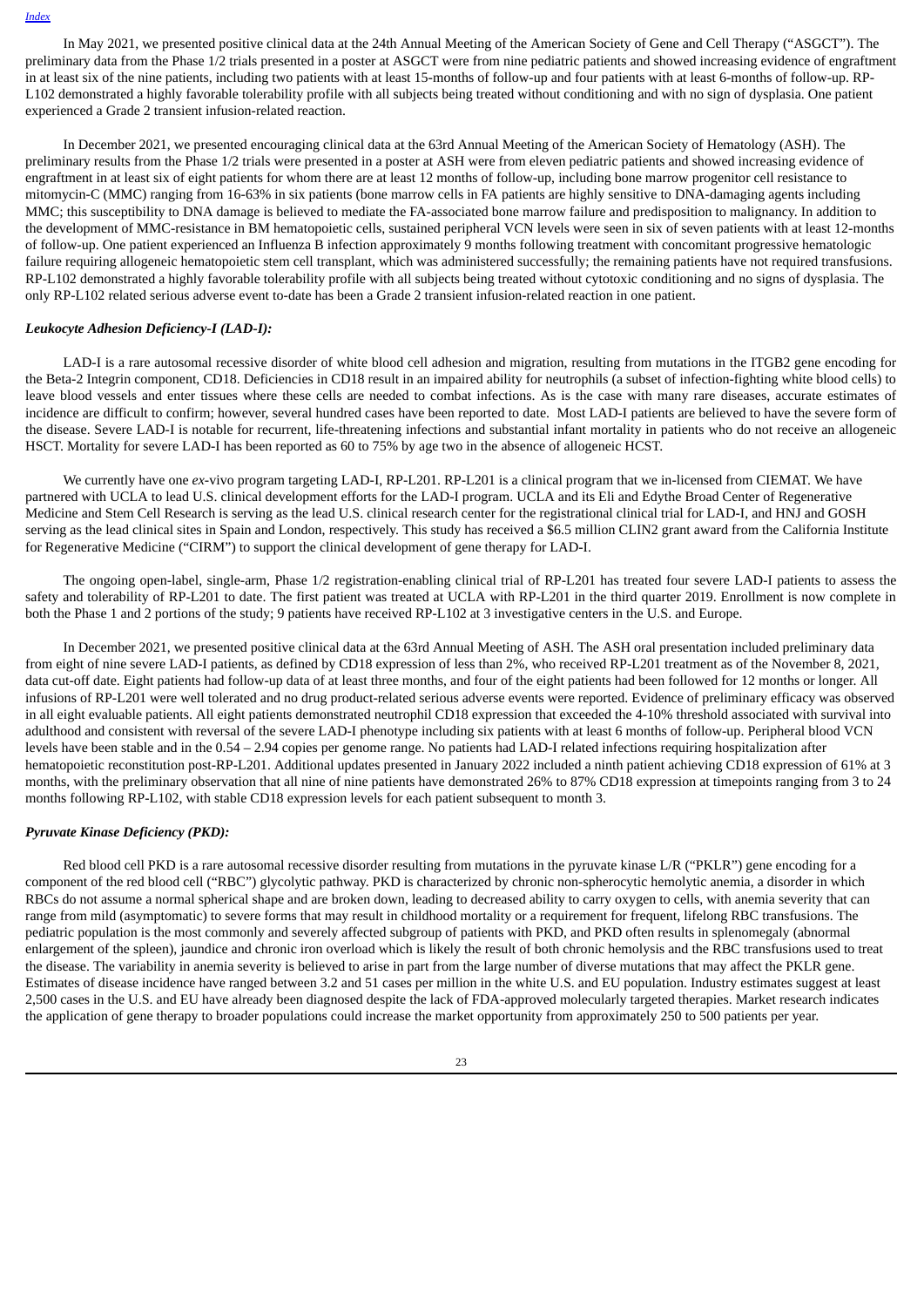We currently have one *ex*-vivo LVV-based program targeting PKD, RP-L301. RP-L301 is a clinical stage program that we in-licensed from CIEMAT. The IND for RP-L301 to initiate the global Phase 1 study cleared in October 2019. This program has been granted US and EMA orphan drug disease designation.

This global Phase 1 open-label, single-arm, clinical trial is expected to enroll six adult and pediatric PKD patients in the U.S. and Europe. The trial will be comprised of three cohorts to assess RP-L301 in young pediatric (age 8-11), older pediatric (age 12-17) and adult populations. The trial is designed to assess the safety, tolerability, and preliminary activity of RP-L301, and initial safety evaluation will occur in the adult cohort before evaluation in pediatric patients. Stanford will serve as the lead site in the U.S. for adult and pediatric patients, HNJ will serve as the lead site in Europe for pediatrics, and Hospital Universitario Fundación Jiménez Díaz will serve as the lead site in Europe for adult patients. In July 2020, we treated the first patient in our clinical trial of RP-L301.

In December 2021, we presented positive clinical data at the 63rd Annual Meeting of ASH. The ASH poster presentation included preliminary data from two adult patients with severe anemia and substantial transfusion requirements who were treated as of the November 3, 2021 cut-off date. Each of these patients had experience extensive PKD-related disease complications including hepatic iron overload. Both patients have had marked improvement in hemoglobin levels, from baselines of 7.4 and 7.0 g/dL to 12-month values of 13.3 and 14.8 g/dL respectively; this represents an improvement from severe (Hb <8g/dL) to normal levels. Both patients have been transfusion independent subsequent to post-treatment hematopoietic reconstitution. Anemia resolution has been accompanied by marked improvement in additional markers of hemolysis, including bilirubin, erythropoietin, and reticulocyte counts. RP-L301 has been well tolerated in these adult patients, with no drug product related serious adverse events or infusion-related complications observed through 12-months post-treatment. Both patients have reported improved quality of life (QOL) following treatment with increases on FACT-An and additional designated QOL evaluations sustained through 12 months following therapy.

#### *Infantile Malignant Osteopetrosis (IMO):*

IMO is a genetic disorder characterized by increased bone density and bone mass secondary to impaired bone resorption. During normal growth and development small areas of bone are constantly being broken down by special cells called osteoclasts, then made again by cells called osteoblasts. In IMO, the cells that break down bone (osteoclasts) do not work properly, which leads to the bones becoming thicker and not as healthy. Untreated IMO patients may suffer from a compression of the bone-marrow space, which results in bone marrow failure, anemia, and increased infection risk due to the lack of production of white blood cells. Untreated IMO patients may also suffer from a compression of cranial nerves, which transmit signals between vital organs and the brain, resulting in blindness, hearing loss and other neurologic deficits.

IMO represents the autosomal recessive, severe variants of a group of disorders characterized by increased bone density and bone mass secondary to impaired bone resorption. IMO typically presents in the first year of life and is associated with severe manifestations leading to death within the first decade of life in the absence of allogeneic HSCT, although HSCT results have been limited to-date and notable for frequent graft failure, GVHD and other severe complications.

Approximately 50% of IMO results from mutations in the TCIRG1 gene, resulting in cellular defects that prevent osteoclast bone resorption. As a result of this defect, bone growth is markedly abnormal. It is estimated that IMO occurs in 1 out of 250,000-300,000 within the general global population, although incidence is higher in specific geographic regions including Costa Rica, parts of the Middle East, the Chuvash Republic of Russia, and the Vasterbotten Province of Northern Sweden.

Effective December 2021, the Company made a decision to no longer pursue Rocket-sponsored clinical evaluation of RP-L401; this program was returned to academic innovators. The Company has opted to focus available resources towards advancement of RP-A501, RP-L102, RP-L201 and RP-L301, based on the compelling clinical data to date and potential for therapeutic advancement in these severe disorders of childhood and young adulthood.

# *Strategy*

We seek to bring hope and relief to patients with devastating, undertreated, rare pediatric diseases through the development and commercialization of potentially curative first-in-class gene therapies. To achieve these objectives, we intend to develop into a fully-integrated biotechnology company. In the near- and medium-term, we intend to develop our first-in-class product candidates, which are targeting devastating diseases with substantial unmet need, develop proprietary in-house analytics and manufacturing capabilities and continue to commence registration trials for our currently planned programs. In the medium and long-term, we expect to submit our first biologics license applications ("BLAs") and establish our gene therapy platform and expand our pipeline to target additional indications that we believe to be potentially compatible with our gene therapy technologies. In addition, during that time, we believe that our currently planned programs will become eligible for priority review vouchers from the FDA that provide for expedited review. We have assembled a leadership and research team with expertise in cell and gene therapy, rare disease drug development and product approval.

We believe that our competitive advantage lies in our disease-based selection approach, a rigorous process with defined criteria to identify target diseases. We believe that this approach to asset development differentiates us as a gene therapy company and potentially provides us with a first-mover advantage.

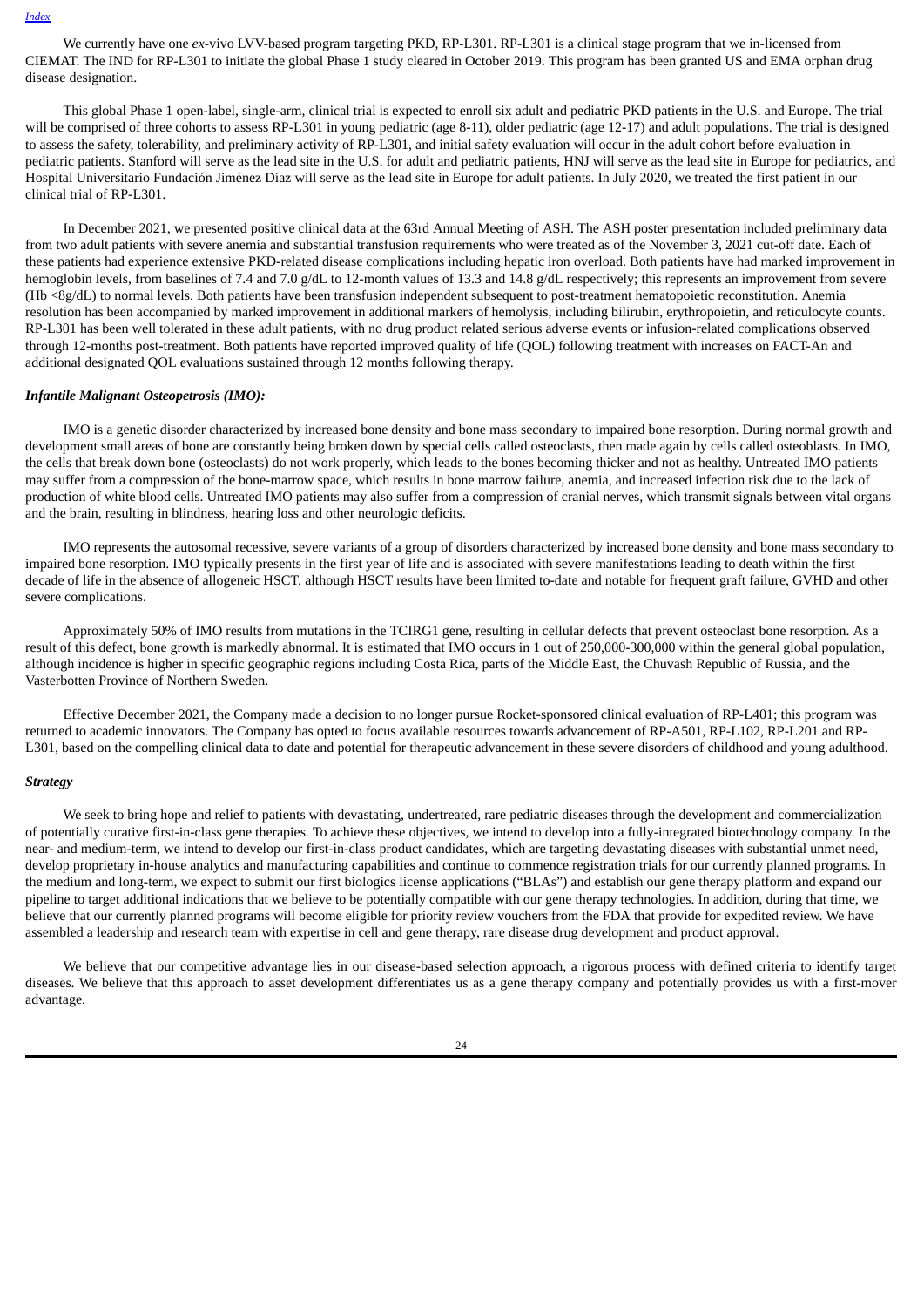# **Financial Overview**

Since our inception, we have devoted substantially all of our resources to organizing and staffing the company, business planning, raising capital, acquiring or discovering product candidates and securing related intellectual property rights, conducting discovery, R&D activities for our product candidates and planning for potential commercialization. We do not have any products approved for sale and have not generated any revenue from product sales. From inception through March 31, 2022, we raised net cash proceeds of approximately \$680.5 million from investors through both equity and convertible debt financing to fund operating activities.

# *Revenue*

To date, we have not generated any revenue from any sources, including from product sales, and we do not expect to generate any revenue from the sale of products in the near future. If our development efforts for product candidates are successful and result in regulatory approval or license agreements with third parties, we may generate revenue in the future from product sales.

# *Operating Expenses*

#### *Research and Development Expenses*

Our R&D program expenses consist primarily of external costs incurred for the development of our product candidates. These expenses include:

- expenses incurred under agreements with research institutions and consultants that conduct R&D activities including process development, preclinical, and clinical activities on our behalf;
- costs related to process development, production of preclinical and clinical materials, including fees paid to contract manufacturers and manufacturing input costs for use in internal manufacturing processes;
- consultants supporting process development and regulatory activities;
- patent fees; and
- costs related to in-licensing of rights to develop and commercialize our product candidate portfolio.

We recognize external development costs based on contractual payment schedules aligned with program activities, invoices for work incurred, and milestones which correspond with costs incurred by the third parties. Nonrefundable advance payments for goods or services to be received in the future for use in R&D activities are recorded as prepaid expenses.

Our direct R&D expenses are tracked on a program-by-program basis for product candidates and consist primarily of external costs, such as research collaborations and third-party manufacturing agreements associated with our preclinical research, process development, manufacturing, and clinical development activities. Our direct R&D expenses by program also include fees incurred under license agreements. Our personnel, non-program and unallocated program expenses include costs associated with activities performed by our internal R&D organization and generally benefit multiple programs. These costs are not separately allocated by product candidate and consist primarily of:

- salaries and personnel-related costs, including benefits, travel, and stock-based compensation, for our scientific personnel performing R&D activities;
- facilities and other expenses, which include expenses for rent and maintenance of facilities, and depreciation expense; and
- laboratory supplies and equipment used for internal R&D activities.

Our direct R&D expenses consist principally of external costs, such as fees paid to investigators, consultants, laboratories and CROs in connection with our clinical studies, and costs related to acquiring and manufacturing clinical study materials. We allocate salary and benefit costs directly related to specific programs. We do not allocate personnel-related discretionary bonus or stock-based compensation costs, costs associated with our general discovery platform improvements, depreciation or other indirect costs that are deployed across multiple projects under development and, as such, the costs are separately classified as other R&D expenses.

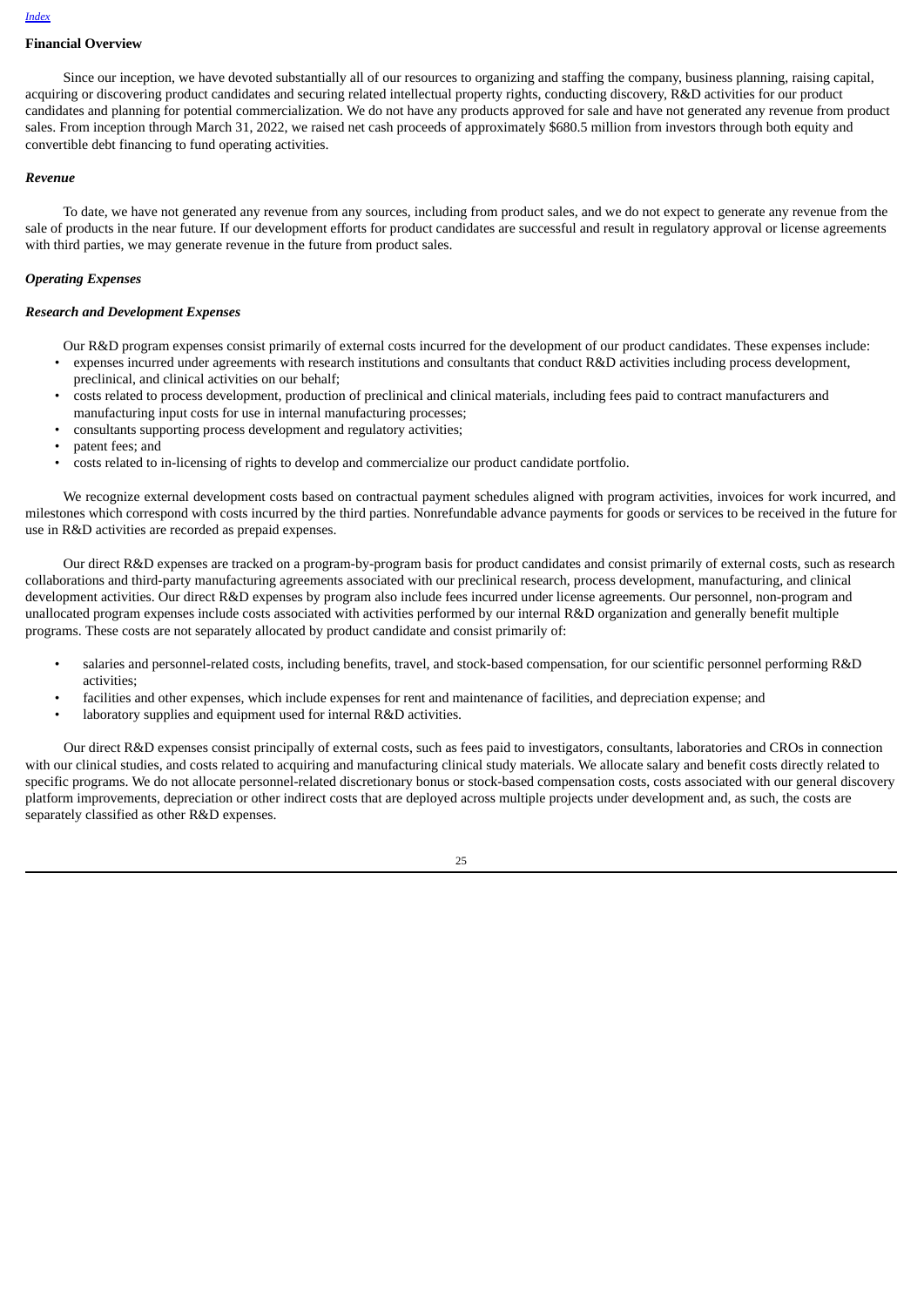The following table presents R&D expenses tracked on a program-by-program basis as well as by type and nature of expense for the three months ended March 31, 2022 and 2021.

|                                                                | Three Months Ended March 31, |        |               |        |
|----------------------------------------------------------------|------------------------------|--------|---------------|--------|
|                                                                |                              | 2022   |               | 2021   |
| <b>Direct Expenses:</b>                                        |                              |        |               |        |
| Danon Disease (AAV) RP-A501                                    | \$                           | 6,374  | <sup>\$</sup> | 3,799  |
| Leukocyte Adhesion Deficiency (LVV) RP-L201                    |                              | 3,051  |               | 6,406  |
| Fanconi Anemia (LVV) RP-L102                                   |                              | 4,530  |               | 3,595  |
| Pyruvate Kinase Deficiency (LVV) RP-L301                       |                              | 854    |               | 1,859  |
| Infantile Malignant Osteopetrosis (LVV) RP-L401 <sup>(1)</sup> |                              | 190    |               | 796    |
| Other product candidates                                       |                              | 3,254  |               | 692    |
| Total direct expenses                                          |                              | 18,253 |               | 17,147 |
| <b>Unallocated Expenses</b>                                    |                              |        |               |        |
| <b>Employee compensation</b>                                   |                              | 5,549  |               | 4,664  |
| Stock based compensation expense                               |                              | 2,318  |               | 2,916  |
| Depreciation and amortization expense                          |                              | 827    |               | 1,176  |
| Laboratory and related expenses                                |                              | 1,226  |               | 647    |
| Legal and patent fees                                          |                              |        |               | 59     |
| <b>Professional Fees</b>                                       |                              | 561    |               | 466    |
| Other expenses                                                 |                              | 2,060  |               | 1,234  |
| Total other expense, net                                       |                              |        |               |        |
| Total other research and development expenses                  |                              | 12,540 |               | 11,162 |
| Total research and development expense                         | \$                           | 30,794 | \$            | 28,309 |

(1) Effective December 2021, a decision was made to no longer pursue Rocket-sponsored clinical evaluation of RP-L401; this program was returned to academic innovators.

We cannot determine with certainty the duration and costs to complete current or future clinical studies of product candidates or if, when, or to what extent we will generate revenues from the commercialization and sale of any of our product candidates that obtain regulatory approval. We may never succeed in achieving regulatory approval for any of our product candidates. The duration, costs, and timing of clinical studies and development of product candidates will depend on a variety of factors, including:

- the scope, rate of progress, and expense of ongoing as well as any clinical studies and other R&D activities that we undertake;
- future clinical study results:
- uncertainties in clinical study enrollment rates;
- changing standards for regulatory approval; and
- the timing and receipt of any regulatory approvals.

We expect R&D expenses to increase for the foreseeable future as we continue to invest in R&D activities related to developing product candidates, including investments in manufacturing, as our programs advance into later stages of development and as we conduct additional clinical trials. The process of conducting the necessary clinical research to obtain regulatory approval is costly and time-consuming, and the successful development of product candidates is highly uncertain. As a result, we are unable to determine the duration and completion costs of R&D projects or when and to what extent we will generate revenue from the commercialization and sale of any of our product candidates.

Our future R&D expenses will depend on the clinical success of our product candidates, as well as ongoing assessments of the commercial potential of such product candidates. In addition, we cannot forecast with any degree of certainty which product candidates may be subject to future collaborations, when such arrangements will be secured, if at all, and to what degree such arrangements would affect our development plans and capital requirements. We expect our R&D expenses to increase in future periods for the foreseeable future as we seek to further development of our product candidates.

The successful development and commercialization of our product candidates is highly uncertain. This is due to the numerous risks and uncertainties associated with product development and commercialization, including the uncertainty of:

- the scope, progress, outcome and costs of our clinical trials and other R&D activities;
- the efficacy and potential advantages of our product candidates compared to alternative treatments, including any standard of care;
- the market acceptance of our product candidates;
- obtaining, maintaining, defending, and enforcing patent claims and other intellectual property rights;
- significant and changing government regulation; and
- the timing, receipt, and terms of any marketing approvals.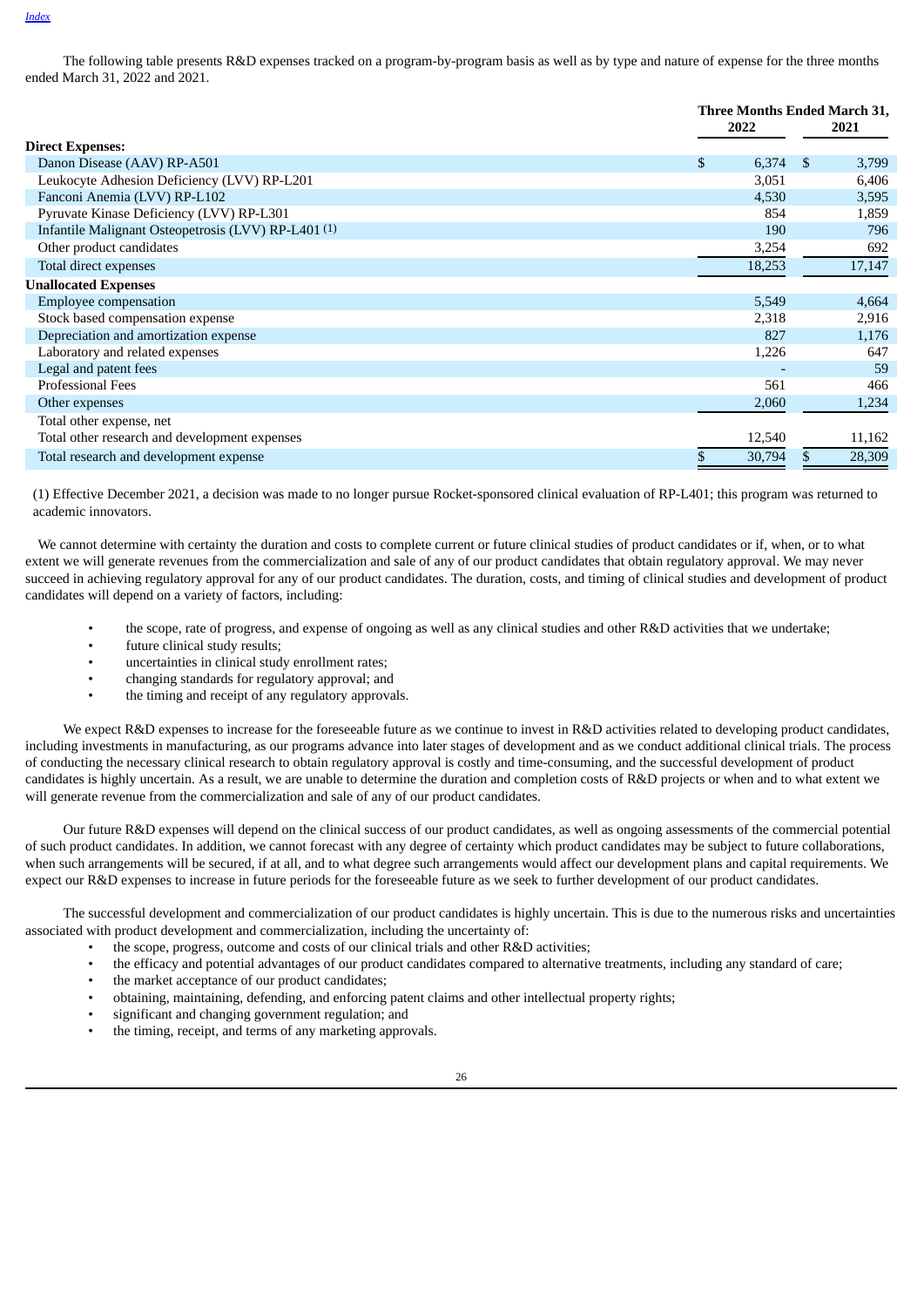A change in the outcome of any of these variables with respect to the development of our product candidates that we may develop could mean a significant change in the costs and timing associated with the development of our product candidates. For example, if the FDA or another regulatory authority were to require us to conduct clinical trials or other testing beyond those that we currently contemplate for the completion of clinical development of any of our product candidates that we may develop or if we experience significant delays in enrollment in any of our clinical trials, we could be required to expend significant additional financial resources and time on the completion of clinical development of that product candidate.

# *General and Administrative Expenses*

General and administrative expenses consist primarily of salaries and related benefit costs for personnel, including stock-based compensation and travel expenses for our employees in executive, operational, finance, legal, business development, and human resource functions. In addition, other significant general and administrative expenses include professional fees for legal, consulting, investor and public relations, auditing, and tax services as well as other expenses for rent and maintenance of facilities, insurance and other supplies used in general and administrative activities. We expect general and administrative expenses to increase for the foreseeable future due to anticipated increases in headcount to support the continued advancement of our product candidates. We also anticipate that as we continue to operate as a public company with increasing complexity, we will continue to incur increased accounting, audit, legal, regulatory, compliance and director and officer insurance costs as well as investor and public relations expenses.

#### *Interest Expense*

Interest expense for the three months ended March 31, 2022, is related to our financing lease obligation for the Cranbury, NJ facility. Interest expense for the three months ended March 31, 2021, related to the Convertible Notes and our financing lease obligation for the Cranbury, NJ facility.

#### *Interest Income*

Interest income is related to interest earned from investments and cash equivalents.

#### **Critical Accounting Policies and Significant Judgments and Estimates**

Our management's discussion and analysis of our financial condition and results of operations is based on our consolidated financial statements, which have been prepared in in conformity with accounting principles generally accepted in the United States ("US GAAP"). The preparation of these consolidated financial statements requires us to make estimates and assumptions that affect the reported amounts of assets and liabilities and the disclosure of contingent assets and liabilities at the date of the financial statements, as well as the reported expenses incurred during the reporting periods. Our estimates are based on our historical experience and on various other factors that we believe are reasonable under the circumstances, the results of which form the basis for making judgments about the carrying value of assets and liabilities that are not readily apparent from other sources. Actual results may differ from these estimates under different assumptions or conditions. We periodically review our estimates as a result of changes in circumstances, facts and experience. The effects of material revisions in estimates are reflected in the financial statements prospectively from the date of the change in estimate.

Our significant accounting policies are described in more detail in our 2021 Form 10-K.

# **Results of Operations**

*Comparison of the Three Months Ended March 31, 2022 and 2021*

| <b>Three Months Ended March 31.</b> |           |      |           |        |          |
|-------------------------------------|-----------|------|-----------|--------|----------|
| 2022                                |           | 2021 |           | Change |          |
|                                     |           |      |           |        |          |
|                                     |           |      |           |        |          |
| \$                                  | 30,794    | S    | 28,309    | S      | 2,485    |
|                                     | 11,770    |      | 10,913    |        | 857      |
|                                     | 42,564    |      | 39,222    |        | 3,342    |
|                                     | (42, 564) |      | (39, 222) |        | (3, 342) |
|                                     |           |      | 500       |        | (500)    |
|                                     | (464)     |      | (1,729)   |        | 1,265    |
|                                     | 623       |      | 911       |        | (288)    |
|                                     | (577)     |      | (639)     |        | 62       |
|                                     | (418)     |      | (957)     |        | 539      |
|                                     | (42, 982) |      | (40, 179) |        | (2,803)  |
|                                     |           |      |           |        |          |

*Research and Development Expenses*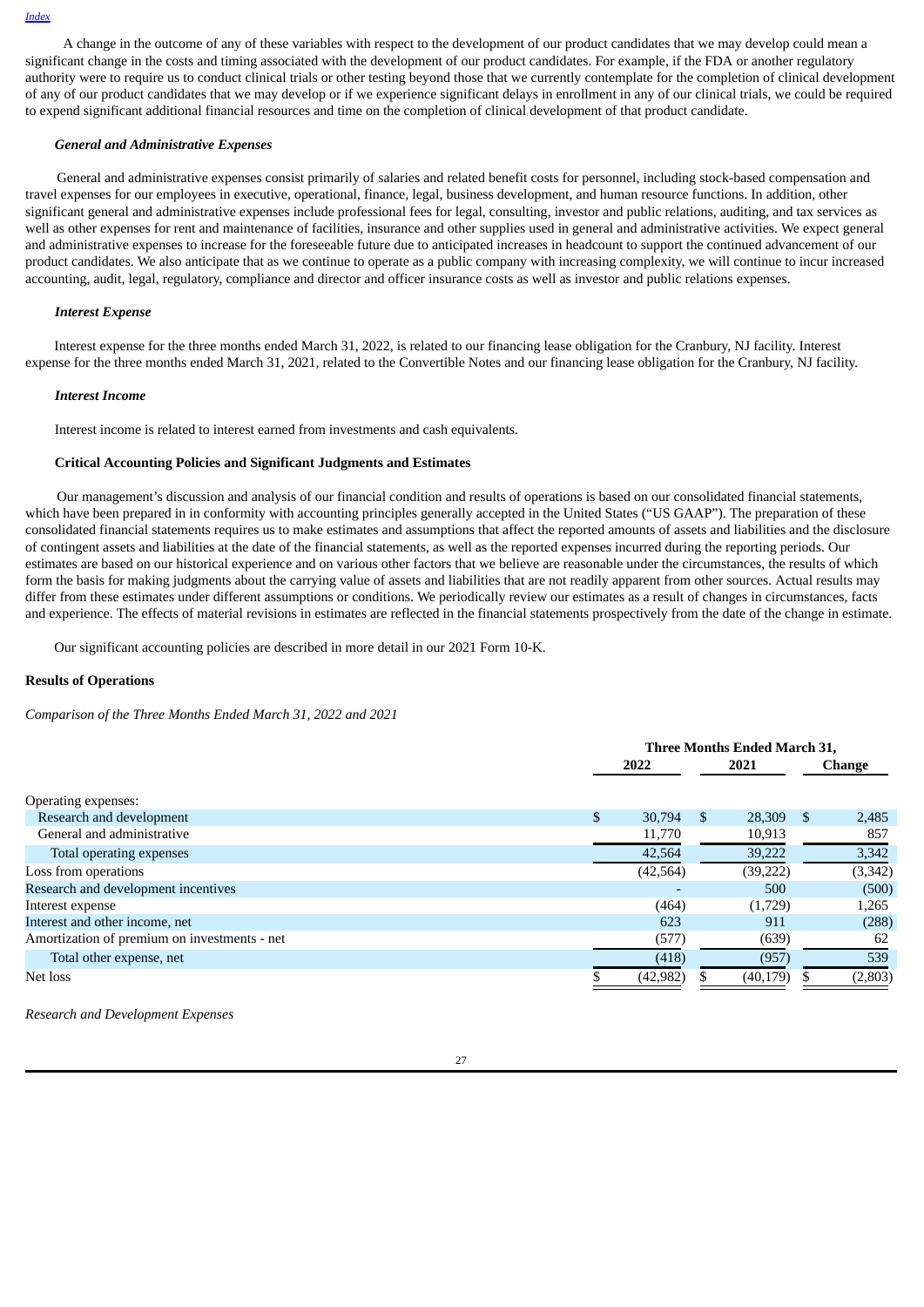R&D expenses increased \$2.5 million to \$30.8 million for the three months ended March 31, 2022 compared to the three months ended March 31, 2021. The increase in R&D expenses was primarily driven by an increase in laboratory supplies of \$1.3 million, an increase in compensation and benefits of \$0.8 million due to increased R&D headcount, an increase in manufacturing and development costs of \$0.6 million, offset by a decrease in R&D non-cash stock-based compensation expense of \$0.6 million.

#### *General and Administrative Expenses*

G&A expenses increased \$0.9 million to \$11.8 million for the three months ended March 31, 2022, compared to the three months ended March 31, 2021. The increase in G&A expenses was primarily driven by an increase in commercial preparation expenses which consists of commercial strategy, medical affairs, market development and pricing analysis of \$1.1 million, an increase in compensation and benefits of \$0.3 million due to increased G&A headcount, an increase in legal expense of \$0.2 million, offset by a decrease of \$1.0 million in G&A stock-based compensation expense.

#### *Other Expense, Net*

Other expense, net decreased by \$0.5 million to \$0.4 million for the three months ended March 31, 2022, compared to the three months ended March 31, 2021. The decrease in other expense, net was primarily driven by reduced interest expense of \$1.3 million associated with the 2022 Convertible Notes that were redeemed in April 2021 and the 2021 Convertible Notes that were converted in August 2021, as well as a decrease of \$0.5 million in research and development incentives due to the receipt of the New York State R&D tax credit in 2021.

# **Liquidity, Capital Resources and Plan of Operations**

We have not generated any revenue and have incurred losses since inception. Operations of the Company are subject to certain risks and uncertainties, including, among others, uncertainty of drug candidate development, technological uncertainty, uncertainty regarding patents and proprietary rights, having no commercial manufacturing experience, marketing or sales capability or experience, dependency on key personnel, compliance with government regulations and the need to obtain additional financing. Drug candidates currently under development will require significant additional R&D efforts, including extensive preclinical and clinical testing and regulatory approval, prior to commercialization. These efforts require significant amounts of additional capital, adequate personnel infrastructure and extensive compliance-reporting capabilities.

Our drug candidates are in the development and clinical stage. There can be no assurance that our R&D will be successfully completed, that adequate protection for our intellectual property will be obtained, that any products developed will obtain necessary government approval or that any approved products will be commercially viable. Even if our product development efforts are successful, it is uncertain when, if ever, we will generate significant revenue from product sales. We operate in an environment of rapid change in technology and substantial competition from pharmaceutical and biotechnology companies.

Our consolidated financial statements have been prepared on the basis of continuity of operations, realization of assets and the satisfaction of liabilities in the ordinary course of business. Rocket has incurred net losses and negative cash flows from its operations each year since inception. We had net losses of \$42.9 million for the three months ended March 31, 2022, and \$169.1 million for the year ended December 31, 2021. As of March 31, 2022 and December 31, 2021, we had an accumulated deficit of \$534.9 million and \$491.9 million, respectively. As of March 31, 2022, we had \$346.6 million of cash, cash equivalents and investments. We expect such resources would be sufficient to fund our operating expenses and capital expenditure requirements into the first half of 2024. We have funded our operations primarily through the sale of our equity and debt securities.

In the longer term, our future viability is dependent on our ability to generate cash from operating activities or to raise additional capital to finance our operations. If we raise additional funds by issuing equity securities, our stockholders will experience dilution. Any future debt financing into which we enter may impose upon us additional covenants that restrict our operations, including limitations on our ability to incur liens or additional debt, pay dividends, repurchase our common stock, make certain investments and engage in certain merger, consolidation, or asset sale transactions. Any debt financing or additional equity that we raise may contain terms that are not favorable to us or our stockholders. Our failure to raise capital as and when needed could have a negative impact on our financial condition and ability to pursue our business strategies.

#### *Cash Flows*

|                                                            | Three Months Ended March 31, |  |           |
|------------------------------------------------------------|------------------------------|--|-----------|
|                                                            | 2022                         |  | 2021      |
| Net cash used in operating activities                      | (39, 223)                    |  | (24, 283) |
| Net cash used in investing activities                      | (62, 995)                    |  | (29, 174) |
| Net cash provided by financing activities                  | 76                           |  | 8.792     |
| Net decrease in cash, cash equivalents and restricted cash | (102, 142)                   |  | (44, 665) |

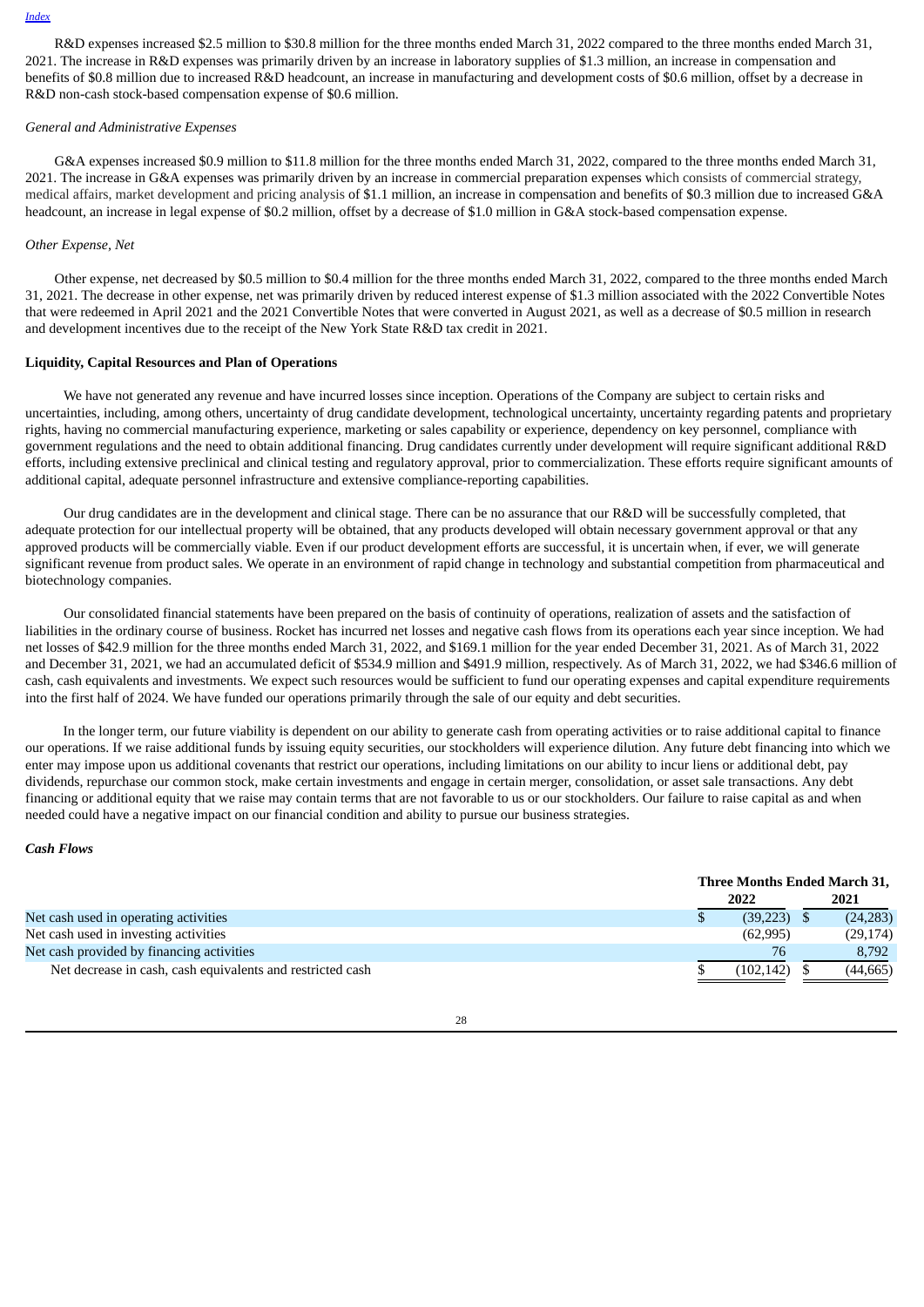# *Operating Activities*

During the three months ended March 31, 2022, operating activities used \$39.2 million of cash, primarily resulting from our net loss of \$43.0 million offset by net non-cash charges of \$8.2 million, including non-cash stock-based compensation expense of \$6.3 million, accretion of discount on investments of \$0.6 million, and depreciation and amortization expense of \$1.3 million. Changes in our operating assets and liabilities for the three months ended March 31, 2022, consisted of a decrease in accounts payable and accrued expenses of \$0.5 million and a decrease in our prepaid expenses of \$3.9 million.

During the three months ended March 31, 2021, operating activities used \$24.3 million of cash, primarily resulting from our net loss of \$40.2 million offset by net non-cash charges of \$9.8 million, including non-cash stock-based compensation expense of \$7.9 million and depreciation of \$0.7 million. Changes in our operating assets and liabilities for the three months ended March 31, 2021 consisted of an increase in accounts payable and accrued expenses for \$7.0 million and a decrease in our prepaid expenses of \$0.8 million.

#### *Investing Activities*

During the three months ended March 31, 2022, investing activities used \$63.0 million of cash, primarily resulting from proceeds of \$82.0 million from the maturities of investments, offset by purchases of investments of \$143.0 million, and purchases of property and equipment of \$2.0 million.

During the three months ended March 31, 2021, investing activities used \$29.2 million of cash, primarily resulting from proceeds of \$75.0 million from the maturities of investments, offset by purchases of investments of \$103.8 million, and purchases of property and equipment of \$0.3 million.

#### *Financing Activities*

During the three months ended March 31, 2022, financing activities provided \$0.1 million of cash, consisting of issuance of common stock, pursuant to exercises of stock options and restricted stock units.

During the three months ended March 31, 2021, financing activities provided \$8.8 million of cash, consisting of issuance of common stock, pursuant to exercises of stock options.

#### **Contractual Obligations and Commitments**

There were no material changes outside the ordinary course of our business to the contractual obligations specified in the table of contractual obligations included in "Management's Discussion and Analysis of Financial Condition and Results of Operations" in our 2021 Form 10-K. Information regarding contractual obligations and commitments may be found in Note 10 of our unaudited consolidated condensed financial statements in this Quarterly Report on Form 10-Q. We do not have any off-balance sheet arrangements that are material or reasonably likely to become material to our financial condition or results of operations.

#### **Recently Issued Accounting Pronouncements**

A description of recently issued accounting pronouncements that may potentially impact our financial position and results of operations is disclosed in Note 3 of our unaudited consolidated condensed financial statements in this Quarterly Report on Form 10-Q.

#### <span id="page-28-0"></span>**Item 3 Quantitative and Qualitative Disclosures About Market Risk**

Not Applicable

# <span id="page-28-1"></span>**Item 4 Controls and Procedures**

#### *Evaluation of Disclosure Controls and Procedures*

Our management, with the participation of our principal executive officer and our principal financial officer, evaluated, as of the end of the period covered by this Quarterly Report on Form 10-Q, the effectiveness of our disclosure controls and procedures. Based on that evaluation of our disclosure controls and procedures as of March 31, 2022, our principal executive officer and principal financial officer concluded that our disclosure controls and procedures as of such date are effective at the reasonable assurance level. The term "disclosure controls and procedures," as defined in Rules 13a-15(e) and 15d-15(e) under the Exchange Act, means controls and other procedures of a company that are designed to ensure that information required to be disclosed by a company in the reports that it files or submits under the Exchange Act are recorded, processed, summarized, and reported within the time periods specified in the SEC's rules and forms. Disclosure controls and procedures include, without limitation, controls and procedures designed to ensure that information required to be disclosed by us in the reports we file or submit under the Exchange Act is accumulated and communicated to our management, including our principal executive officer and principal financial officer, as appropriate to allow timely decisions regarding required disclosure. Management recognizes that any controls and procedures, no matter how well designed and operated, can provide only reasonable assurance of achieving their objectives and our management necessarily applies its judgment in evaluating the cost-benefit relationship of possible controls and procedures.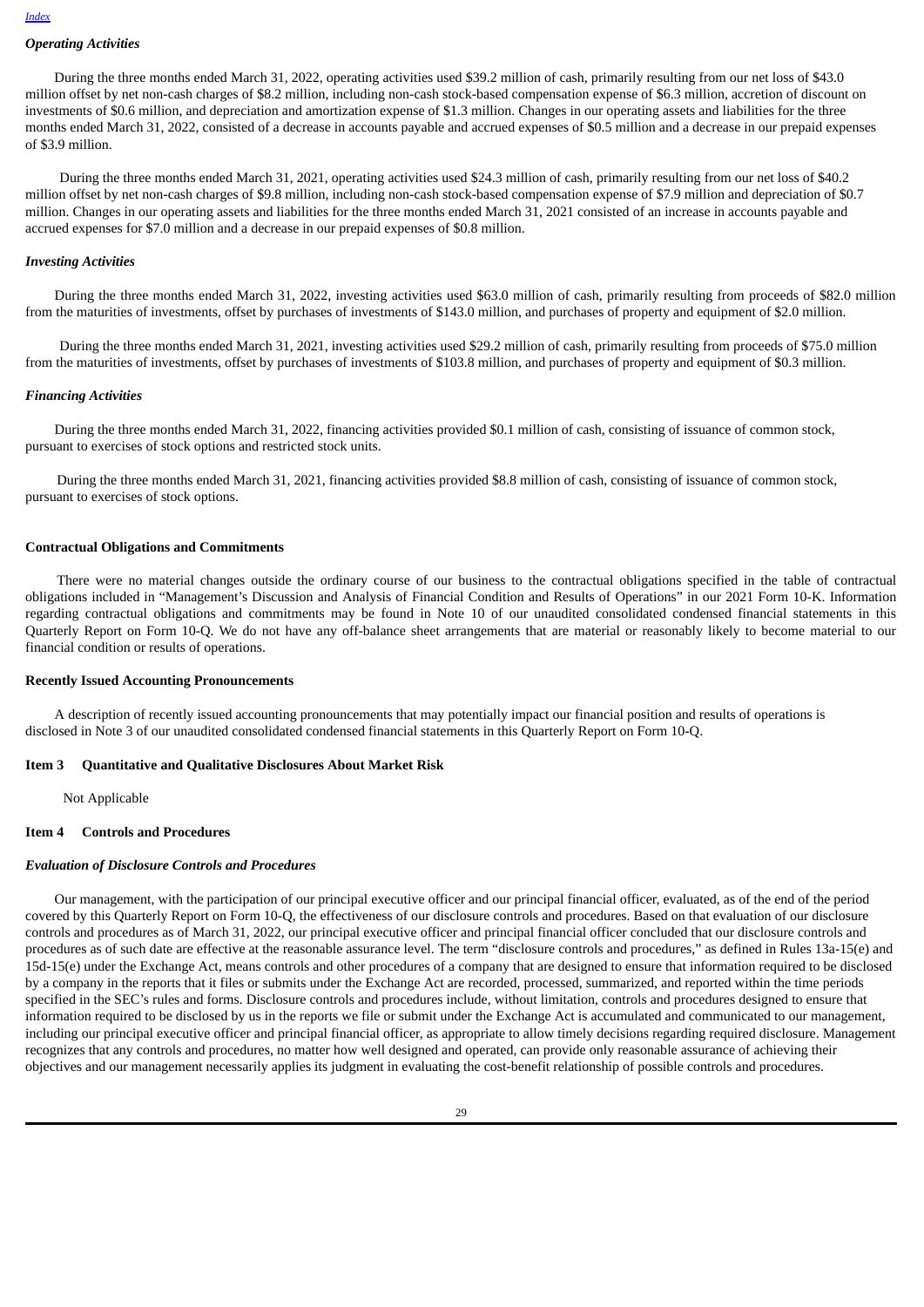# *Inherent Limitations of Internal Controls*

Because of its inherent limitations, internal control over financial reporting may not prevent or detect misstatements. Therefore, even those systems determined to be effective can provide only reasonable assurance with respect to financial statement preparation and presentation. Projections of any evaluation of effectiveness to future periods are subject to the risk that controls may become inadequate because of changes in conditions, or that the degree of compliance with the policies or procedures may deteriorate.

# *Changes in Internal Control over Financial Reporting*

There were no changes in our internal control over financial reporting (as defined in Rules 13a-15(f) and 15d-15(f) under the Exchange Act) during the three months ended March 31, 2022, that have materially affected, or are reasonably likely to materially affect, our internal control over financial reporting.

# **PART II – OTHER INFORMATION**

# <span id="page-29-0"></span>**Item 1. Legal Proceedings**

From time to time, the Company may be subject to various legal proceedings and claims that arise in the ordinary course of its business activities. Although the results of litigation and claims cannot be predicted with certainty, the Company does not believe it is party to any other claim or litigation the outcome of which, if determined adversely to the Company, would individually or in the aggregate be reasonably expected to have a material adverse effect on its business. Regardless of the outcome, litigation can have an adverse impact on the Company because of defense and settlement costs, diversion of management resources and other factors.

#### <span id="page-29-1"></span>**Item 1A. Risk Factors**

Our material risk factors are disclosed in Item 1A of our 2021 Form 10-K. There have been no material changes from the risk factors previously disclosed in such filing.

#### <span id="page-29-2"></span>**Item 2. Unregistered Sales of Equity Securities and Use of Proceeds**

None.

#### <span id="page-29-3"></span>**Item 3. Defaults Upon Senior Securities**

None.

<span id="page-29-4"></span>**Item 4. Mine Safety Disclosures**

Not applicable.

# <span id="page-29-5"></span>**Item 5. Other Information**

None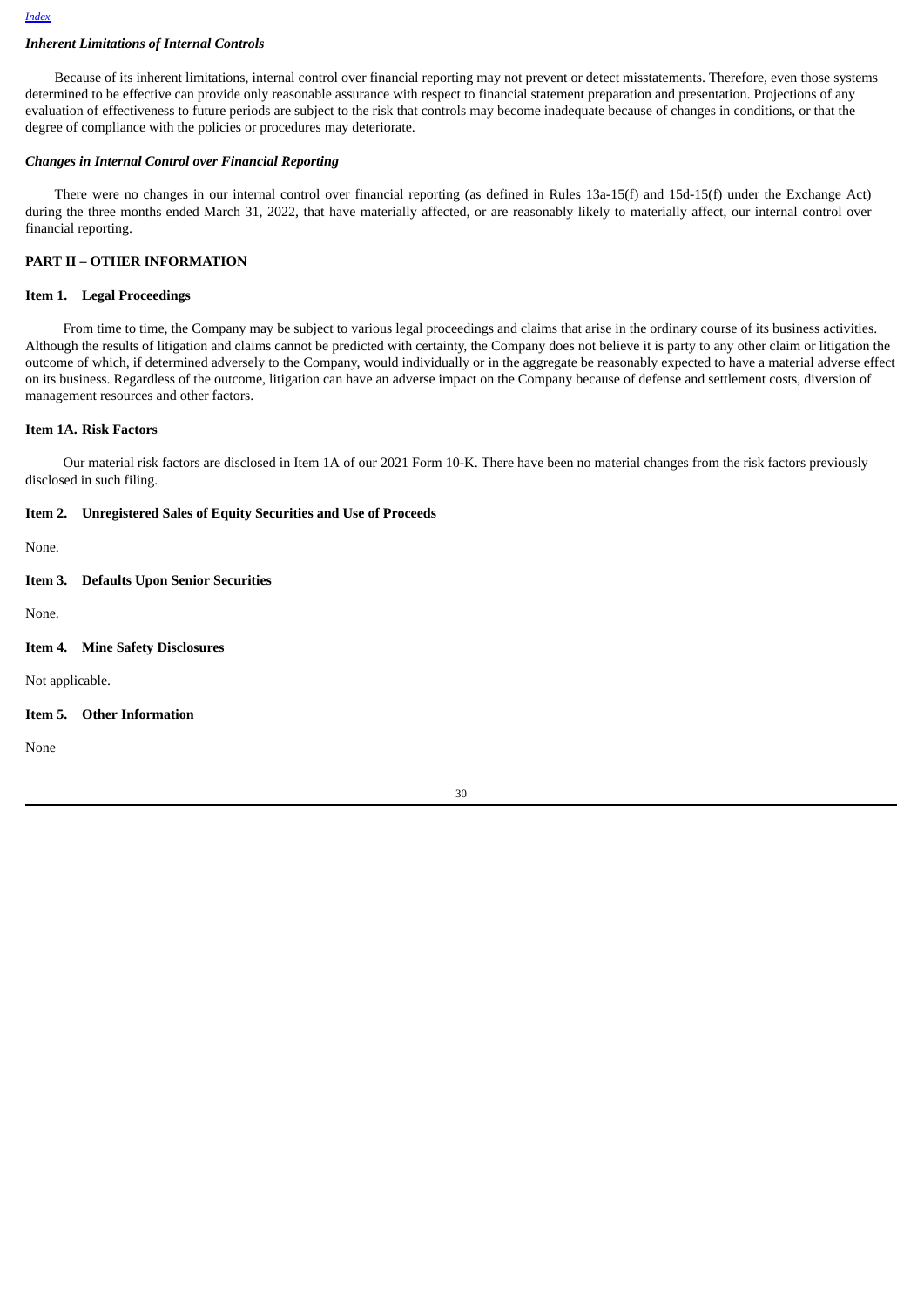<span id="page-30-0"></span>**Item 6. Exhibits**

| <b>Exhibit</b> |                                                                                                                                                                                                                                                                                                                                        |
|----------------|----------------------------------------------------------------------------------------------------------------------------------------------------------------------------------------------------------------------------------------------------------------------------------------------------------------------------------------|
| <b>Number</b>  | <b>Description of Exhibit</b>                                                                                                                                                                                                                                                                                                          |
| 2.1            | Agreement and Plan of Merger and Reorganization, dated as of September 12, 2017, by and among Inotek Pharmaceuticals Corporation,<br>Rocket Pharmaceuticals, Ltd. and Rome Merger Sub (incorporated by reference to Exhibit 2.1 to the Company's Current Report on Form 8-<br>K (001-36829), filed with the SEC on September 13, 2017) |
| 3.1            | Seventh Amended and Restated Certificate of Incorporation of Rocket Pharmaceuticals, Inc., effective as of February 23,<br>2015(incorporated by reference to Exhibit 3.1 to the Company's Annual Report on Form 10-K (001-36829), filed with the SEC on<br>March 31, 2015)                                                             |
| 3.2            | Certificate of Amendment (Reverse Stock Split) to the Seventh Amended and Restated Certificate of Incorporation of the Registrant,<br>effective as of January 4, 2018 (incorporated by reference to Exhibit 3.1 to the Company's Current Report on Form 8-K (001-36829), filed<br>with the SEC on January 5, 2018)                     |
| 3.3            | Certificate of Amendment (Name Change) to the Seventh Amended and Restated Certificate of Incorporation of the Registrant, effective<br>January 4, 2018 (incorporated by reference to Exhibit 3.2 to the Company's Current Report on Form 8-K (001-36829), filed with the SEC<br>on January 5, 2018)                                   |
| 3.4            | Certificate of Amendment to the Seventh Amended and Restated Certificate of Incorporation of the Registrant, effective as of June 25,<br>2018 (incorporated by reference to Exhibit 3.1 to the Company's Current Report on Form 8-K (001-36829), filed with the SEC on June 25,<br>2019                                                |
| 3.5            | Amended and Restated By-Laws of Rocket Pharmaceuticals, Inc., effective as of March 29, 2018 (incorporated by reference to Exhibit3.2<br>to the Company's Current Report on Form 8-K (001-36829), filed with the SEC on April 4, 2018)                                                                                                 |
| 10.1           | Sales Agreement, dated February 28, 2022, by and between the Registrant and Cowen and Company, LLC (incorporated by reference to<br>Exhibit 10.1 to the Company's Current Report on Form 8-K (001-36829), filed with the SEC on March 1, 2022).                                                                                        |
| $31.1*$        | Certification of Principal Executive Officer pursuant to Rule 13a-14(a) or Rule 15d-14(a) of the Securities Exchange Act of 1934, as<br>adopted pursuant to Section 302 of the Sarbanes-Oxley Act of 2002                                                                                                                              |
| $31.2*$        | Certification of Principal Financial Officer pursuant to Rule 13a-14(a) or Rule 15d-14(a) of the Securities Exchange Act of 1934, as<br>adopted pursuant to Section 302 of the Sarbanes-Oxley Act of 2002                                                                                                                              |
| $32.1*$        | Certification of Principal Executive Officer and Principal Financial Officer pursuant to 18 U.S.C. Section 1350, as adopted pursuant to<br>Section 906 of the Sarbanes-Oxley Act of 2002                                                                                                                                               |
| 101.INS        | Inline XBRL Instance Document.                                                                                                                                                                                                                                                                                                         |
| 101.SCH        | Inline XBRL Taxonomy Extension Schema Document.                                                                                                                                                                                                                                                                                        |
| 101.CAL        | Inline XBRL Taxonomy Extension Calculation Document.                                                                                                                                                                                                                                                                                   |
| 101.DEF        | Inline XBRL Taxonomy Extension Definition Linkbase Document.                                                                                                                                                                                                                                                                           |
| 101.LAB        | Inline XBRL Taxonomy Extension Labels Linkbase Document.                                                                                                                                                                                                                                                                               |
| 101.PRE        | Inline XBRL Taxonomy Extension Presentation Link Document.                                                                                                                                                                                                                                                                             |
| 104            | Cover Page Interactive Data File (the cover page XBRL tags are embedded within the Inline XBRL document)                                                                                                                                                                                                                               |

\* Filed herewith.

\*\* The certification furnished in Exhibit 32.1 hereto are deemed to be furnished with this Quarterly Report on Form 10-Q and will not be deemed "filed" for purposes of Section 18 of the Securities Exchange Act of 1934, as amended, except to the extent that the Registrant specifically incorporates it by reference.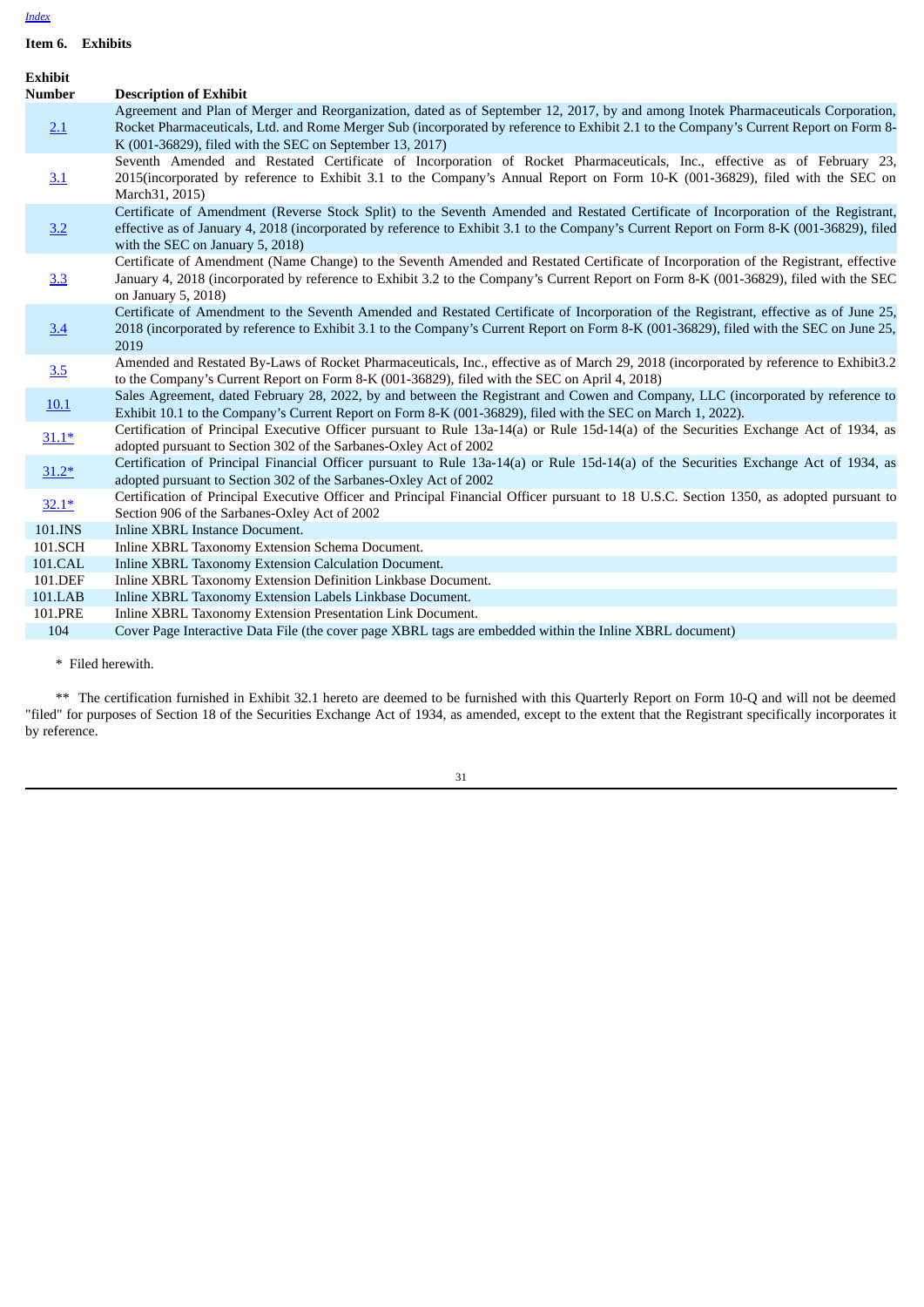# <span id="page-31-0"></span>**SIGNATURES**

Pursuant to the requirements of the Securities Exchange Act of 1934, the registrant has duly caused this report to be signed on its behalf by the undersigned thereunto duly authorized.

|             | ROCKET PHARMACEUTICALS, INC.                                           |
|-------------|------------------------------------------------------------------------|
| May 6, 2022 | By: /s/ Gauray Shah, MD                                                |
|             | Gauray Shah, MD                                                        |
|             | Chief Executive Officer and Director                                   |
|             | (Principal Executive Officer)                                          |
| May 6, 2022 | By: /s/ John Militello                                                 |
|             | John Militello                                                         |
|             | VP of Finance, Senior Controller and Treasurer                         |
|             | (Interim Principal Financial Officer and Principal Accounting Officer) |
|             |                                                                        |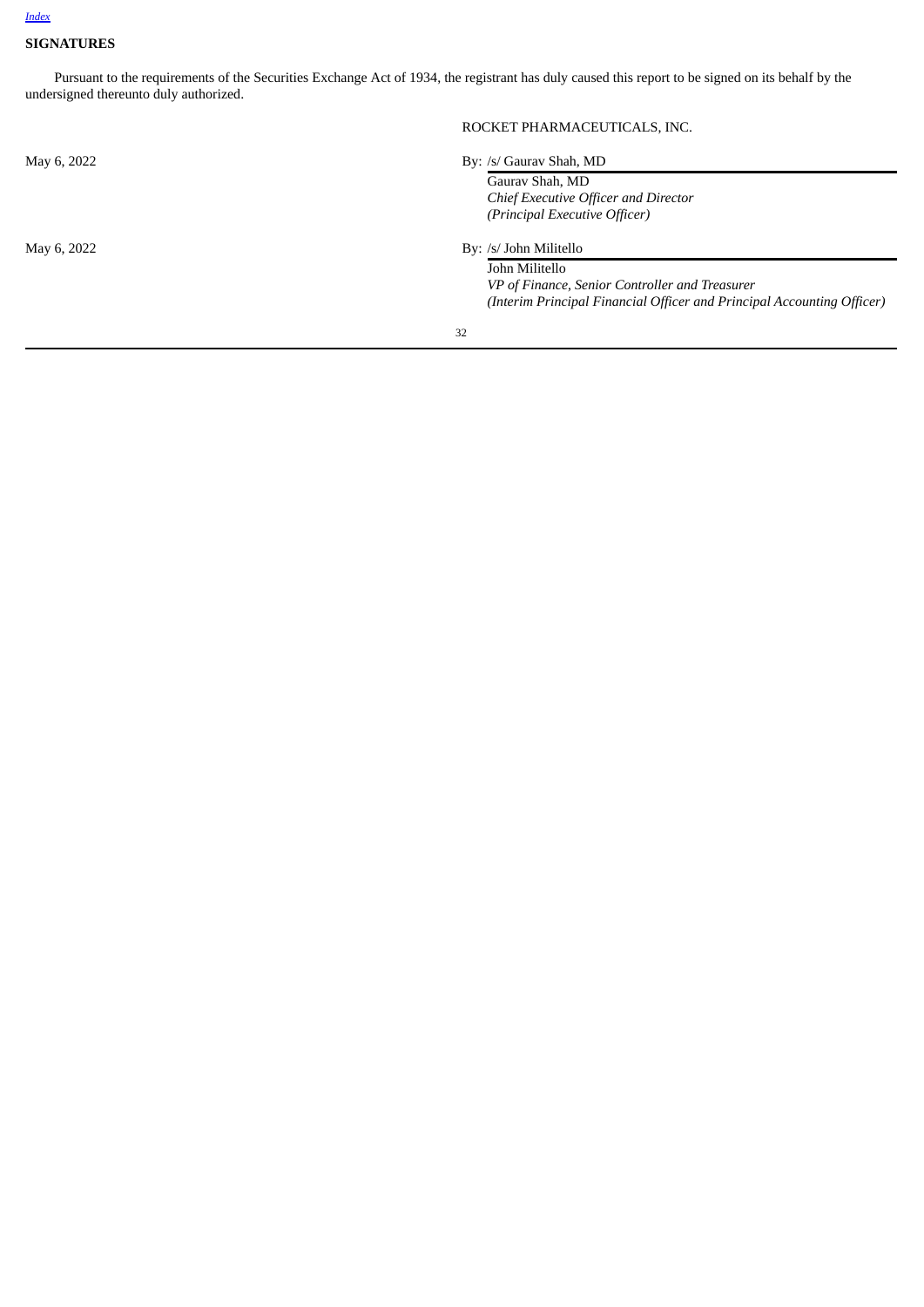# **CERTIFICATIONS**

# <span id="page-32-0"></span>I, Gaurav Shah, MD, certify that:

- 1. I have reviewed this quarterly report on Form 10-Q for the period ended March 31, 2022 of Rocket Pharmaceuticals, Inc.;
- 2. Based on my knowledge, this report does not contain any untrue statement of a material fact or omit to state a material fact necessary to make the statements made, in light of the circumstances under which such statements were made, not misleading with respect to the period covered by this report;
- 3. Based on my knowledge, the financial statements, and other financial information included in this report, fairly present in all material respects the financial condition, results of operations and cash flows of the registrant as of, and for, the periods presented in this report;
- 4. The registrant's other certifying officer(s) and I are responsible for establishing and maintaining disclosure controls and procedures (as defined in Exchange Act Rules 13a-15(e) and 15d-15(e)) and internal control over financial reporting (as defined in Exchange Act Rules 13a-15(f) and 15d-15(f)) for the registrant and have:
	- a. Designed such disclosure controls and procedures, or caused such disclosure controls and procedures to be designed under our supervision, to ensure that material information relating to the registrant, including its consolidated subsidiaries, is made known to us by others within those entities, particularly during the period in which this report is being prepared;
	- b. Designed such internal control over financial reporting, or caused such internal control over financial reporting to be designed under our supervision, to provide reasonable assurance regarding the reliability of financial reporting and the preparation of financial statements for external purposes in accordance with generally accepted accounting principles;
	- c. Evaluated the effectiveness of the registrant's disclosure controls and procedures and presented in this report our conclusions about the effectiveness of the disclosure controls and procedures, as of the end of the period covered by this report based on such evaluation; and
	- d. Disclosed in this report any change in the registrant's internal control over financial reporting that occurred during the registrant's most recent fiscal quarter (the registrant's fourth fiscal quarter in the case of an annual report) that has materially affected, or is reasonably likely to materially affect, the registrant's internal control over financial reporting; and
- 5. The registrant's other certifying officer(s) and I have disclosed, based on our most recent evaluation of internal control over financial reporting, to the registrant's auditors and the audit committee of the registrant's board of directors (or persons performing the equivalent functions):
	- a. All significant deficiencies and material weaknesses in the design or operation of internal control over financial reporting which are reasonably likely to adversely affect the registrant's ability to record, process, summarize and report financial information; and
	- b. Any fraud, whether or not material, that involves management or other employees who have a significant role in the registrant's internal control over financial reporting.

Date: May 6, 2022 /s/ Gaurav Shah, MD

Gaurav Shah, MD *Chief Executive Officer and Director (Principal Executive Officer)*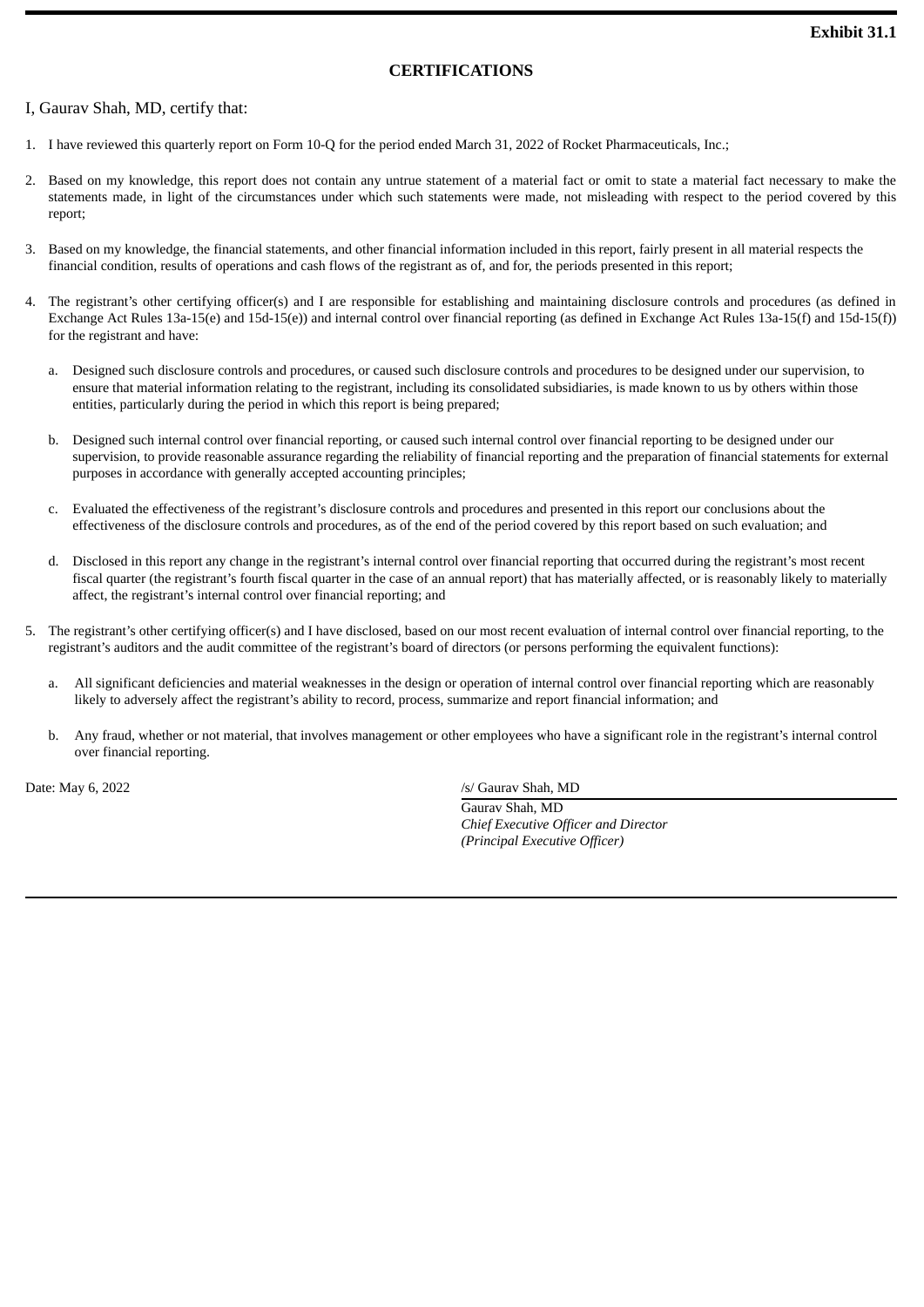# **CERTIFICATIONS**

# <span id="page-33-0"></span>I, John Militello, certify that:

- 1. I have reviewed this quarterly report on Form 10-Q for the period ended March 31, 2022 of Rocket Pharmaceuticals, Inc.;
- 2. Based on my knowledge, this report does not contain any untrue statement of a material fact or omit to state a material fact necessary to make the statements made, in light of the circumstances under which such statements were made, not misleading with respect to the period covered by this report;
- 3. Based on my knowledge, the financial statements, and other financial information included in this report, fairly present in all material respects the financial condition, results of operations and cash flows of the registrant as of, and for, the periods presented in this report;
- 4. The registrant's other certifying officer(s) and I are responsible for establishing and maintaining disclosure controls and procedures (as defined in Exchange Act Rules 13a-15(e) and 15d-15(e)) and internal control over financial reporting (as defined in Exchange Act Rules 13a-15(f) and 15d-15(f)) for the registrant and have:
	- a. Designed such disclosure controls and procedures, or caused such disclosure controls and procedures to be designed under our supervision, to ensure that material information relating to the registrant, including its consolidated subsidiaries, is made known to us by others within those entities, particularly during the period in which this report is being prepared;
	- b. Designed such internal control over financial reporting, or caused such internal control over financial reporting to be designed under our supervision, to provide reasonable assurance regarding the reliability of financial reporting and the preparation of financial statements for external purposes in accordance with generally accepted accounting principles;
	- c. Evaluated the effectiveness of the registrant's disclosure controls and procedures and presented in this report our conclusions about the effectiveness of the disclosure controls and procedures, as of the end of the period covered by this report based on such evaluation; and
	- d. Disclosed in this report any change in the registrant's internal control over financial reporting that occurred during the registrant's most recent fiscal quarter (the registrant's fourth fiscal quarter in the case of an annual report) that has materially affected, or is reasonably likely to materially affect, the registrant's internal control over financial reporting; and
- 5. The registrant's other certifying officer(s) and I have disclosed, based on our most recent evaluation of internal control over financial reporting, to the registrant's auditors and the audit committee of the registrant's board of directors (or persons performing the equivalent functions):
	- a. All significant deficiencies and material weaknesses in the design or operation of internal control over financial reporting which are reasonably likely to adversely affect the registrant's ability to record, process, summarize and report financial information; and
	- b. Any fraud, whether or not material, that involves management or other employees who have a significant role in the registrant's internal control over financial reporting.

Date: May 6, 2022 /s/ John Militello

John Militello *VP of Finance, Senior Controller and Treasurer (Interim Principal Financial Officer and Principal Accounting Officer)*